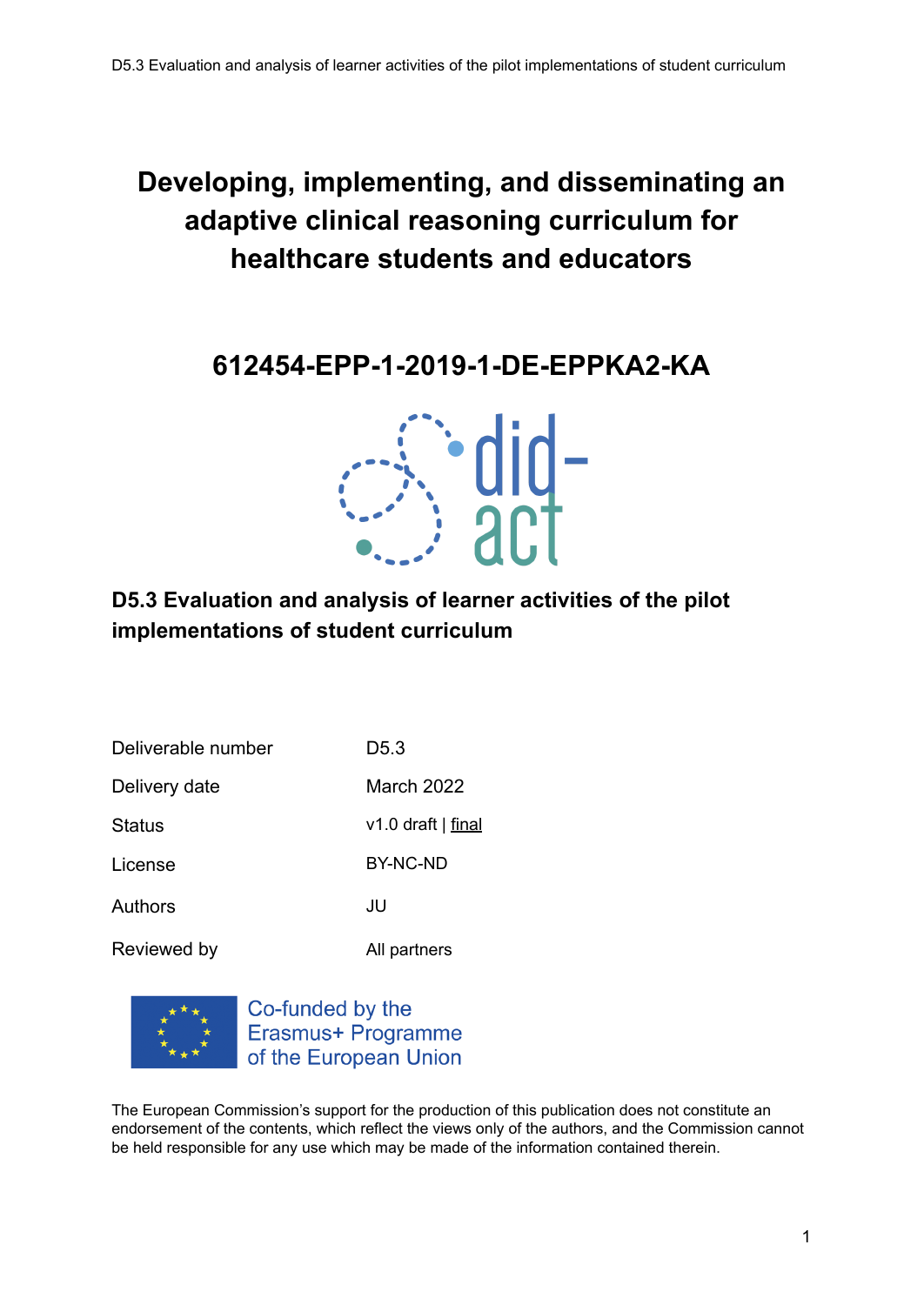D5.3 Evaluation and analysis of learner activities of the pilot implementations of student curriculum

| 1. Summary                                                                                                                                                                                                                                                                                                                                                                                                                                                                                                                                                                                                                    | 3                                                                                                        |
|-------------------------------------------------------------------------------------------------------------------------------------------------------------------------------------------------------------------------------------------------------------------------------------------------------------------------------------------------------------------------------------------------------------------------------------------------------------------------------------------------------------------------------------------------------------------------------------------------------------------------------|----------------------------------------------------------------------------------------------------------|
| 2. Introduction                                                                                                                                                                                                                                                                                                                                                                                                                                                                                                                                                                                                               | 3                                                                                                        |
| 3. Quality criteria                                                                                                                                                                                                                                                                                                                                                                                                                                                                                                                                                                                                           | 3                                                                                                        |
| 4. Methods<br>4.1. Satisfaction measurements<br>4.2. Motivation measurements<br>4.3. Person-centered approach measurements<br>4.4. Learning analytics<br>4.4.1 DID-ACT learning management system Moodle<br>4.4.2 Virtual patients collection<br>4.5. Usability evaluation measurements<br>4.5.1 General procedure                                                                                                                                                                                                                                                                                                            | 4<br>4<br>5<br>5<br>6<br>6<br>6<br>6<br>6                                                                |
| 4.5.2 Description of test cases                                                                                                                                                                                                                                                                                                                                                                                                                                                                                                                                                                                               | 7                                                                                                        |
| 5. Results<br>5.1 Satisfaction results<br>5.1.2 Participants' perspective (ETELM-LP-S)<br>5.1.2.1 Overall statistics<br>5.1.2.2 Content analysis of the free-text comments<br>5.1.2.3 Course facilitator's perspective<br>5.3 Motivation results<br>5.4. Person-centered approach<br>5.5 Learning analytics<br>5.5.1 Data collected in Moodle<br>5.5.2 Types of participants<br>5.5.3 Elements in use<br>5.5.4 User activities distributed in time<br>5.5.5 Virtual patient activities<br>5.6. Usability evaluation results<br>5.6.1 Participants<br>5.6.2 Outcome of sessions<br>5.6.3 Conclusions from usability evaluation | 10<br>10<br>12<br>12<br>15<br>18<br>21<br>22<br>22<br>22<br>22<br>23<br>24<br>27<br>28<br>28<br>28<br>29 |
| <b>6. Discussion</b>                                                                                                                                                                                                                                                                                                                                                                                                                                                                                                                                                                                                          | 29                                                                                                       |
| 7. Conclusions                                                                                                                                                                                                                                                                                                                                                                                                                                                                                                                                                                                                                | 30                                                                                                       |
| 8. References                                                                                                                                                                                                                                                                                                                                                                                                                                                                                                                                                                                                                 | 30                                                                                                       |
| 9. Appendix<br>9.1 Free text opinions of participants in the student curriculum pilot courses                                                                                                                                                                                                                                                                                                                                                                                                                                                                                                                                 | 31                                                                                                       |
| (ETELM-LP-S questionnaire)<br>9.2 Free text opinions of facilitators in the student curriculum pilot courses (ETELM-IP<br>questionnaire)                                                                                                                                                                                                                                                                                                                                                                                                                                                                                      | 31<br>41                                                                                                 |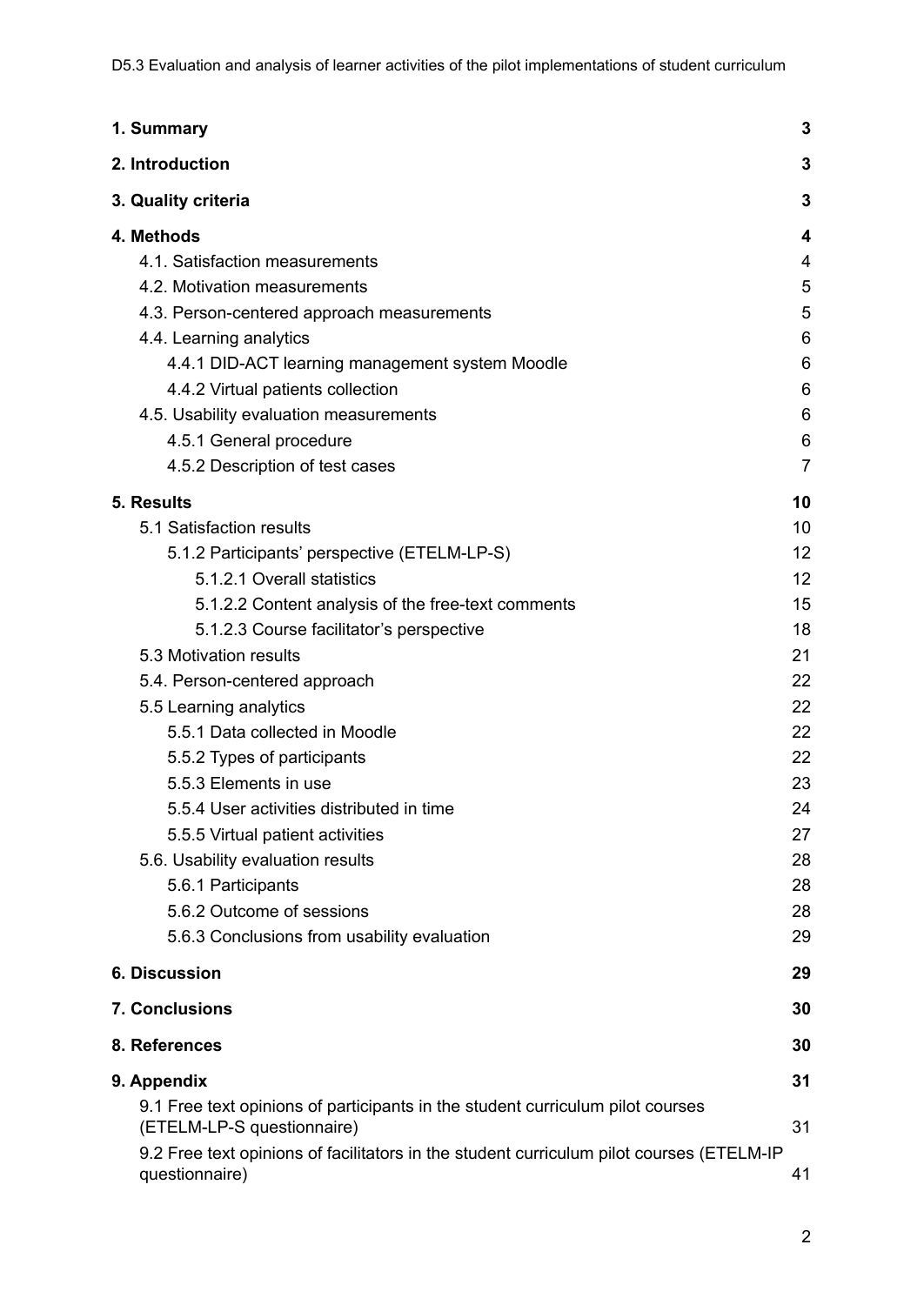# <span id="page-2-0"></span>1. Summary

After we had tested the train-the-trainer courses of the DID-ACT curriculum, it was time to evaluate the quality of learning units for students. We have conducted a series of pilot studies that validated five different learning units in eight evaluation events across all partner institutions including also associate partners. We have recorded student activities in the virtual patient collection connected with the DID-ACT curriculum available for deliberate practice. In addition, we evaluated the usability of the project's learning management system in several test scenarios.

Overall, students agreed to a large extent that the piloted DID-ACT learning units improved their clinical reasoning skills (average 5.75 in 7-point Likert scale). As a special strength of the curriculum students frequently named the benefit of virtual patients cases integrated with the learning units. Another highlight were small-group group discussions, often conducted in multinational teams which broadened their views on clinical reasoning. However, a challenge in the tested version of the curriculum implementation was navigation in the learning management system (Moodle). As a consequence, we have further analyzed these data and, furthermore, conducted a series of usability tests. These analyses and tests led to a process to address the issues wherever it is possible. We have also received several requests for modifications of the developed learning material that we will address in the "refinement of course based on pilot implementation" stage of the project.

# <span id="page-2-1"></span>2. Introduction

The goal of this deliverable is to present the results from the DID-ACT pilot evaluations of the student curriculum developed in the work package 4 (WP4). Out of the collection of implemented DID-ACT learning units we have selected five learning units and the virtual patient collection for deliberate practice for pilot evaluations.

The selected topics were:

- What is clinical reasoning an introduction (LU1);
- Person-centered approach and the role of the patient (LU6);
- Health professionals roles in clinical reasoning: novice level (LU7);
- Generating differential diagnoses and deciding about final diagnoses (LU10)
- Health professionals roles in clinical reasoning: intermediate level (LU24);
- Virtual patient collection for deliberate practice in gathering and interpreting information, generating differential diagnoses and developing a treatment plan.

# <span id="page-2-2"></span>3. Quality criteria

The quality criteria agreed upon among the partners prior to commencing the deliverable were:

● Use of tested instruments for data collection.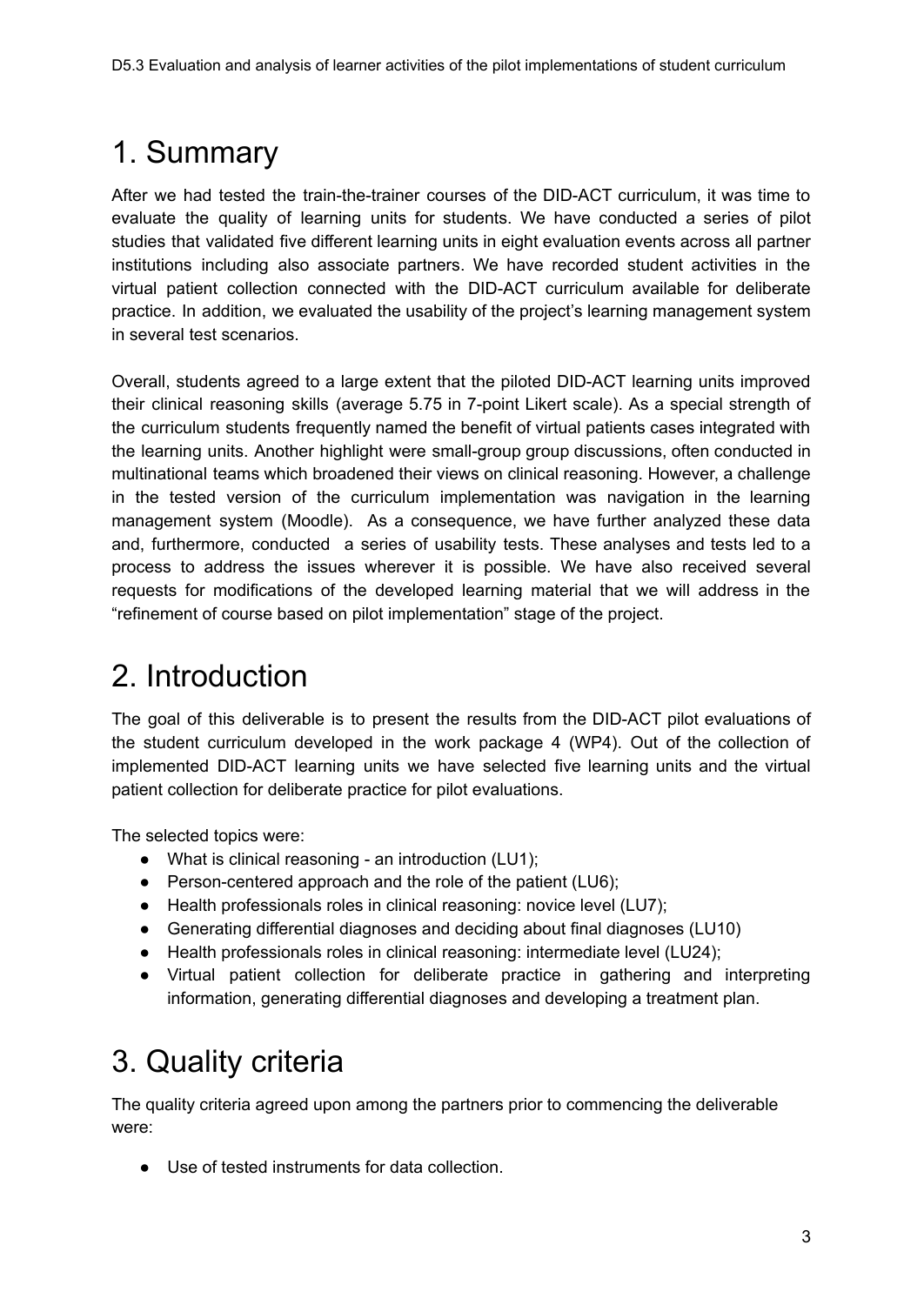D5.3 Evaluation and analysis of learner activities of the pilot implementations of student curriculum

- Use of electronic survey tools.
- Possibility for adaptations of the evaluation tools to the needs of partner institutions.
- Option for paper-based data collection.
- Evaluation data from all academic partner institutions.
- Collect a total of at least 250 surveys from participants of the student pilot courses.
- Descriptive statistics grouped by learning unit; if there is enough data, subgroup analyses by profession, partner institution.
- Content analysis of free-text comments completed in pairs and reviewed by associated partners.
- Learning analytics based on at least 3 indicators (e.g. number of visitors, type of content, use in time) presented numerically (descriptive statistics) and visually.

## <span id="page-3-0"></span>4. Methods

### <span id="page-3-1"></span>4.1. Satisfaction measurements

Based on our positive experience with ETELM-LP-S and ETELM-IP questionnaires [Cook15] gained in the DID-ACT Train-the-Trainer (TTT) pilots, we decided to continue using these tools for evaluation of satisfaction in the student curriculum pilots. The tools and their implementation in LimeSurvey were already reported in deliverable 5.2 [D5.2]. We employed the same parameterizable links to the questionnaires:

- ETELM-LP-S (for participants in the student curriculum pilots) <https://survey.instruct.eu/index.php/588891?LU=40&newtest=Y&lang=en>
- ETELM-IP (for facilitators in student curriculum pilots) <https://survey.instruct.eu/index.php/471319?LU=40&newtest=Y&lang=en>

We did not introduce any new items in the questionnaires for the student curriculum. The question about improved teaching skills in clinical reasoning was automatically hidden based on the number of the learning unit set in the "LU" parameter of the URL.

Data analysis of the satisfaction data was performed in the same way as in D5.2. We calculated descriptive statistics for the Likert-scale questions in Microsoft Excel. The qualitative analysis was done by two researchers. Non English-language comments were translated into English by native speakers in the respective partner language. We applied the same coding frame as in D5.2 to divide the participant utterances in 9 themes: Didactical, Content/Course, Content Assessment, Technical, Interaction/Collaboration, Implementation/ Time, Implementation/Facilitators, Overall and Others. Additionally, the comments were divided based on their emotional valence into positive, negative and neutral. The coding was performed by one researcher and double-checked by a second one. The interpretation was open for comments by all project members.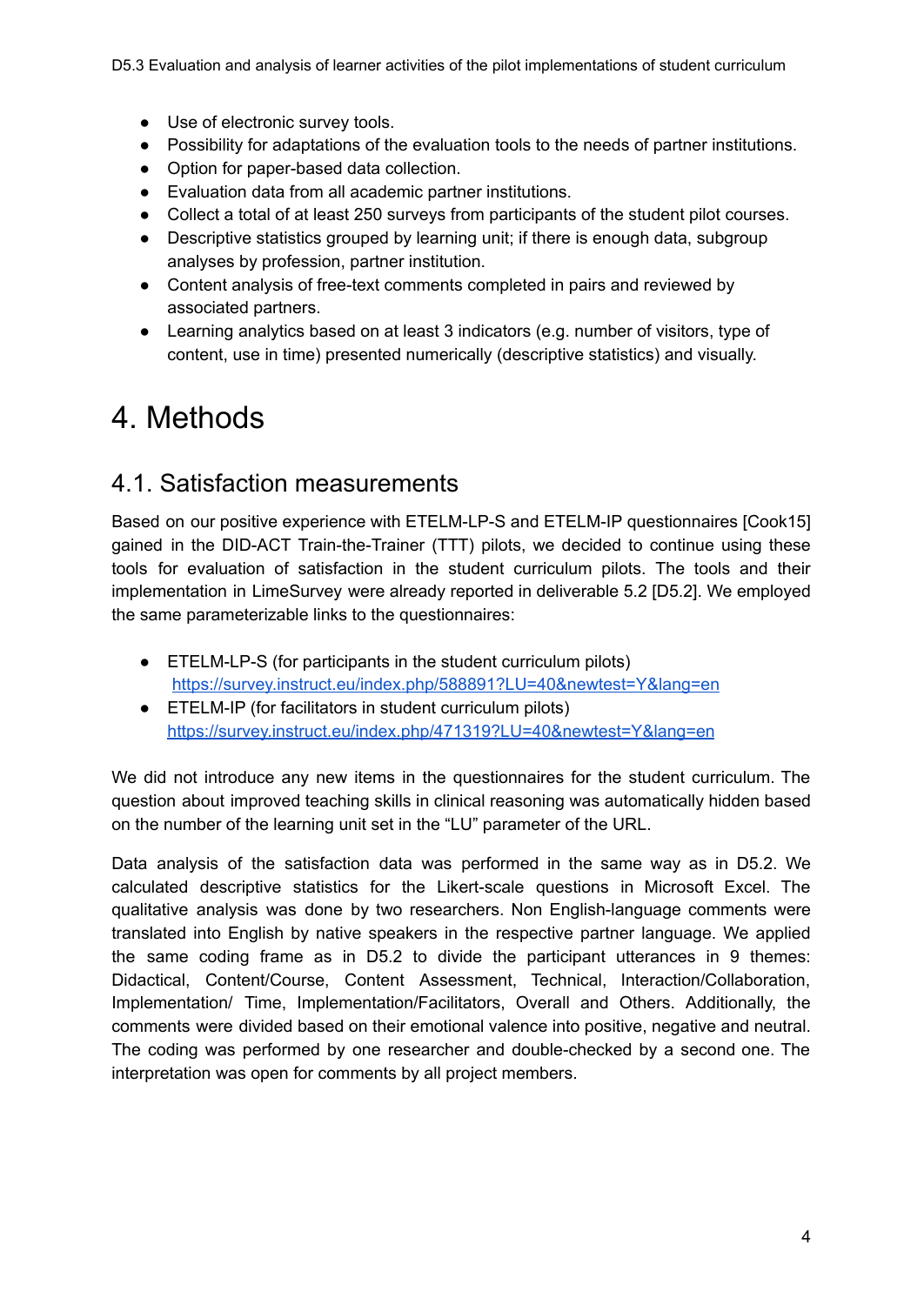### <span id="page-4-0"></span>4.2. Motivation measurements

Student motivation for learning was measured in one of the pilot evaluations. We have selected for this purpose a scale developed by Prenzel et al. [Prenzel93]. The scale consists of 16 items in a 4-point scale ranging from 0 (Almost never) to 3 (Very often). The 16 questions are covering intrinsic and extrinsic motivational aspects, self-assessment of competency, and self-determination. We have implemented the tool in the projects' data collection tool LimeSurvey as an extension to the standard ETELM-LP-S satisfaction questionnaire.

### <span id="page-4-1"></span>4.3. Person-centered approach measurements

For the outcome evaluation of the "Person-centered approach and the role of the patient" learning unit (LU6) we decided to use the Patient Practitioner Orientation Scale (PPOS) scale [Krupat00]. This is a tool consisting of 18-items that measures providers' and patients' opinions on their role in healthcare. The two opposing orientations are:

- the doctor-/(disease-)centered approach according to which the patient should defer to the physician's judgment and the encounter be focused on the medical problem.
- the patient-centered approach with the premise the "patient as a person" should be the focus of the treatment. The patient plays an active information seeking role in the management of the disease, and the provider acts as a consultant to present options to choose from.

The items in the PPOS scale are answered by 6-point graded Likert-type questions. The total score is calculated as an average over the number of items in the questionnaire. The scale comprises of two 9-items subscales [Krupat00]:

- "Sharing" that measures orientation towards power and decision making in the patient-provider relationship. It measures the degree of patients' desire for information regarding the treatment process and being part of decision making.
- "Caring" that captures attention to emotions and lifestyle. It measures to what extent are the patient's expectations, feelings and life circumstances critical elements in the treatment process.

We have implemented the tool in the projects' data collection tool LimeSurvey in two language versions: English and Polish.

- <https://survey.instruct.eu/index.php/528527?lang=en>
- <https://survey.instruct.eu/index.php/528527?lang=pl>

The PPOS tool was used with permission of the author and the translation in Polish was validated in a former study by one of the project members [Pers19]. The Institutional Review Board of Jagiellonian University Medical College permitted the use of the scale in the Laboratory Training of Clinical Skills 2/4 course.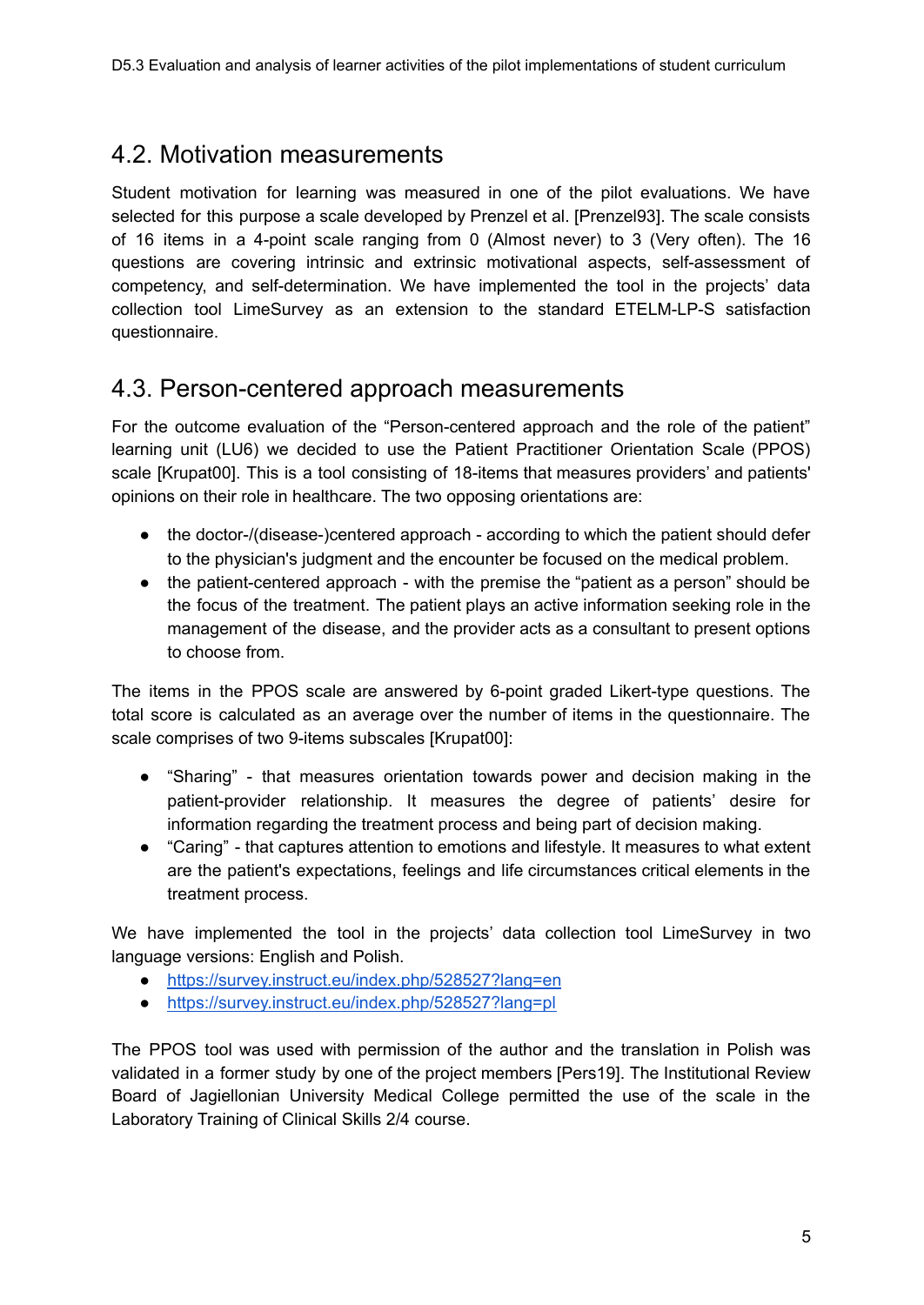### <span id="page-5-0"></span>4.4. Learning analytics

### <span id="page-5-1"></span>4.4.1 DID-ACT learning management system Moodle

We have applied the same set of learning analytics tools for the pilot student curriculum as in the pilots of Train-the-Trainer courses [D5.2]. This involved the collection of atomic learning events in the learning management system Moodle stored in the system logs. Discarded were all activities coming from instructors or members of the DID-ACT project. We have analyzed what type of learning resources/activities the learners interacted with, what the learners' general activity profile was (bounced, sporadic and frequent user) and how their activities distributed in time.

### <span id="page-5-2"></span>4.4.2 Virtual patients collection

During our pilot implementation phase, Instruct offered the virtual patients that are part of the DID-ACT curriculum as additional learning resources to their registered users.

These virtual patients (VPs) are designed to mainly deepen the following learning units:

- Collecting and prioritize key clinical findings
- Generating differential diagnoses and deciding about final diagnosis
- Developing a treatment / management plan

In addition, students can make errors in these VP environments and get feedback if certain biases (premature closure, availability bias, confirmation bias) occurred.

### <span id="page-5-3"></span>4.5. Usability evaluation measurements

### <span id="page-5-4"></span>4.5.1 General procedure

The usability of the learning management system Moodle selected to host the Train-the-Trainer (TTT) and student curriculum learning units was tested in a series of seven test scenarios developed by the DID-ACT consortium. Users who were representative for the target group but naive to Moodle were invited to participate in the tests. The users were expected to complete the test cases following the pre-specified order. If a user failed to complete some tasks that were required for the later test scenarios, before the next task began, the observer completed the failed task together with the user to adequately prepare the test environment.

The following sections list a description of the individual test cases presented to the testers in the usability evaluation. The test scenarios are characterized by a few parameters often encountered in user experience (UX) testing [Schwarz16]:

● User story - are informal descriptions of the system features presented from the user perspective.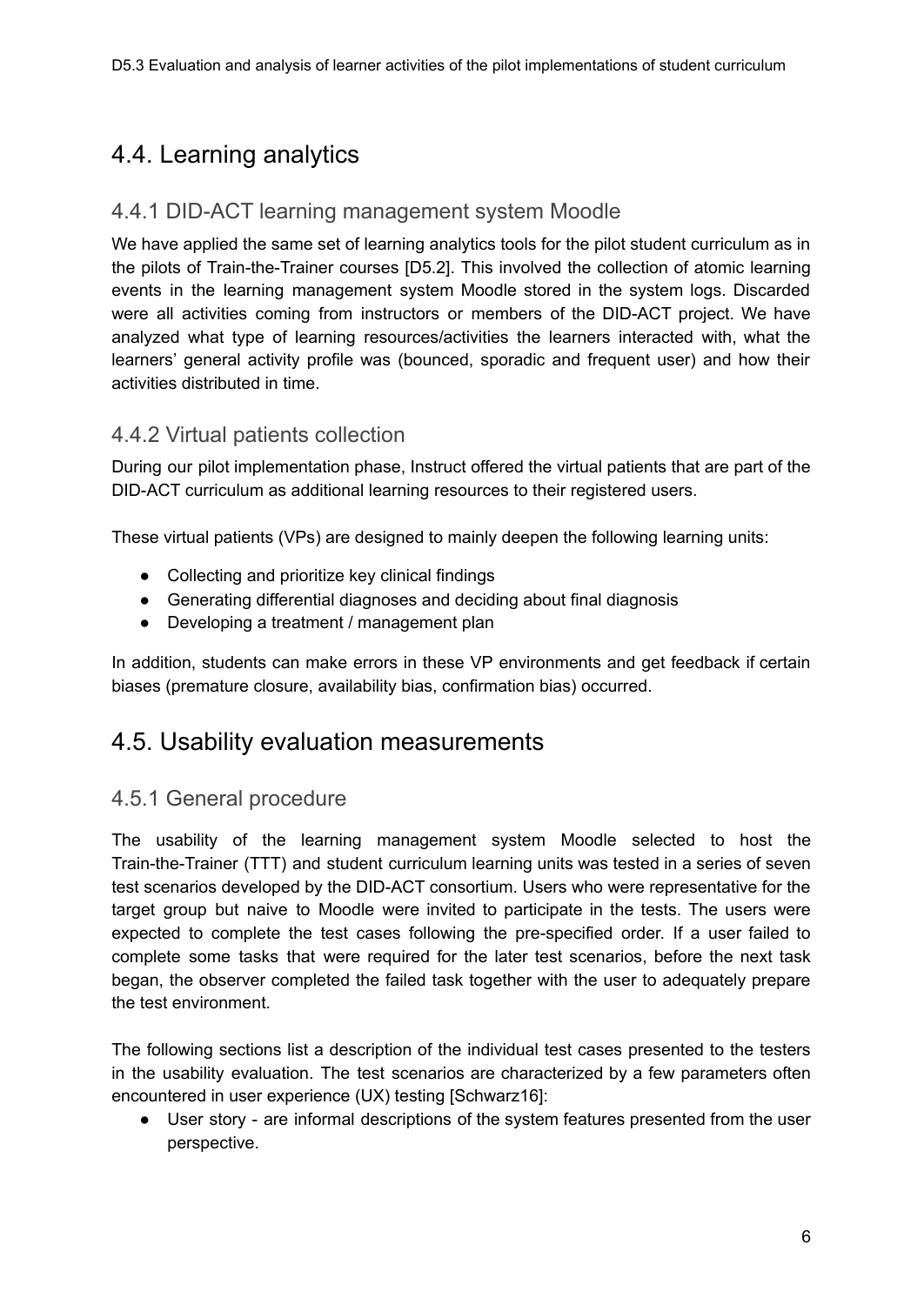D5.3 Evaluation and analysis of learner activities of the pilot implementations of student curriculum

- Instructions for the users exact wording how the task should be introduced to the tester.
- Success criteria definition of what should happen to qualify the scenario as accomplished successfully.

Recorded were:

- Outcome of the individual tasks
	- Success
	- Partial success (document which points failed, why?)
	- Failure (user gives up or performs a task that does not correspond to the description)
- Time on task (min:sec)
- Free text comment of the user on the task
- Observer notes

### <span id="page-6-0"></span>4.5.2 Description of test cases

### **Scenario 1: DID-ACT platform sign-in**

**User story:** As a [student / teacher] I would like to start using the DID-ACT clinical reasoning curriculum in a self-directed manner.

**Instructions for the user**: Please look on the website <https://www.did-act.eu> for the DID-ACT curriculum and do whatever is needed to open any course / learning unit stored in the platform to learn from it self-directed.

### **Success criteria:** The user should:

- locate the DID-ACT learning management system (platform) on the Internet (e.g. using Google)
- enroll in the platform either by eduGain access or manual enrollment selecting while doing that the proper role and study mode.
- open any learning unit which is part of the curriculum stored on the platform.

### **Scenario 2: Findability of a particular learning unit**

**User story:** As a [student / teacher] I would like to find a particular learning unit not necessary knowing the exact name of the module

**Instructions for the user:** You have heard there is a learning unit you are unsure of the name. It was about

- student: theoretical background of clinical reasoning at intermediate level of difficulty
- teachers: methods to remedy differential diagnosis generation

Find the learning unit on the DID-ACT platform and enroll there

### **Student version of the task:**

"Now go to the LMS <https://did-act.instruct.eu> You have heard there is a learning unit for which you are unsure of the name. It was about "theoretical background of clinical reasoning at the intermediate level of difficulty". Please find the learning unit on the DID-ACT platform and enroll there"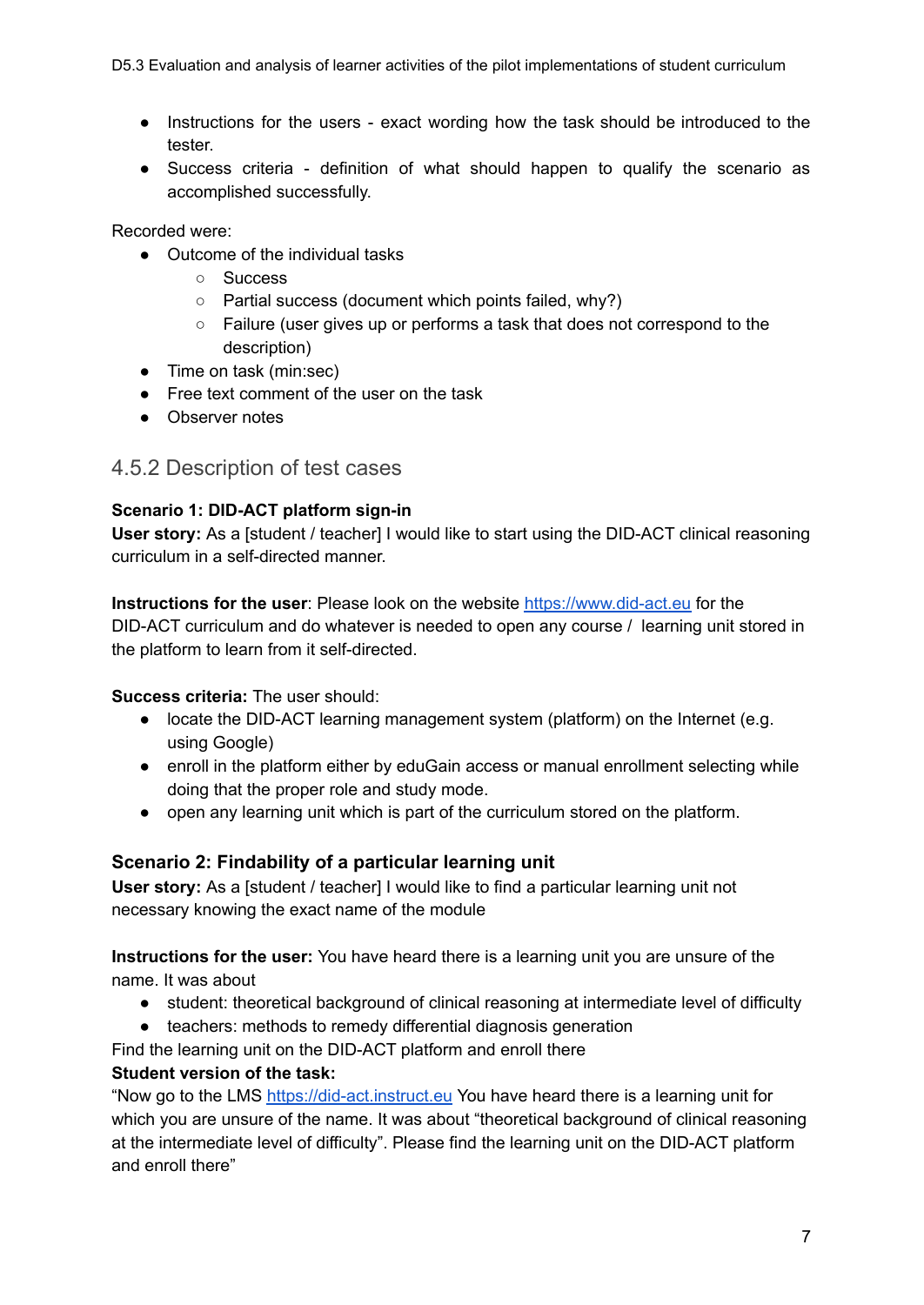#### **Teacher version of the task:**

"You have heard there is a learning unit and you are unsure of the name. It was about "methods to remedy differential diagnosis generation". Please find the learning unit on the DID-ACT platform and enroll there"

### **Success criteria:** The user should:

- login to the DID-ACT platform
- browse through list of available learning units
- locate the correct learning unit at the correct difficulty level

### **Scenario 3: Content-related findability**

**User story:** As a [student / teacher] I would like to locate some concrete information related to clinical reasoning in the curriculum

**Instructions for the user:** Please find on the DID-ACT platform content explaining what is:

- a) System 1 thinking
- b) A clinical reasoning model popular among nurses

#### **Success criteria:** The user should:

● Find the relevant information in the learning modules

Sample solution :

- student: a) Dual Process Theory module; b) Using the Outcome Present State Test Model module
- teachers: a+b) What is clinical reasoning and theories

Other potential tasks in this test case

- Find out what clinical reasoning is? (LU specific)
- Find out what OPT means (Glossary)

### **Scenario 4: Providing feedback**

**User story:** As a [student / teacher] I would like to provide feedback on the quality of a learning unit

**Instructions for the user:** Assume you have completed the learning unit

- a) Student: What is clinical reasoning and how can theories be put into practice
- b) Teacher: Information gathering, Generating differential diagnoses, Decision making, and Treatment planning

and would like to evaluate the quality and provide feedback on the quality of the learning unit. Complete the whole feedback process indicating in the free text comments you are entering "test data".

### **Student version of the task:**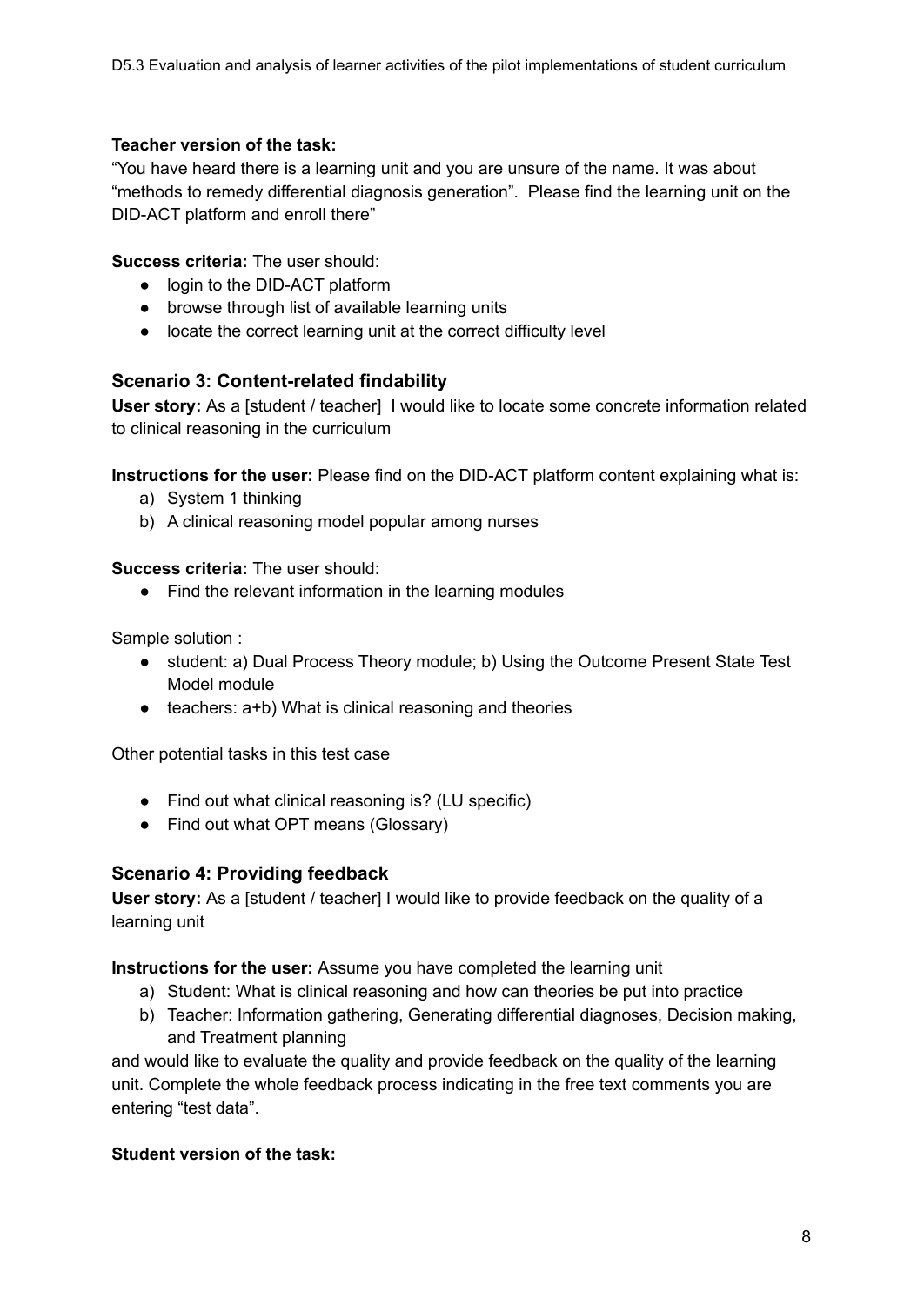"Assume you have completed the learning unit "What is clinical reasoning and how can theories be put into practice" and would like to evaluate the quality and provide feedback on the quality of the learning unit. Complete the whole feedback process indicating in the free text comments you are entering "test data"."

### **Teacher version of the task:**

"Assume you have completed the learning unit "Information gathering, Generating differential diagnoses, Decision making, and Treatment planning" and would like to evaluate the quality and provide feedback on the quality of the learning unit. Complete the whole feedback process indicating in the free text comments you are entering "test data"."

#### **Success criteria:** The user should:

● locate the relevant evaluation questionnaire on Moodle and fill it in completely with test data.

### **Scenario 5: Access to virtual patients**

**User story:** As a student I would like to use interactive learning resources as virtual patients in the DID-ACT curriculum

**Instructions for the user:** Please start the first card of the virtual patient named Jane Cramer in the learning unit "What is Clinical Reasoning - An introduction".

#### **Success criteria:** The user should:

● Locate and complete the first screen card of the virtual patient.

### **Scenario 6: Assessment of knowledge**

**User story:** As a student I would like to verify my knowledge

**Instructions for the user:** Please complete the knowledge test in the learning unit "Biomedical Knowledge and Clinical Reasoning"

#### **Success criteria:** The user should:

● Locate the knowledge test and complete all three questions in the "Biomedical Knowledge and Clinical Reasoning" learning unit.

#### **Scenario 7: Finding support**

**User story:** As a [student/teacher] I would like to get help in case I encounter problems in using the DID-ACT platform

**Instructions for the user:** Imagine you encountered a technical problem in one of the learning units. What do you do?

**Success criteria:** The user should locate the email address: support@instruct.eu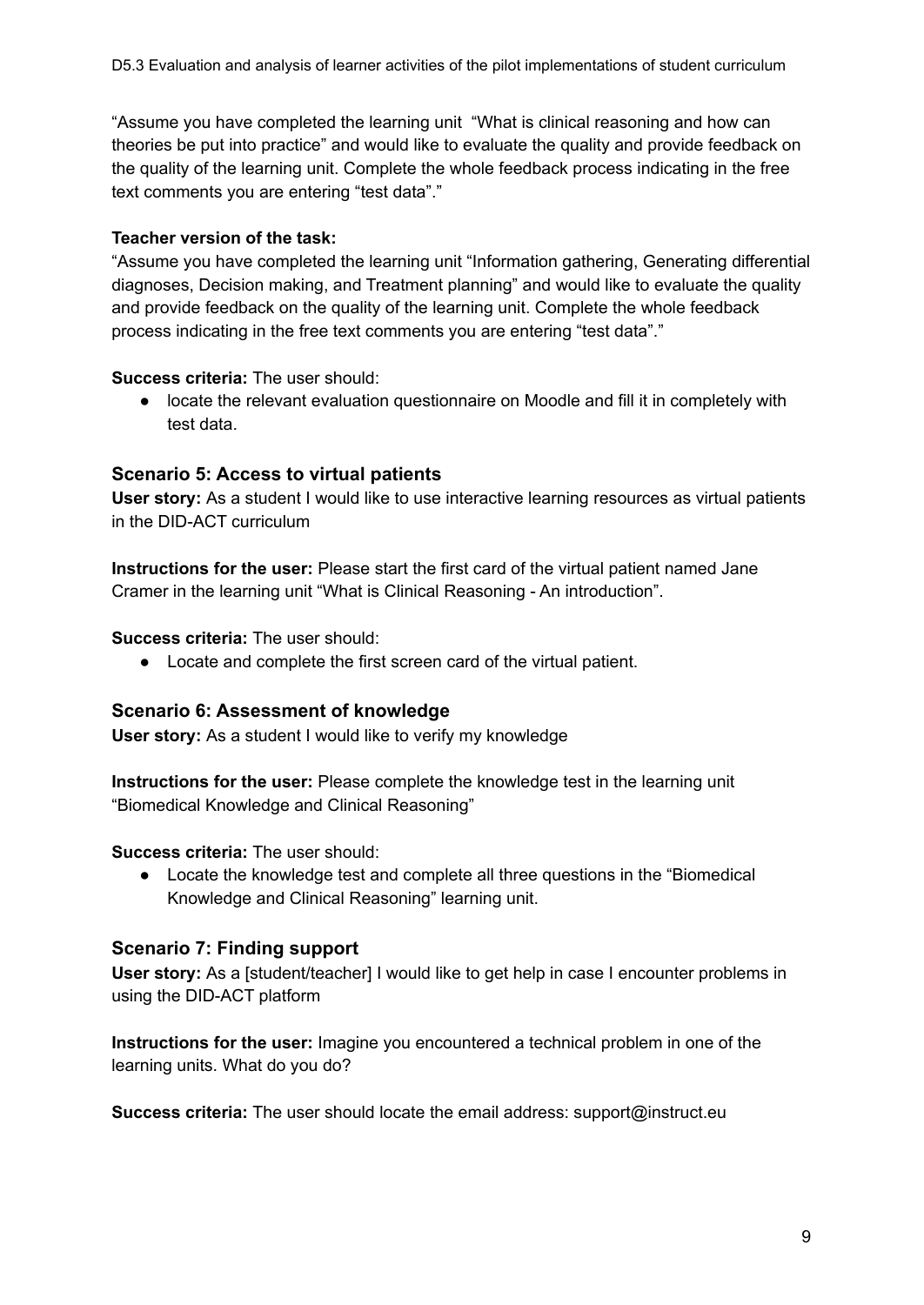# <span id="page-9-0"></span>5. Results

### <span id="page-9-1"></span>5.1 Satisfaction results

### 5.1.1 Pilot student implementations

As already reported in the deliverable D4.2, the DID-ACT consortium pilot tested five learning units from the student curriculum in the time period from October 2021 to January 2022 which involved 198 students. Together with 618 students who pilot-tested the integrated virtual patient cases in deliberate practice learning mode, we had 816 students involved in pilot testing of the curriculum (Table 1).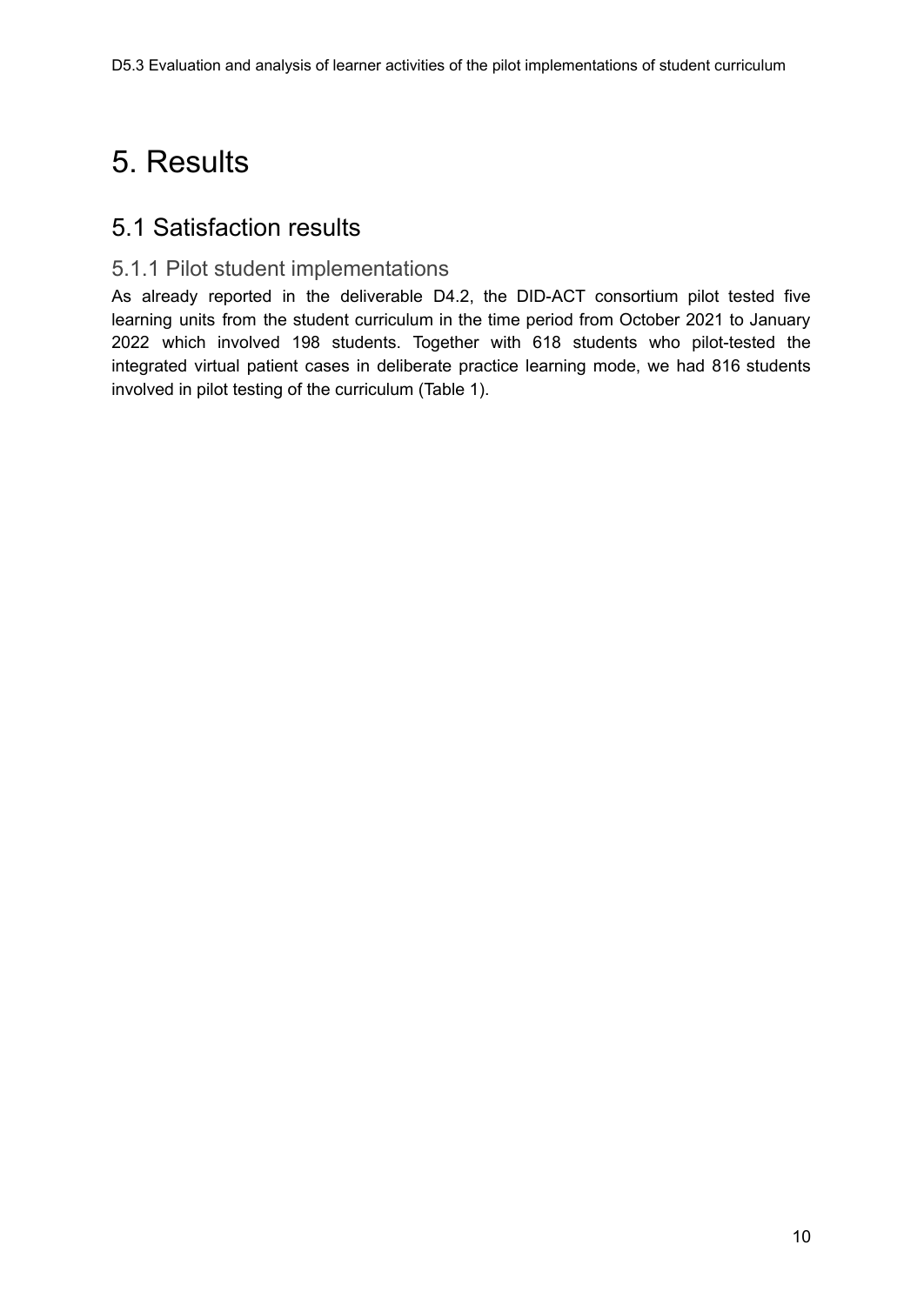| ID             | <b>Topic</b>                                                                                                 | <b>Pilot lead</b> | Number of<br>participants | <b>Participant Institutions</b>                                                                                                         | <b>Professions</b>   | <b>Dates</b>                     |
|----------------|--------------------------------------------------------------------------------------------------------------|-------------------|---------------------------|-----------------------------------------------------------------------------------------------------------------------------------------|----------------------|----------------------------------|
|                | What is clinical reasoning - an<br>introduction                                                              | <b>UAU</b>        | 34                        | UAU, Karolinska Institute Sweden,<br>University of Zurich and ETH Zurich,<br>Switzerland, UBERN, MFUM,<br>University of Porto, Portugal | Medicine             | Nov 22 - 25 2021                 |
| 6              | Person-centered approach and the role of                                                                     | <b>EDU</b>        | 10                        | <b>EDU</b>                                                                                                                              | Medicine             | Nov 22 - 30 2021                 |
|                | the patient                                                                                                  | JU                | 49                        | JU                                                                                                                                      | Medicine             | Oct 18 - Jan 20<br>2022          |
| $\overline{7}$ | Health professionals roles in clinical<br>reasoning (Novice)                                                 | <b>UAU</b>        | 34                        | UAU, Karolinska Institute Sweden,<br>University of Zurich and ETH Zurich,<br>Switzerland, UBERN, MFUM,<br>University of Porto, Portugal | Medicine             | Dec 6 - 9 2021                   |
| 10             | Generating differential diagnoses and                                                                        | <b>UBERN</b>      | 6                         | <b>UBERN</b>                                                                                                                            | Medicine             | Nov 11 - 18 2021                 |
|                | deciding about final diagnoses                                                                               | JU                | 35                        | JU                                                                                                                                      | Medicine             | Nov 23 2021 - Dec<br>10 20 21    |
|                |                                                                                                              | <b>MFUM</b>       | 10                        | <b>MFUM</b>                                                                                                                             | Medicine             | Dec 10 2021 - Jan<br>12 2022     |
| 24             | Health professionals roles in clinical<br>reasoning (Intermediate)                                           | ORU               | 20                        | ORU, JU, Berner Bildungszentrum<br>Pflege, Switzerland                                                                                  | Nursing,<br>Medicine | Oct 13/14 & Nov<br>30/Dec 1 2021 |
| <b>VP</b>      | Gathering and interpreting information,<br>Generating differential diagnoses,<br>Developing a treatment plan | Instruct          | 618                       | International                                                                                                                           | Medicine             | Oct 1 2021 - Jan 10<br>2022      |

Table 1. Overview about topics, participants, and dates of the conducted student pilots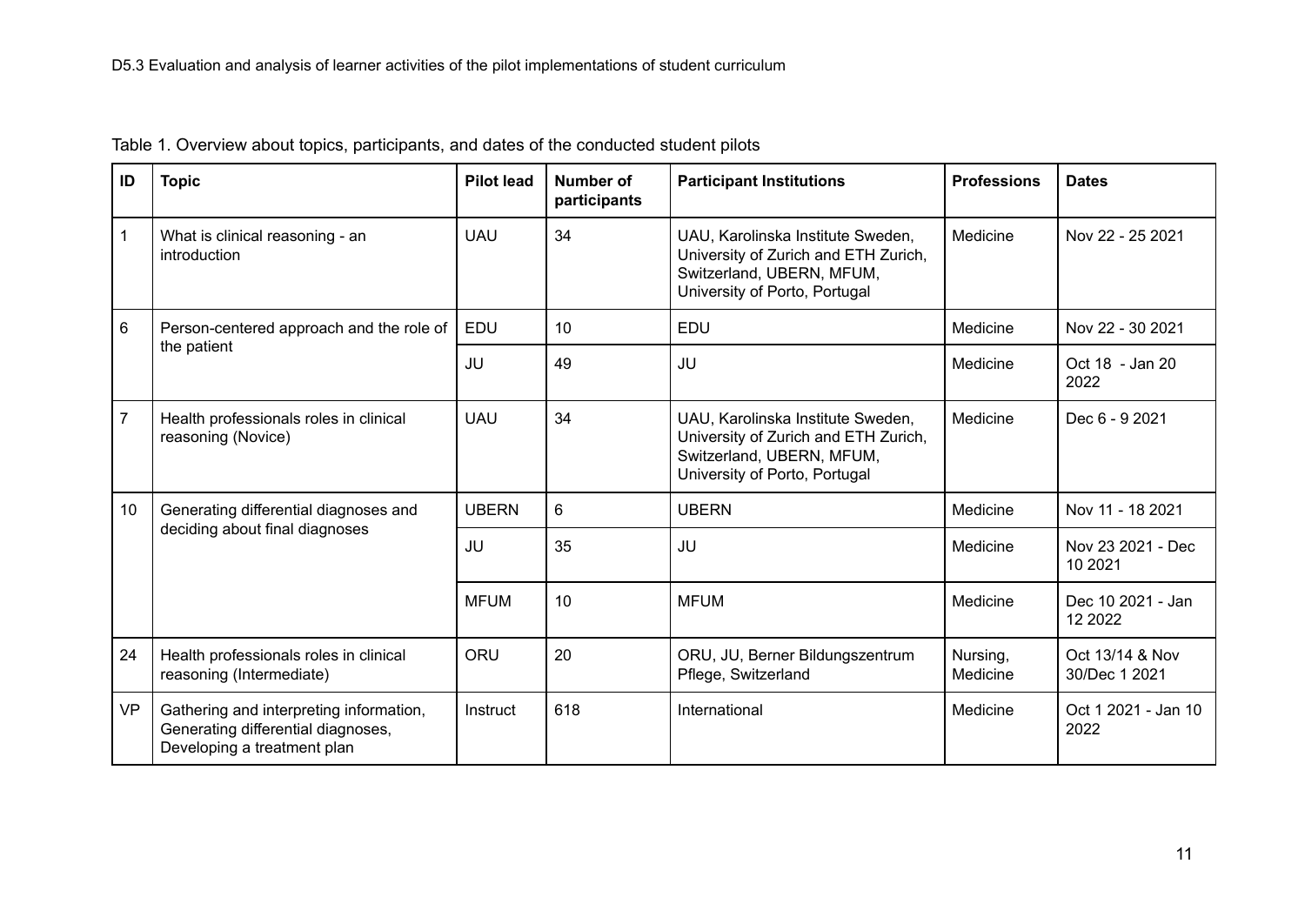### <span id="page-11-0"></span>5.1.2 Participants' perspective (ETELM-LP-S)

### <span id="page-11-1"></span>5.1.2.1 Overall statistics

In total 125 ETELM-LP-S questionnaire responses were collected in the piloted learning units. The response rate was 63%. The demographics of the participants are presented in table 2. The average age of participants was 21.8±3.2 years. Most of the respondents were female (68%), medical students (90%).

| Variable    | <b>Values</b>                                                                  | n              |
|-------------|--------------------------------------------------------------------------------|----------------|
| Gender      | Female                                                                         | 85             |
|             | Male                                                                           | 40             |
|             | Not disclosed, other                                                           | $\Omega$       |
|             | Learning unit What is clinical reasoning - an introduction (LU1)               | 13             |
|             | Health professionals roles in clinical reasoning (Novice) (LU7)                | 28             |
|             | Person-centered approach and the role of the patient (LU6)                     | 36             |
|             | Generating differential diagnoses and deciding about final diagnoses<br>(LU10) | 32             |
|             | Health professionals roles in clinical reasoning (Intermediate) (LU24)         | 16             |
| Institution | <b>EDU</b>                                                                     | $\overline{7}$ |
|             | Jagiellonian University                                                        | 62             |
|             | University of Augsburg                                                         | 19             |
|             | University of Bern                                                             | 15             |
|             | University of Maribor                                                          | 4              |
|             | University of Örebro                                                           | 5              |
|             | Other                                                                          | 13             |
| Profession  | Human medicine                                                                 | 113            |
|             | Nursing                                                                        | 11             |
|             | Other/Blank                                                                    | 1              |

Table 2. Summary of demographic data of responding student courses participants

Table 3 presents average ratings of all evaluated learning units in the quantitative questions of the ETELM-LP-S questionnaire. In general, the courses were rated highly with an average in particular aspects in the range from 5 to 6 in a 7 Likert-scale point scale. The item regarding technical issues is in the reversed scale. When inverted, the score is above the 5-point mark in the 7-point scale.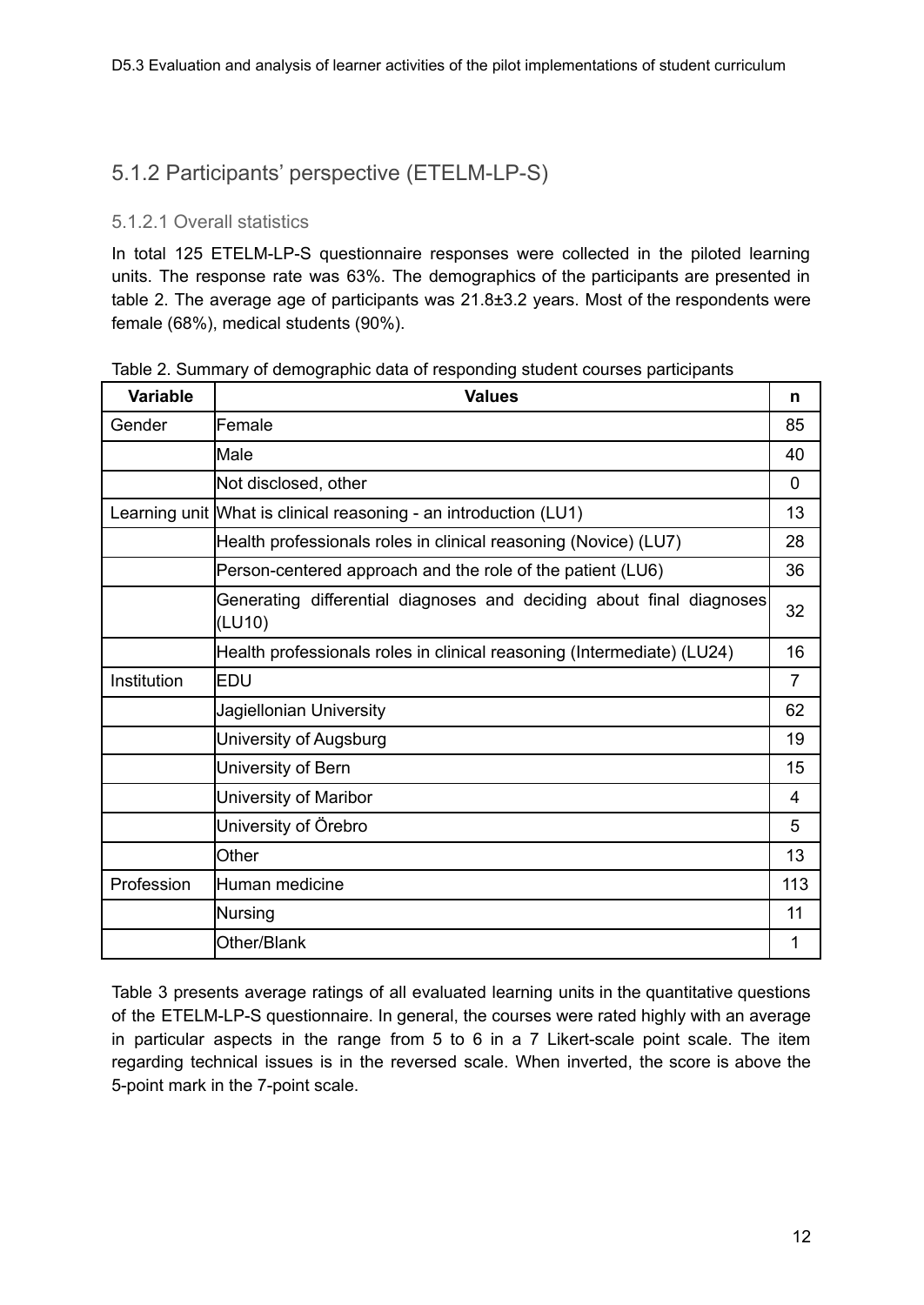| <b>Theme</b>            | Question                                                                                                                                                                                           | LU <sub>1</sub> | LU6    | LU7      | <b>LU10</b> | <b>LU24</b> | <b>Total</b> |
|-------------------------|----------------------------------------------------------------------------------------------------------------------------------------------------------------------------------------------------|-----------------|--------|----------|-------------|-------------|--------------|
|                         | Responses:                                                                                                                                                                                         | $n = 13$        | $n=36$ | $n = 28$ | $n = 32$    | $n=16$      | $n = 125$    |
|                         | of enrolled:                                                                                                                                                                                       | 34              | 59     | 34       | 51          | 20          | 198          |
|                         | Response rate:                                                                                                                                                                                     | 38%             | 61%    | 82%      | 63%         | 80%         | 63%          |
| Objectives              | Instructions provided a good introduction to the learning unit (e.g., how to get started,<br>where to find various learning units components, how to obtain technical support if<br>needed, etc.). | 5.77            | 5.97   | 5.89     | 6.13        | 5.56        | 5.92         |
|                         | Learning unit objectives, expectations, and policies were clearly stated.                                                                                                                          | 5.69            | 5.81   | 5.70     | 6.50        | 5.31        | 5.89         |
|                         | Learning unit objectives were relevant to my needs.                                                                                                                                                | 5.85            | 5.77   | 5.56     | 6.28        | 6.06        | 5.90         |
| Technology              | Navigation of the technology-based components of the learning unit was logical,<br>consistent, and efficient                                                                                       | 5.85            | 5.61   | 5.57     | 5.97        | 5.06        | 5.65         |
|                         | The learning unit technologies and media supported the learning objectives.                                                                                                                        | 6.15            | 5.83   | 5.96     | 6.22        | 5.38        | 5.94         |
|                         | had significant computer / technical problems during this learning unit. (negative<br>answer is better; if agree, please explain at the end of the survey)                                         | 1.31            | 1.86   | 1.32     | 2.18        | 3.40        | 1.96         |
| _earning<br>activities  | The educational activities encouraged engagement with learning unit materials<br>content.                                                                                                          | 6.08            | 5.57   | 5.81     | 6.13        | 5.63        | 5.83         |
|                         | The educational activities promoted achievement of the learning unit objectives.                                                                                                                   | 6.00            | 5.69   | 5.81     | 6.32        | 5.69        | 5.91         |
|                         | Educational activities encouraged interaction and collaboration with other participants                                                                                                            | 5.75            | 5.57   | 6.11     | 6.06        | 6.31        | 5.93         |
|                         | The learning unit effectively blended online and face-to-face elements.                                                                                                                            | 5.92            | 5.49   | 5.96     | 6.13        | 5.77        | 5.82         |
| Assessment/<br>Feedback | Assessments (e.g. tests and self-assessments) were appropriate for the learning unit<br>objectives, content, and activities.                                                                       | 5.91            | 5.47   | 5.81     | 6.29        | 5.50        | 5.79         |
|                         | had sufficient opportunity to assess and reflect upon my learning progress.                                                                                                                        | 5.58            | 5.34   | 5.82     | 5.80        | 5.75        | 5.64         |
|                         | received adequate feedback on my learning progress.                                                                                                                                                | 4.89            | 5.35   | 4.96     | 5.93        | 5.31        | 5.36         |
|                         | received adequate support for any questions or concerns I had about my learning.                                                                                                                   | 5.89            | 5.53   | 6.04     | 6.23        | 5.94        | 5.91         |

|  | Table 3. Ratings of the ETELM-LP-S questionnaire items in all evaluated learning units |  |
|--|----------------------------------------------------------------------------------------|--|
|  |                                                                                        |  |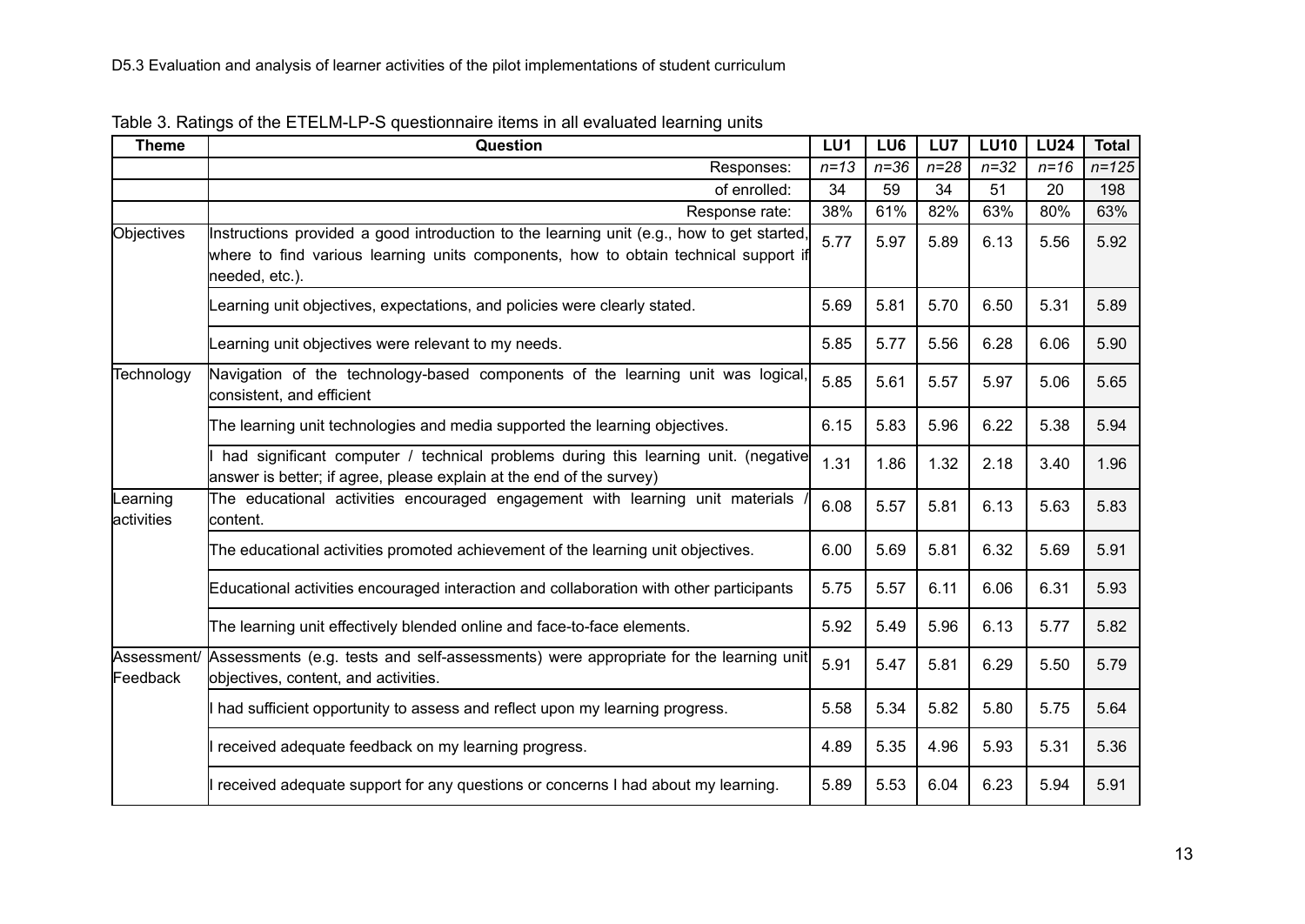| Impact | This learning unit will improve my clinical reasoning.        | 6.08 | 5.40 | 5.43 | 6.29 | 5.81 | 5.75 |
|--------|---------------------------------------------------------------|------|------|------|------|------|------|
|        | The overall quality of this learning unit was excellent.      | 5.83 | 5.14 | 5.43 | 5.90 | 5.31 | 5.49 |
|        | The overall effectiveness of the instructor(s) was excellent. | 5.92 | 5.91 | 5.93 | 6.48 | 5.44 | 6.00 |

Legend. LU1: What is clinical reasoning - an introduction; LU6: Person-centered approach and the role of the patient; LU7: Health professionals roles in clinical reasoning (Novice); LU10: Generating differential diagnoses and deciding about final diagnoses; LU24: Health professionals roles in clinical reasoning (Intermediate). Scores are in 7-points Likert-scale ranging from 1: strongly disagree to 7- strongly agree.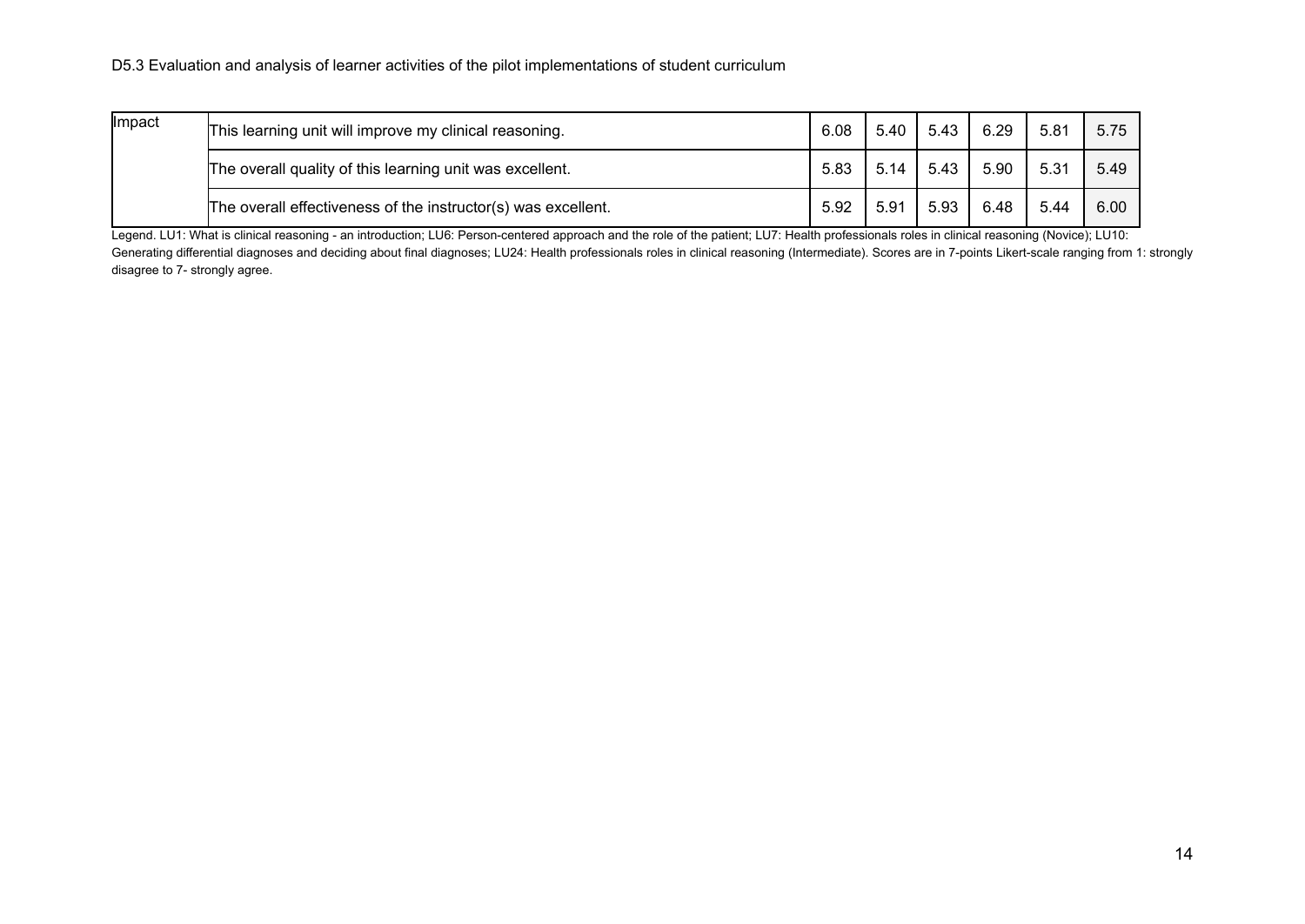The highest grades in student evaluation were given to the learning unit on generating differential diagnoses and deciding about final diagnoses (LU10). There was no learning unit that could be pointed out as clearly less favorably evaluated. Overall it seems that students wished to receive more feedback on the learning process (5.36 out of 7) which was especially noticeable in LU1/7 where the grades were below the 5-points level. Students valued most the instructor's effectiveness (6.00 out of 7) with an outstanding 6.48 score for the LU10.

#### <span id="page-14-0"></span>5.1.2.2 Content analysis of the free-text comments

We have received 194 free text comments by students. Out of those, 71 comments were in languages other than English (mainly German or Polish) and were translated to English (appendix 9.1). Out of those, 104 (54%) had a positive valence, 80 (41%) negative and 10 (5%) neutral. Most frequently commented were content aspects of the learning units and the didactical approach (table 4).

|                      |                | LU1 |   |    | LU6 |               |    | LU7 |               |                 | <b>LU10</b> |                          |          | LU24 |                |
|----------------------|----------------|-----|---|----|-----|---------------|----|-----|---------------|-----------------|-------------|--------------------------|----------|------|----------------|
| Code                 | +              | #   |   | +  | #   | -             | ÷  | #   |               | ÷               | #           | $\overline{\phantom{0}}$ | ÷        | #    |                |
| <b>Didactical</b>    | 3              | 0   |   | 5  | 0   |               | 15 | 0   | 2             | 4               | 0           | 3                        | 6        | 0    | 4              |
| Content/Course       | $\overline{2}$ | 0   |   | 9  | 0   | 9             | 0  | 0   | 16            | $\overline{14}$ | 0           | ⇁                        |          | 0    | $\overline{2}$ |
| Content/Assess       |                | 0   | 0 | o  | 0   | 0             | 0  | 0   |               | 0               | 0           | $\overline{2}$           | 0        | 0    | 0              |
| Technical            | 0              | 0   |   | 0  | 0   | $\mathcal{P}$ | 0  | 0   | 6             | 0               | 0           | 6                        | $\Omega$ | 0    | 3              |
| Inter/Collab         |                | 0   | 0 | 0  | 0   |               | 12 | 0   | 0             |                 | 0           | 0                        | 6        | 0    | 0              |
| Imp/Time             | 0              | 0   |   | 0  | 0   | O             | 2  | 0   | л             | 0               | 0           | 0                        | $\bf{0}$ | 0    | $\overline{2}$ |
| Imp/Facilitators     | $\mathbf{0}$   | 0   | 0 | 0  | 0   |               | 0  | 0   | ◢             |                 | 0           | 0                        | $\Omega$ | 0    |                |
| Overall              | $\overline{2}$ | 0   | 0 | 3  | 0   | 0             | 4  | 0   | $\Omega$      |                 | 0           | 0                        | $\Omega$ | 0    | $\Omega$       |
| Other                | 2              | 0   |   | 0  | 3   | O             | റ  | 5   | $\mathcal{D}$ | 3               | 4           | C                        | $\Omega$ | и    |                |
| <b>Total valence</b> | 11             |     | 5 | 19 |     | 13            | 35 |     | 29            | 24              |             | 20                       | 15       |      | 13             |

Table 4. Division of student free-text utterance across themes and valence of the comment

Legend. Inter/Collab - Interaction/Collaboration; Imp - Implementation. [+] positive; [#] neutral and [-] negative valence of the comments. U1: What is clinical reasoning - an introduction; LU6: Person-centered approach and the role of the patient; LU7: Health professionals roles in clinical reasoning (Novice); LU10: Generating differential diagnoses and deciding about final diagnoses; LU24: Health professionals roles in clinical reasoning (Intermediate).

#### **What is clinical reasoning - an introduction (LU1)**

The learning unit was evaluated in an international workshop coordinated by the University of Augsburg. Students from seven European universities participated in the event. All students were in their early stages of medical education. The response rate to the questionnaire was relatively low (at 40% level) but this could be explained by the fact that some of the students evaluated the workshop based on the second part only - ie. LU7 (Health professionals roles in clinical reasoning - novice). The greatest interest was aroused by the virtual patient case "Mrs. Cramets". Several students were keen on its presence and pointed it out as a highlight of the learning unit, but there were also two critical opinions - one suggesting complete removal of the case, the other splitting it in stages which would be discussed separately and tested with quizzes. Students also liked the international collaboration in the learning unit.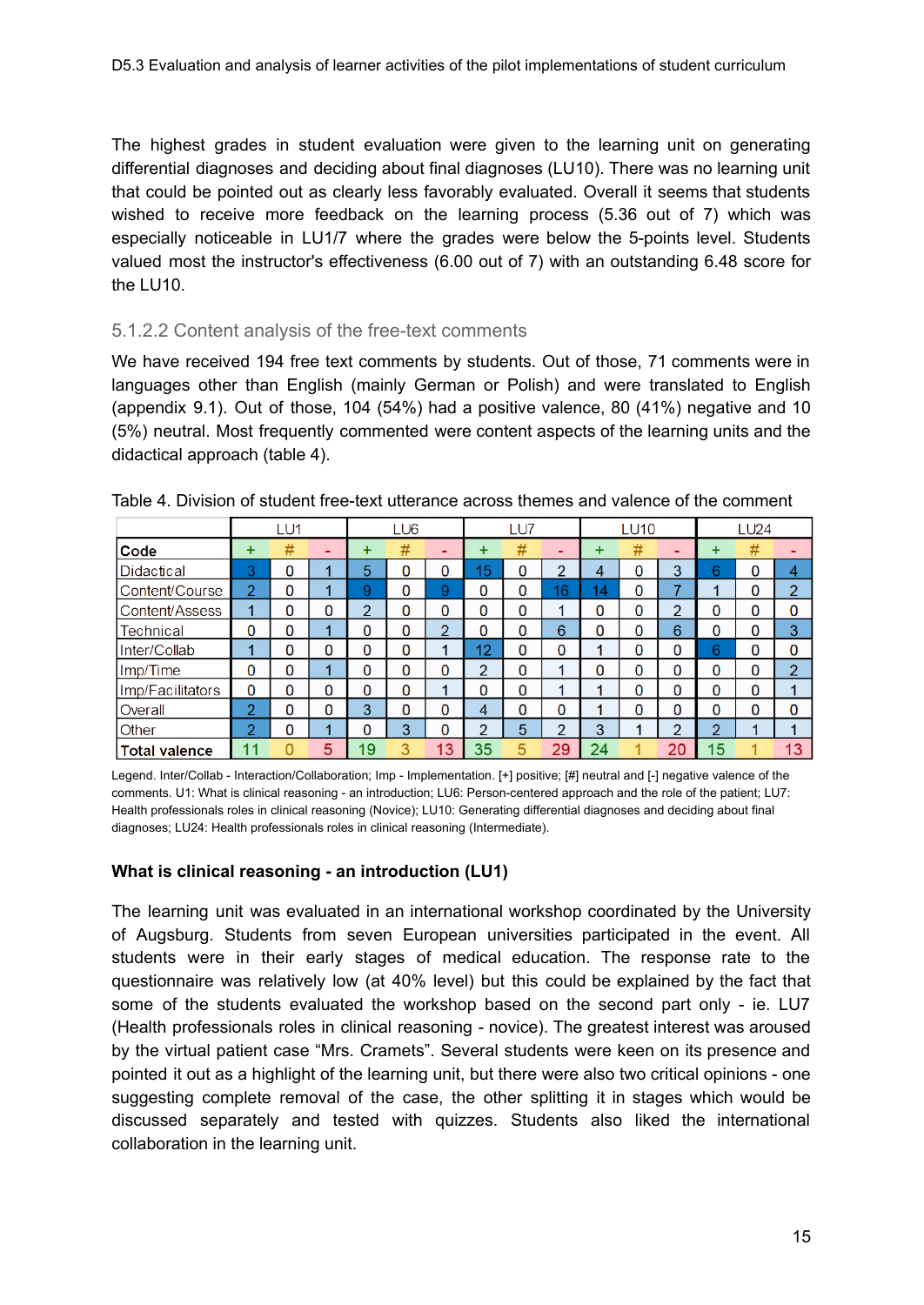| Positive elements                                                     | Negatives and requests for extension                                             |
|-----------------------------------------------------------------------|----------------------------------------------------------------------------------|
| + Virtual patient case (n=4)<br>+ (International) Collaboration (n=2) | - Time constraints $(n=1)$<br>More interactive virtual patient $(n=2)$<br>$\sim$ |

### **Person-centered approach and the role of the patient (LU6)**

Two higher education institutions decided to pilot the learning unit on the person-centered approach: Jagiellonian University and EDU. In total 59 students participated in the classes which makes it the learning unit with the most registered students across the pilot studies. We have received 36 filled-in evaluation questionnaires (response rate 61%). The strongest point of the learning unit was definitely virtual patients. The unit contained three cases with similar clinical data, but diverse patient needs. Students liked the cases because they appeared to them authentic and allowed autonomous decisions. The request for improvements was mainly the wish for more virtual patients regarding more diverse topics. As a matter of fact this could be interpreted as a complement to the unit because the students liked the cases so much they mainly wished to see even more examples like that. The students also liked the follow-up questions (which were part of the virtual patients). A perceived strength of the unit was also the selection of the topic because some of the students noticed that patient-centredness is rarely addressed in medical curricula. Two students reported minor technical/usability issues such as low quality of images when zoomed in or confusing navigation in the learning management system.

| Positive elements             | Negatives and requests for extension |
|-------------------------------|--------------------------------------|
| + Virtual patient cases (n=7) | Wish for more virtual patient cases  |
| + Follow-up questions (n=4)   | $\overline{\phantom{0}}$             |
| Importance of topic $(n=3)$   | $(n=8)$                              |
| $\ddot{}$                     | Usability issues $(n=2)$             |
| Videos $(n=1)$                | ÷,                                   |

### **Health professionals roles in clinical reasoning - novice (LU7)**

This learning unit (LU7) was piloted in connection with the LU1 as part of an international workshop organized by the University of Augsburg. An international group of 34 early-stage medical students from seven European universities participated in the event. In total 28 out of 34 students answered the satisfaction survey which is a very good response rate of 82%. Most positive opinions were voiced about the virtual patient cases integrated with the learning unit (Mrs. Khaled, Mr. Berner). The students liked to learn from examples and the patients' stories were engaging and presented well the perspectives on clinical reasoning of different professions. There were also many positive opinions about the synchronous Zoom meeting with small break-out rooms (even though some of the students commented they would welcome those sessions were more structured and the discussions led by an expert). The students liked that the sessions were conducted in a relaxed way and that many universities were represented.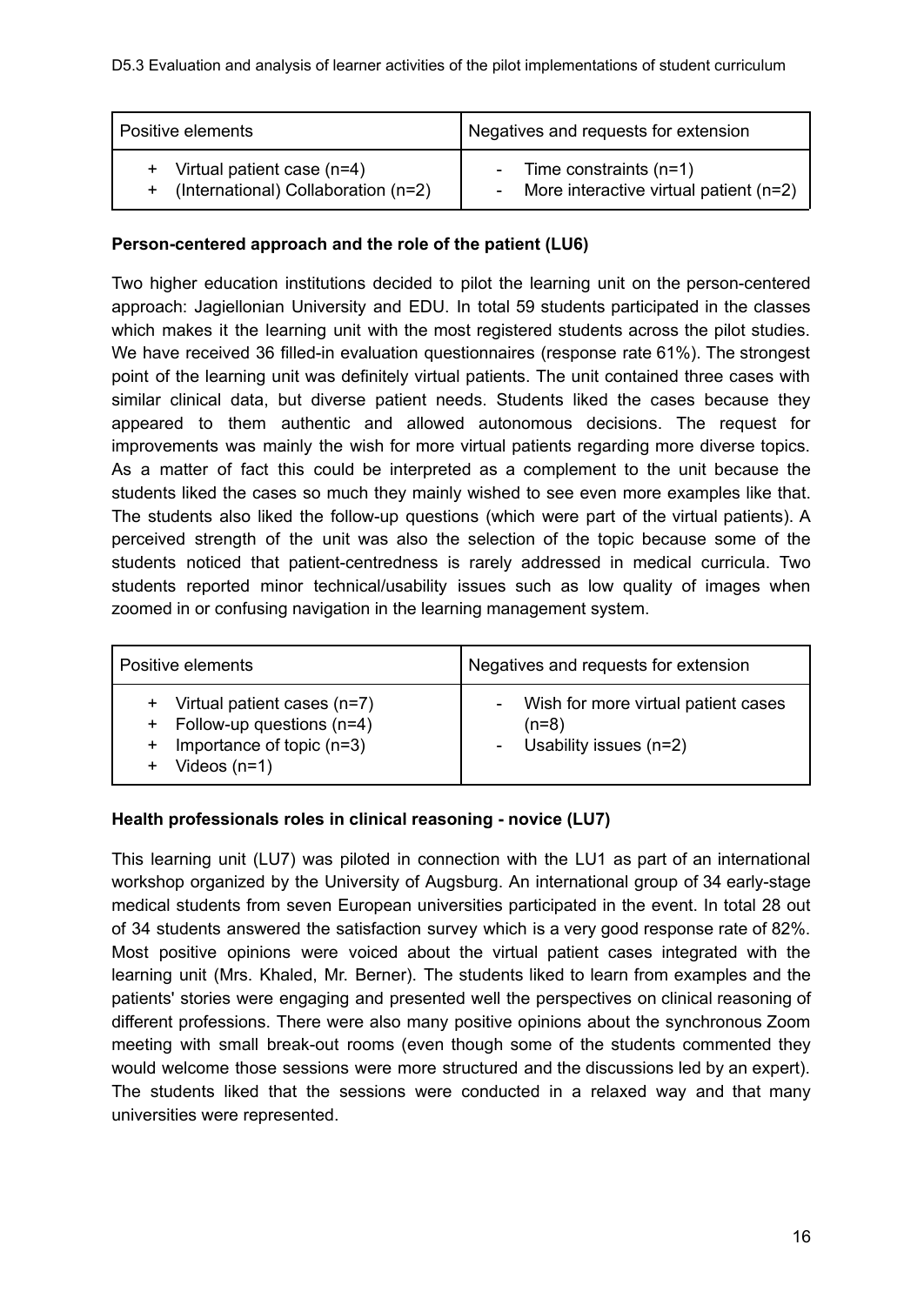Most requests for improvements were regarding the interprofessional videos. The students complained the videos were confusing to them and not helpful in answering the subsequent tasks (but there were also exceptions of students who particularly liked those videos). The other reported issue was the usability of Moodle that was for students not easy to navigate. Finally students requested changes regarding formative assessment. Some preferred to answer close-ended questions in test-like quizzes instead of uploading file assignments with answers.

| Positive elements                                                                                                                            | Negative elements and requests for<br>extension                                                                                                                                                                                                |
|----------------------------------------------------------------------------------------------------------------------------------------------|------------------------------------------------------------------------------------------------------------------------------------------------------------------------------------------------------------------------------------------------|
| Virtual patient cases (n=14)<br>+<br>Group discussion on Zoom (n=9)<br>+<br>Friendly, relaxed, international<br>$^+$<br>learning environment | Videos on different perspectives on<br>۰<br>clinical reasoning (n=8)<br>Usability of Moodle learning platform<br>$\overline{\phantom{0}}$<br>$(n=4)$<br>Formative questions with answers to<br>$\overline{\phantom{a}}$<br>be uploaded $(n=3)$ |

### **Generating differential diagnoses and deciding about final diagnoses (LU10)**

This learning unit was evaluated at three universities: in Bern, Maribor and Kraków. The unit received the highest overall quality score in the quantitative Likert-scale questions of the ETELM-LP-S (5.90 out of 7 with an average for all learning units of 5.49). Most of the free text comments came from Kraków. This learning unit was implemented in Kraków relatively early in the curriculum (second year; third semester of the curriculum) and much of the excitement about the learning unit came from the opportunity to interpret unaided results of medical tests in the virtual patient context. Students regarded it as challenging, but at the same time very motivating and rewarding as they saw how theory from biomedical sciences meets clinical practices. The students liked the formally explained strategies on how to generate the differential diagnosis that they previously applied intuitively and the opportunity to work in small groups. They saw the learning design of the class as an interesting alternation to the teaching style applied in preceding classes of the "Introduction to Clinical Sciences" course (i.e. Problem-Based Learning presentations based on paper cases). There were suggestions that the didactical approach presented in the learning unit should be applied more often in the course.

The requests for improvements regarded the need to introduce in the virtual patients more explanations about the medical test results students were supposed to interpret. This could be a local issue of the implementation in Kraków because of the early stages of the curriculum. Such explanations could be regarded by more advanced students as making the unit overly lengthy as was as a matter of fact noticed by some of the students from Bern. Some of the comments regarded too many student presentations or the need to reschedule them which could be a sign of tiredness of this type of student activity in Kraków. There were also reports of some technical issues (missing email, wrong patient image) and remarks regarding usability of the user interface of the learning management system. One student from Bern prefered the learning unit would be in German not English. The students in Kraków worked with presentations and virtual patient cases translated into Polish.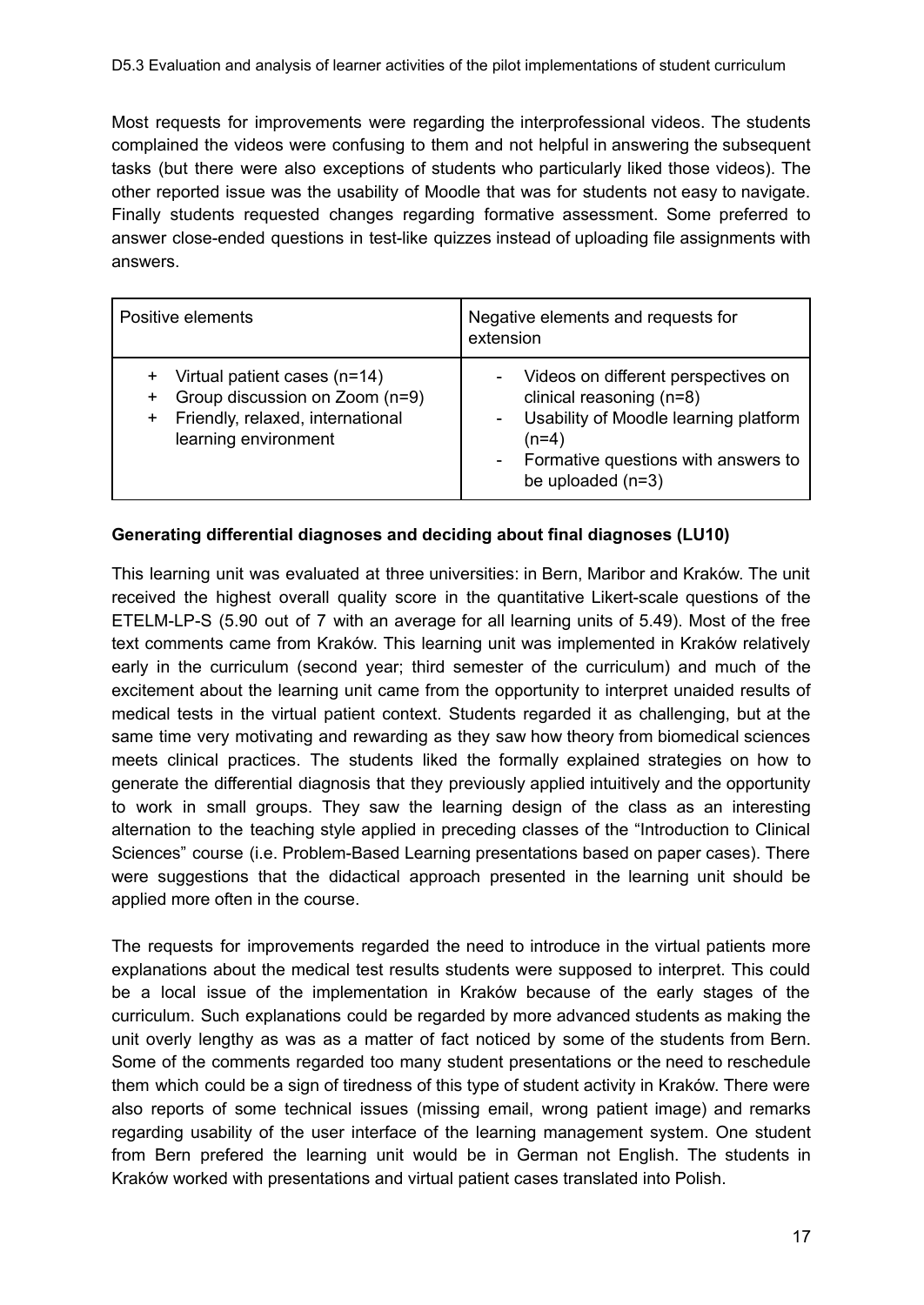| Positive elements                                                                                                                                                                                                                                                                             | Negatives and requests for extension                                                                                                                                                                                                                                                |
|-----------------------------------------------------------------------------------------------------------------------------------------------------------------------------------------------------------------------------------------------------------------------------------------------|-------------------------------------------------------------------------------------------------------------------------------------------------------------------------------------------------------------------------------------------------------------------------------------|
| Motivating teaching methods (n=8)<br>$\ddot{}$<br>Virtual patient cases (n=3)<br>$\ddot{}$<br>Application of theory to practice<br>+<br>approach $(n=2)$<br>Diverse teaching methods (n=2)<br>+<br>Discussions/group work (n=2)<br>+<br>Friendly attitude of the teacher $(n=1)$<br>$\ddot{}$ | Need for more information about<br>how to interpret medical tests (n=3)<br>Too many or need of change in<br>student presentations (n=3)<br>Time issues - better schedule of the<br>classes needed $(n=3)$<br>Usability issues (n=3)<br>Technical glitches (n=2)<br>Language $(n=1)$ |

### **Health professionals roles in clinical reasoning - Intermediate (LU24)**

The pilot implementation of this learning unit was coordinated by the Örebro University (ORU) in cooperation with partners from Switzerland (Berner Bildungszentrum Pflege) and Poland (Jagiellonian University, Kraków). In total 20 students enrolled in the pilot. This was the only pilot learning unit in which non-medical (i.e. nursing, n=11) students participated. We have received 16 out of 20 eligible ETELM-LP-S questionnaires. Most of the positive comments related to the opportunity to discuss in small international groups and to learn about the perspectives of other professions. Students enjoyed collaboration in English and the opportunity to meet students from other universities and countries. A strong point was also an interesting clinical case discussed in the classes. Students wished for more clarity of instructions for the small group sessions. Another theme of comments was time management. The students wished for less time or more content for the first phase and more time for the second day. One negative comment regarded the usability of Moodle and one student reported technical problems in joining the group discussion.

| Positive elements                                                                                                       | Negatives and requests for extension                                                                                                     |
|-------------------------------------------------------------------------------------------------------------------------|------------------------------------------------------------------------------------------------------------------------------------------|
| Discussions with students from<br>other universities (n=9)<br>+ Relevant case (n=4)<br>Interprofessional learning (n=2) | - Clarity of instructions (n=3)<br>- Time issues (n=3)<br>- Usability issues (n=1)<br>Technical issues (n=1)<br>$\overline{\phantom{a}}$ |

### <span id="page-17-0"></span>5.1.2.3 Course facilitator's perspective

We have received n=6 ETELM-IP-S questionnaires presenting the perspective of facilitators of the pilot courses (table 5). The small sample makes it difficult to draw firm conclusions. The weakest point seems to be navigation of the learning unit and possibilities for assessment/provide feedback (4.7 out of 7 points). The facilitators liked the planned learning activities for students which were judged as engaging (6.0 out of 7 points). We have not received enough free text comments for a qualitative analysis of the answers.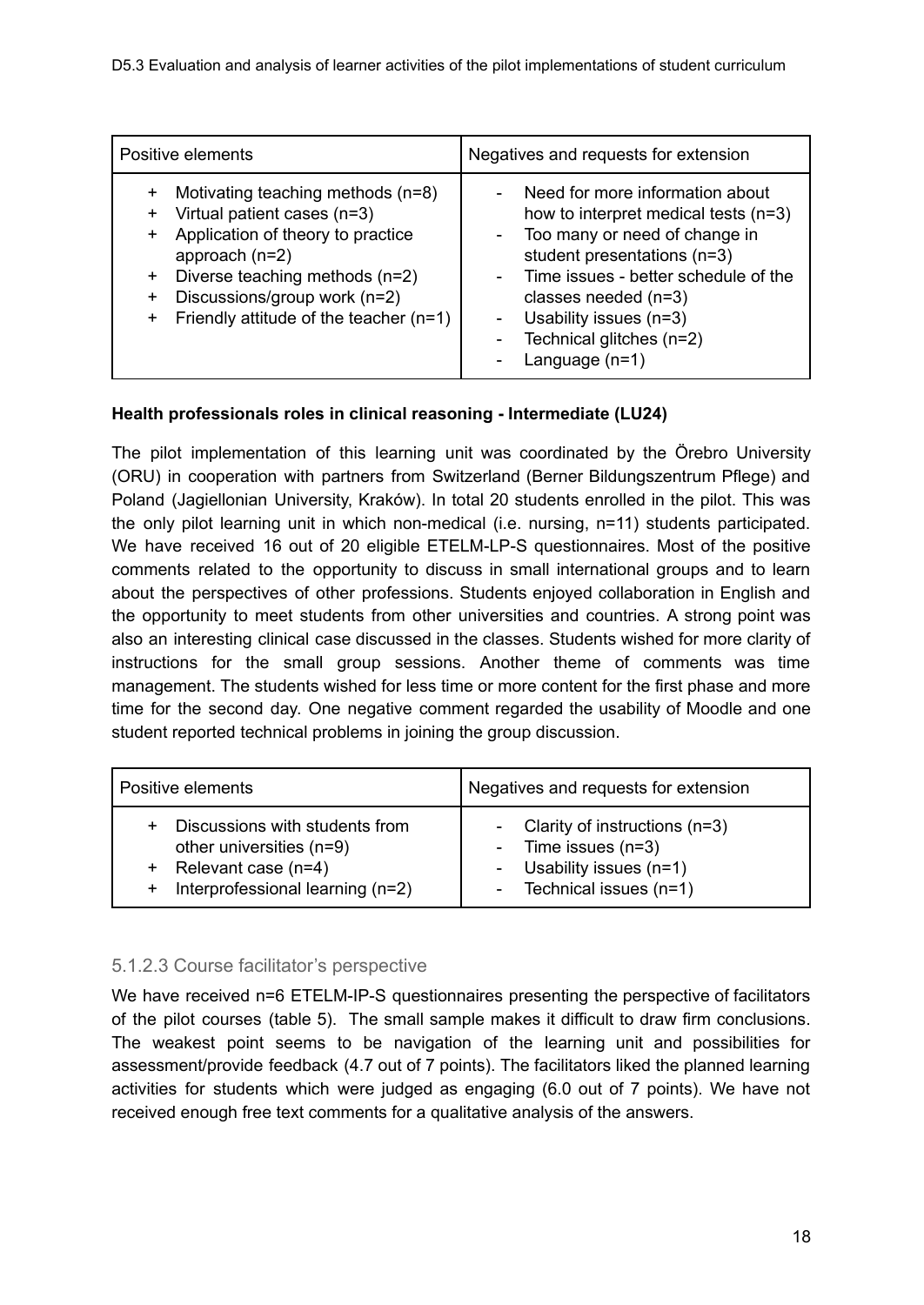### Table 5. Facilitator ratings of the pilot student learning units

|                                                                                                                                                           | <b>Learning Unit</b> | 1              | 6              |                | $\overline{7}$ |                | 10  |      |
|-----------------------------------------------------------------------------------------------------------------------------------------------------------|----------------------|----------------|----------------|----------------|----------------|----------------|-----|------|
| <b>Question</b>                                                                                                                                           | <b>Institution</b>   | <b>UAU</b>     | <b>EDU</b>     |                | <b>UAU</b>     | <b>JU</b>      |     | Avrg |
| Instructions provided a good introduction to the learning unit                                                                                            | 6                    | $\overline{7}$ | 3              | $\overline{7}$ | 4              | 6              | 5.5 |      |
| Learning unit objectives were relevant to participant needs.                                                                                              | 6                    | 6              | 3              | 6              | 6              | 5              | 5.3 |      |
| Navigation of the technology-based components of the learning unit was logical, consistent, and efficient                                                 |                      | $\overline{7}$ | 6              | $\overline{2}$ | 6              | 4              | 3   | 4.7  |
| The learning unit technologies and media supported the learning objectives.                                                                               |                      | $\overline{7}$ | 5              | $\overline{2}$ | 5              | 5              | 5   | 4.8  |
| The learning unit required that participants possess inappropriately high computer skills. (negative<br>answer is better; if agree, please explain below) |                      | $\mathbf 1$    | $\mathbf{1}$   | $\overline{2}$ | 1              | $\overline{2}$ | 2   | 1.5  |
| The educational activities encouraged participants' engagement with learning unit materials / content.                                                    |                      | $\overline{7}$ | $\overline{7}$ | 4              | $\overline{7}$ | 5              | 6   | 6.0  |
| The educational activities promoted participants' achievement of the learning unit objectives.                                                            |                      | $\overline{7}$ | 6              | 4              | $\overline{7}$ | 5              | 6   | 5.8  |
| was able to contribute a personal presence / personal touch during the learning unit's development<br>and/or delivery.                                    |                      | 6              | 6              | $\overline{2}$ | 6              | 6              | 6   | 5.3  |
| Educational activities encouraged participants' interaction and collaboration.                                                                            |                      | $\overline{7}$ | $\overline{7}$ | $\overline{2}$ | $\overline{7}$ | 6              | 6   | 5.8  |
| The learning unit effectively blended online and face-to-face elements.                                                                                   |                      | 6              | 6              | $\overline{2}$ | 6              | 6              | 6   | 5.3  |
| Face-to-face activities contributed meaningfully toward achieving the learning unit objectives.                                                           |                      | 6              | 6              | $\overline{2}$ | $\overline{7}$ | 6              | 6   | 5.5  |
| Assessments (e.g. tests and self-assessments) were appropriate for the learning unit objectives, content,<br>land activities.                             | $\overline{7}$       | 6              | 4              | 6              | 4              | $\overline{4}$ | 5.2 |      |
| Learner assessments and provision of feedback proceeded smoothly (i.e., no unforeseen problems).                                                          | 5                    | 5              | 4              | 5              | 4              | 5              | 4.7 |      |
| was able to provide adequate support to students for questions or concerns about their learning.                                                          |                      | n/a            | $\overline{7}$ | 6              | 6              | 4              | 5   | 5.6  |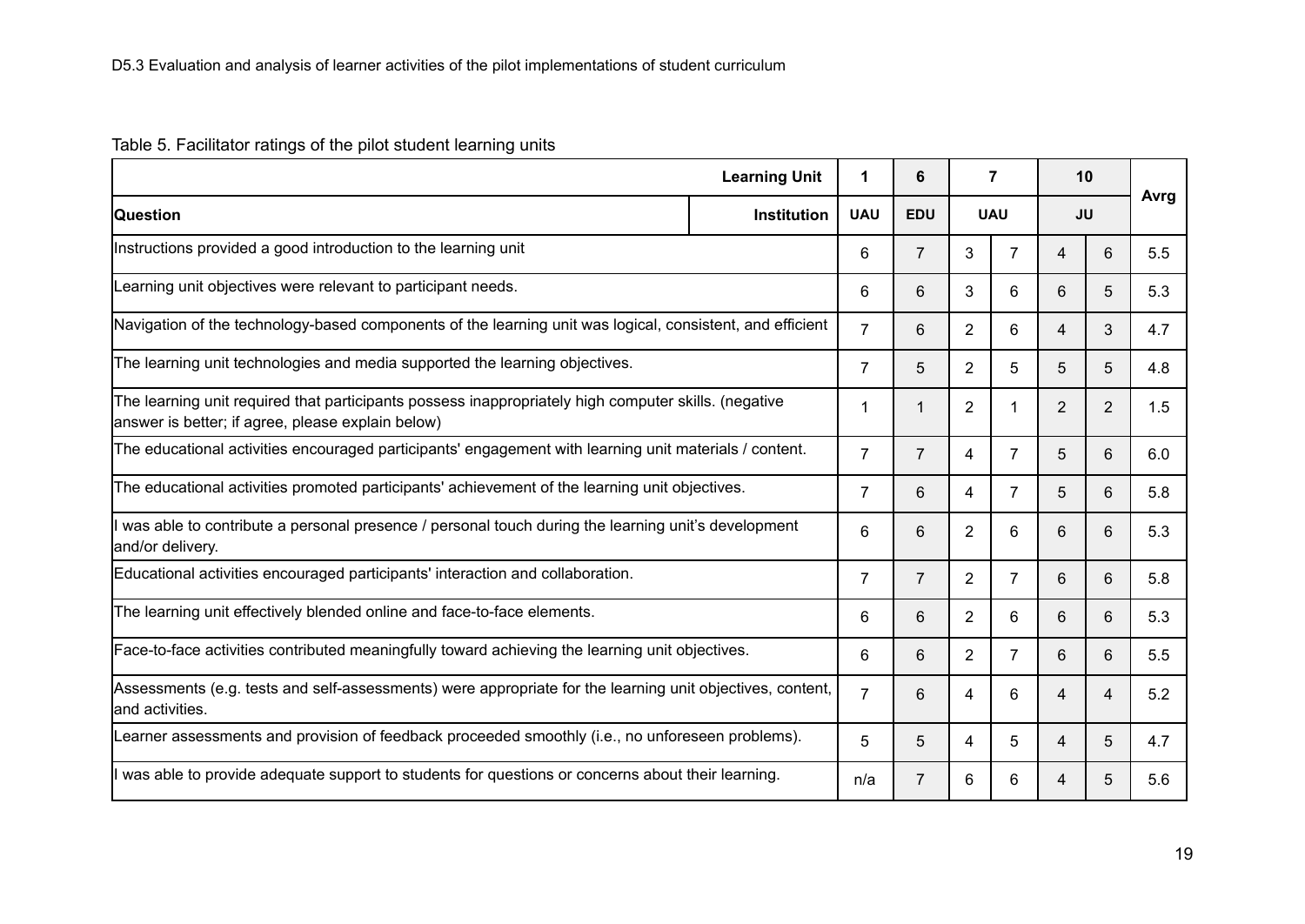| If plan to use learner feedback to improve the learning unit.                                     |   |   | 6 |   |  | 5.8  |
|---------------------------------------------------------------------------------------------------|---|---|---|---|--|------|
| The learning unit will be easy to maintain and deliver again.                                     |   | 6 | 6 | b |  | 5.8  |
| It will be easy to re-use of all or part of the learning unit materials in other, future courses. |   | 6 |   |   |  | 52   |
| The learning unit was a good use of time and resources.                                           | 6 |   |   |   |  | -5.1 |
| The overall quality of this learning unit was excellent.                                          |   | 6 |   |   |  | 5 O  |

Legend. LU1: What is clinical reasoning - an introduction; LU6: Person-centered approach and the role of the patient; LU7: Health professionals roles in clinical reasoning (Novice); LU10: Generating differential diagnoses and deciding about final diagnoses; LU24: Health professionals roles in clinical reasoning (Intermediate)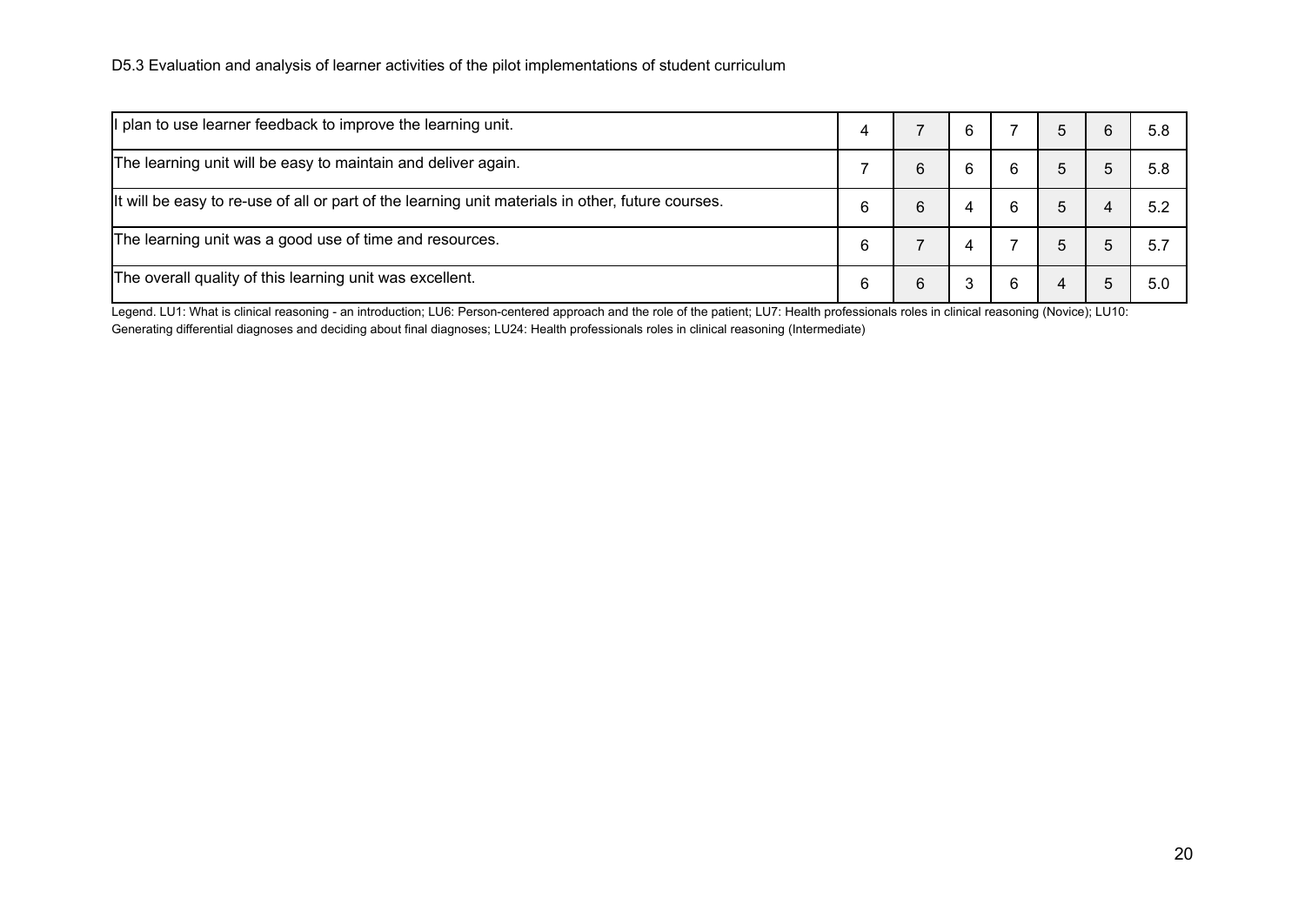### <span id="page-20-0"></span>5.3 Motivation results

In table 6 we summarize the results of the questionnaire measuring motivation of participants of LU1 and LU7 completed at the end of the pilot course. The students felt taken seriously, experienced curiosity and had room to make decisions in the pilot learning unit implementations. Based on the responses it seems that assessment/feedback in the learning unit could be improved ("I noticed what I can do resp. what I cannot do yet."; 1.67 out of 3 points) which was also noticeable based on the ETELM-LP-S questionnaire.

| <b>Question</b> (During the learning session )                                          | n  | <b>Mean</b> | Range   |
|-----------------------------------------------------------------------------------------|----|-------------|---------|
| I experienced myself as curious or inquisitive.                                         | 19 | 2.26        | $1 - 3$ |
| I enjoyed working.                                                                      | 20 | 2.20        | $2 - 3$ |
| I was so fascinated by the subject matter that I<br>forgot everything around me.        | 20 | 1.25        | $0 - 2$ |
| I found the learning really exciting.                                                   | 20 | 1.65        | $1 - 3$ |
| I felt like I could hardly break away from the<br>subject matter.                       | 20 | 1.35        | $0 - 3$ |
| I had the impression that I was only learning for<br>the seminar certificate.           | 18 | 0.61        | $0 - 2$ |
| I found the learning to be exhausting.                                                  | 20 | 0.50        | $0 - 2$ |
| I felt like I had to force myself to work.                                              | 20 | 0.55        | $0 - 2$ |
| I noticed what I can do resp. what I cannot do<br>yet.                                  | 19 | 1.68        | $0 - 3$ |
| I felt active.                                                                          | 20 | 2.10        | $1 - 3$ |
| Issues arose from the subject matter that I<br>would like to look into more thoroughly. | 19 | 1.58        | $0 - 3$ |
| I had the impression that I could control my own<br>learning success.                   | 20 | 2.05        | $0 - 3$ |
| I felt taken seriously during the learning<br>session.                                  | 20 | 2.85        | $2 - 3$ |
| I felt strongly controlled                                                              | 20 | 0.70        | $0 - 2$ |
| I felt like I was doing something that I wanted to<br>do myself.                        | 20 | 2.05        | $1 - 3$ |
| I felt like I had room to make decisions.                                               | 19 | 2.26        | $1 - 3$ |

Table 6. Motivation of students in LU1/5 based on the tool by Prenzel [Prenzel93]

*4-point scale ranging from 0 (Almost never) to 3 (Very often), n - responses*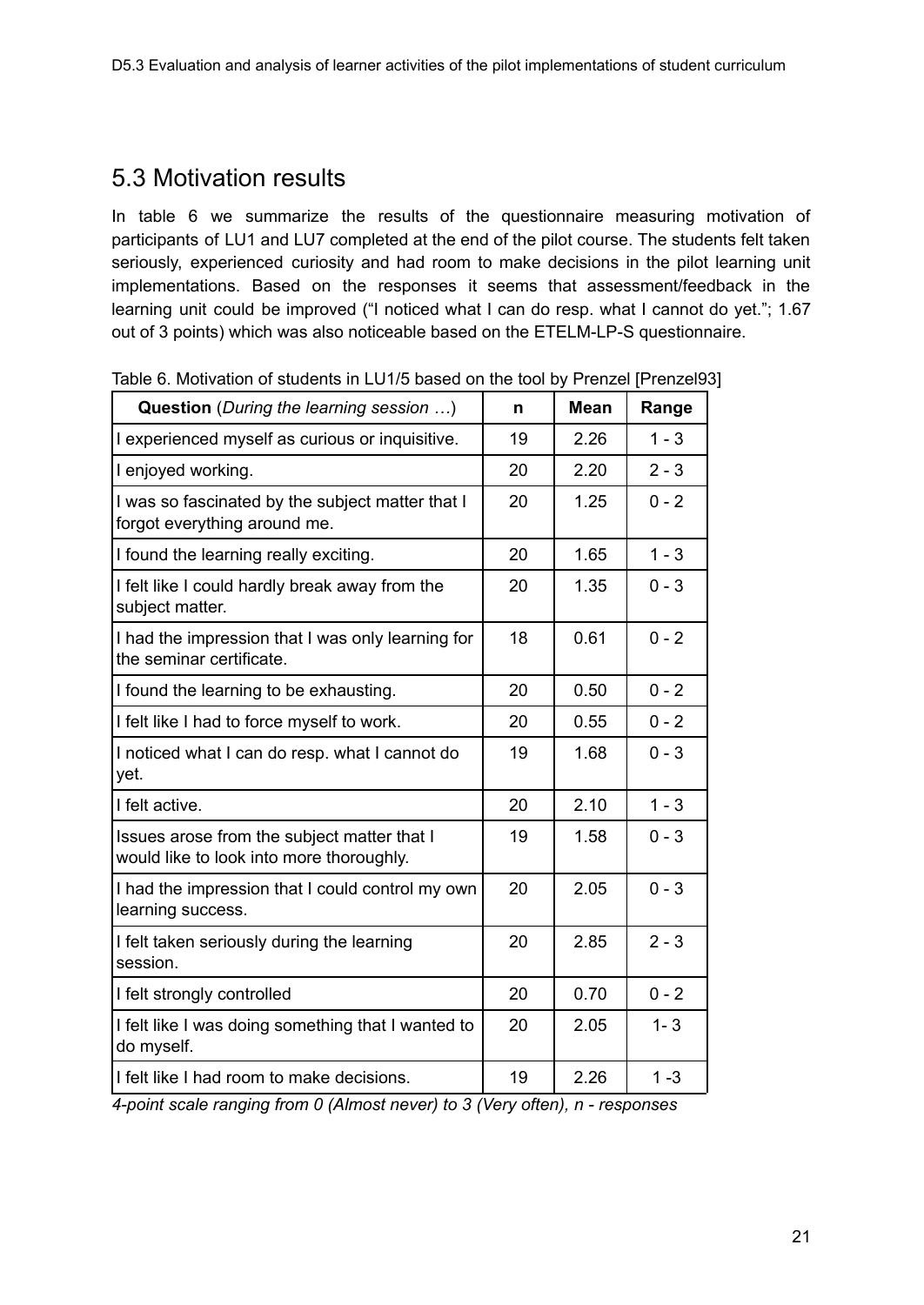### <span id="page-21-0"></span>5.4. Person-centered approach

Measurement of the person-centered approach using the PPOS scale [Krupat00] was taken before and after the LU6 pilot at Jagiellonian University as part of the Laboratory Training of the Clinical Skills 2/4 course. The questionnaire was filled in before the class by n=37 students, and n=31 students after the class. The results are presented in table 6 as total and split into the "Sharing" and "Caring" subscales.

|      | n  | <b>Total</b> | Sharing   Caring |       |
|------|----|--------------|------------------|-------|
| Pre  | 37 | 4.19         | 4.06             | 4.32  |
| Post | 33 | 4.13         | 3.97             | $-29$ |

Table 6. PPOS scale results in the LU6 pilot pre- and post-test

*The PPOS is a 6-point scale. A high score indicates an orientation toward patient-centeredness.*

Statistical tests showed no statistically significant differences in the person-centered orientation before and after the piloted learning unit (p>0.05).

### <span id="page-21-1"></span>5.5 Learning analytics

### <span id="page-21-2"></span>5.5.1 Data collected in Moodle

We have collected 5668 atomic learning events of 219 learners from system logs of Moodle (table 6). The learning unit with the most learners on Moodle was LU1 (n=57) which is interesting because this was not the course with most reported participants from partner institutions (table 1). The number of visiting students exceeded by 14 the number of "officially" enrolled students. It means it attracted the attention of external students who participated the course self-directly. The learning unit with most learning events generated by students was LU7 which had also the highest event/student ratio (39 events/student).

### <span id="page-21-3"></span>5.5.2 Types of participants

Table 6 presents the division of students into bounced (5%), sporadic (53%) and frequent (42%) user categories based on the same criteria as in D5.2.

|    |        |                    | ັ              |          |    |  |  |  |  |  |
|----|--------|--------------------|----------------|----------|----|--|--|--|--|--|
|    | Events | Number of visitors |                |          |    |  |  |  |  |  |
| LU | Total  | Total              | <b>Bounced</b> | Frequent |    |  |  |  |  |  |
|    | 1190   | 57                 |                | 29       | 21 |  |  |  |  |  |
| 6  | 827    | 54                 |                | 50       |    |  |  |  |  |  |
|    | 1699   | 44                 | 3              | 10       | 31 |  |  |  |  |  |
| 10 | 1388   | 44                 |                | 16       | 28 |  |  |  |  |  |

Table 6. Types of participants in student on-line learning units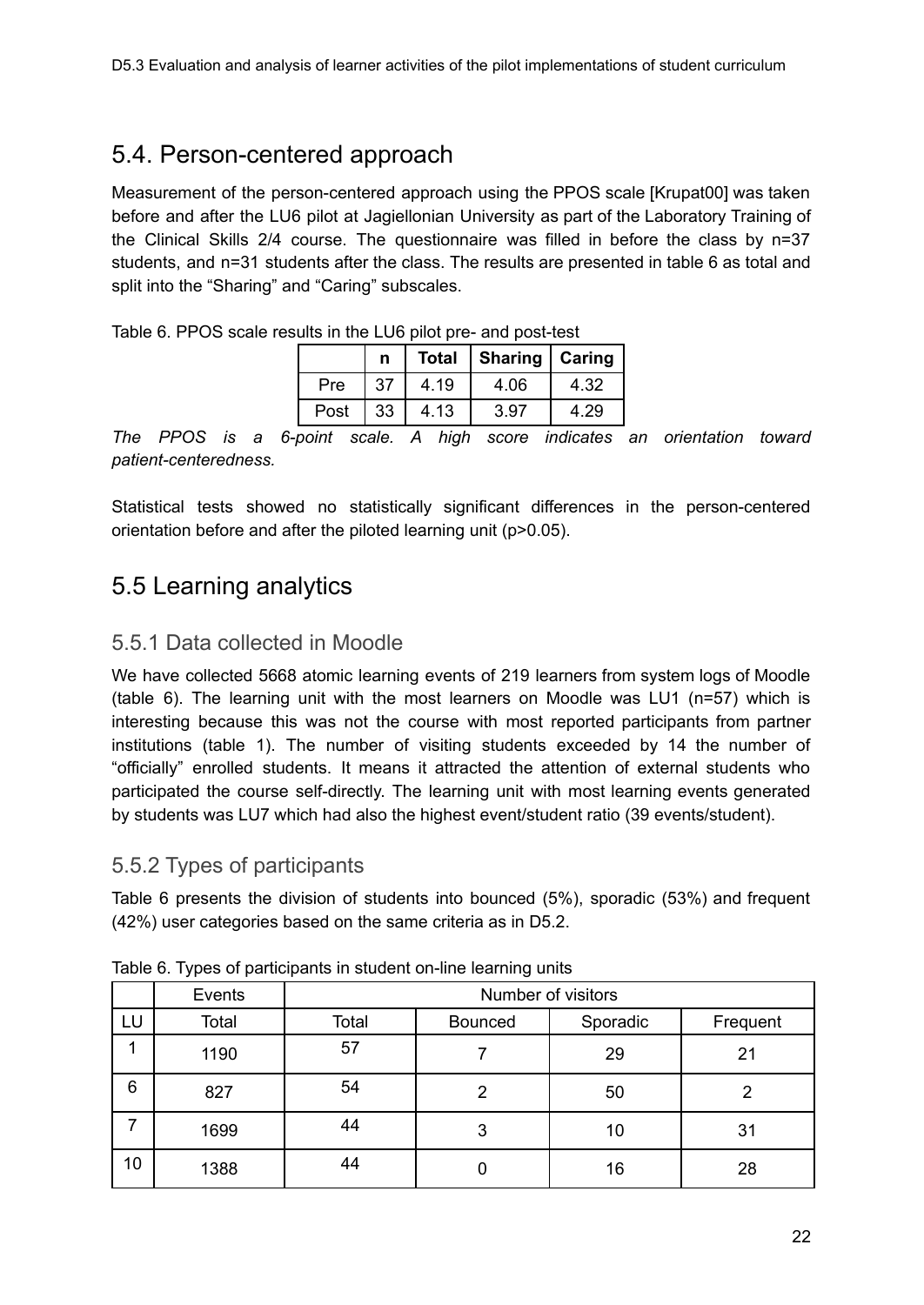Visitors: bounced: events < 5; sporadic: 5 ≤ events < 25; frequent: events ≥ 25. LU1: What is clinical reasoning - an introduction; LU6: Person-centered approach and the role of the patient; LU7: Health professionals roles in clinical reasoning (Novice); LU10: Generating differential diagnoses and deciding about final diagnoses; LU24: Health professionals roles in clinical reasoning (Intermediate)

As presented in figure 1, the learning units with the most frequent visiting users were LU7 (70%) and LU10 (64%). Most sporadic users were in LU6 (93%) which could be easily explained by the fact that most of the activities in this learning unit happened in the virtual patient system CASUS (table 7) that is not recorded in Moodle statistics.



Fig. 1. Comparison of type of visitors across piloted student curriculum learning units

### <span id="page-22-0"></span>5.5.3 Elements in use

The type of activities performed by students in the learning units are presented in table 7. Students in LU1 and LU24 frequently used discussion fora. The most common type of activity in LU7 and LU10 were assignments. All learning units except LU24 contained virtual patients tasks which were most frequently utilized in LU6. This was also the learning unit where most links to external videos and web pages were employed.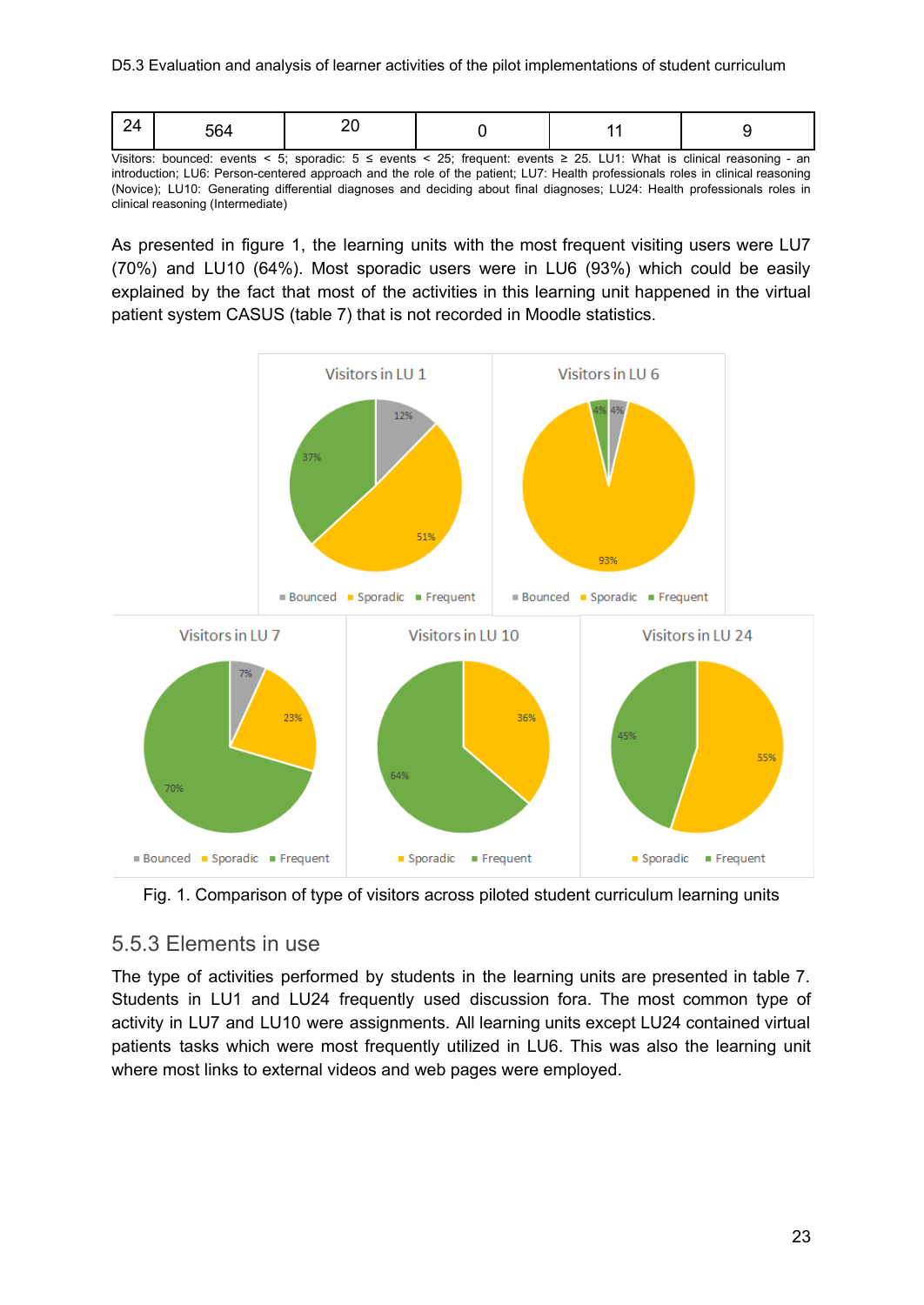|     |                        |         |      | Resources |      |     | <b>Activities</b> |               |       |                  |       |                |           |
|-----|------------------------|---------|------|-----------|------|-----|-------------------|---------------|-------|------------------|-------|----------------|-----------|
| ΙLυ | <b>Total</b><br>Events | System! | Tour | File      | Page | URL | Assign<br>ment    | File<br>subm. | Forum | O. text<br>subm. | Quiz  | User<br>report | <b>VP</b> |
| 1   | 1190                   | 46%     | 2%   | $1\%$     | 0%   | 6%  | 0%                | $0\%$         | 23%   | 0%               | 11%   | 1%             | 12%       |
| 7   | 1699                   | 34%     | 8%   | $1\%$     | 6%   | 3%  | 33%               | 5%            | 1%    | 0%               | 4%    | $0\%$          | 5%        |
| 6   | 827                    | 59%     | 8%   | $0\%$     | 1%   | 9%  | 0%                | $0\%$         | $0\%$ | $0\%$            | $0\%$ | 0%             | 22%       |
| 10  | 1388                   | 34%     | 10%  | $0\%$     | 0%   | 3%  | 28%               | 5%            | $0\%$ | 5%               | $0\%$ | $0\%$          | 14%       |
| 24  | 564                    | 50%     | 3%   | 0%        | 15%  | 6%  | 0%                | 0%            | 25%   | 0%               | $0\%$ | 1%             | 0%        |

Table 7. Types of elements in use on the DID-ACT Moodle platform

subm. - submission; o. text - on-line text. LU1: What is clinical reasoning - an introduction; LU6: Person-centered approach and the role of the patient; LU7: Health professionals roles in clinical reasoning (Novice); LU10: Generating differential diagnoses and deciding about final diagnoses; LU24: Health professionals roles in clinical reasoning (Intermediate)

### <span id="page-23-0"></span>5.5.4 User activities distributed in time

The graphs in fig. 2 & 3 present how student activities in the learning management system Moodle were distributed in time. The peaks in activities are well correlated with the dates of synchronous learning events declared by the partner institutions in table 1. Those learning units which planned activities between the phases (e.g. LU1/LU7) present more evenly distributed activity profiles (Nov. 25 - Dec. 10). It seems also that LU7 succeeded most in gaining attendance of visitors after the evaluation time was over (activities after Dec. 20).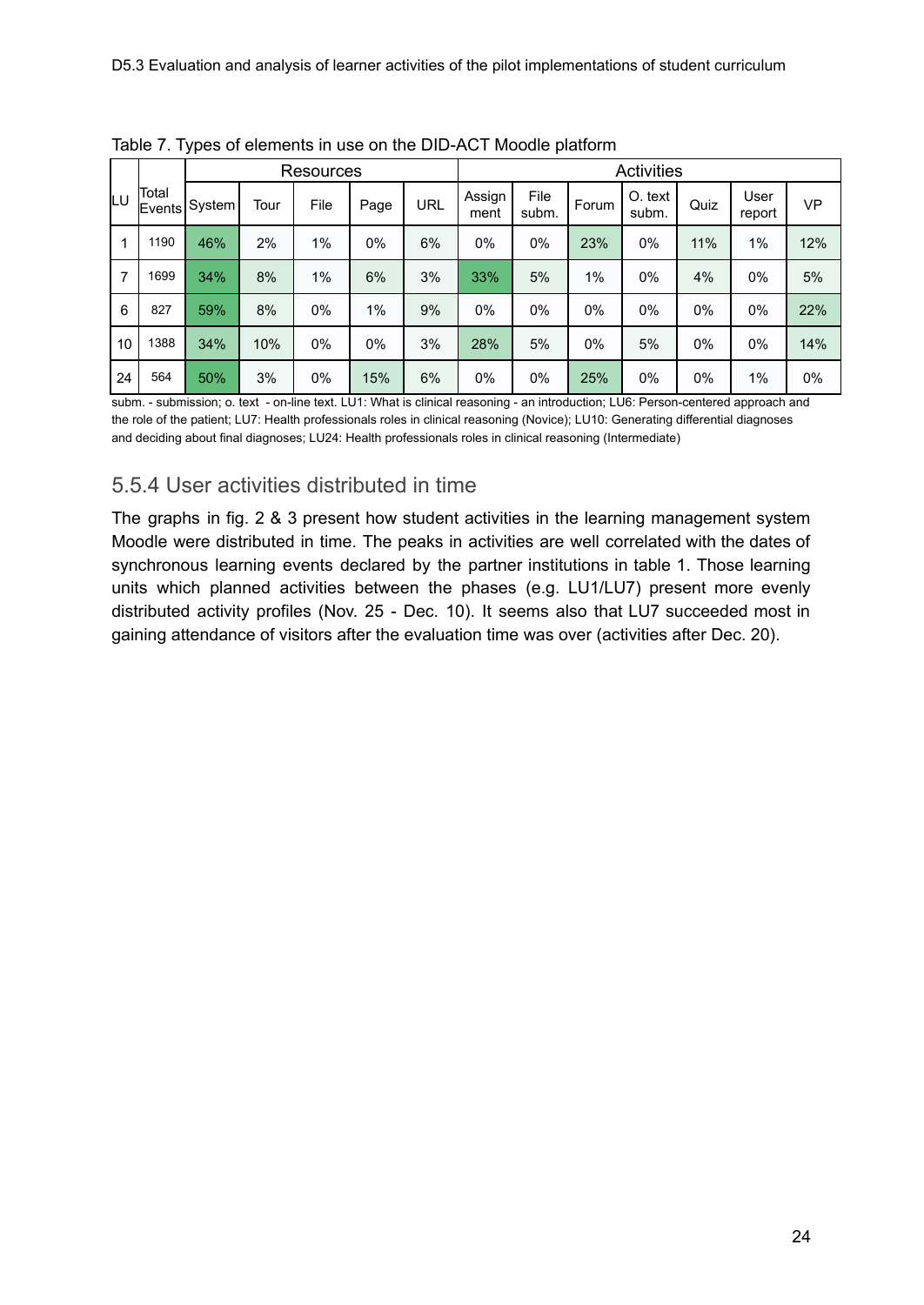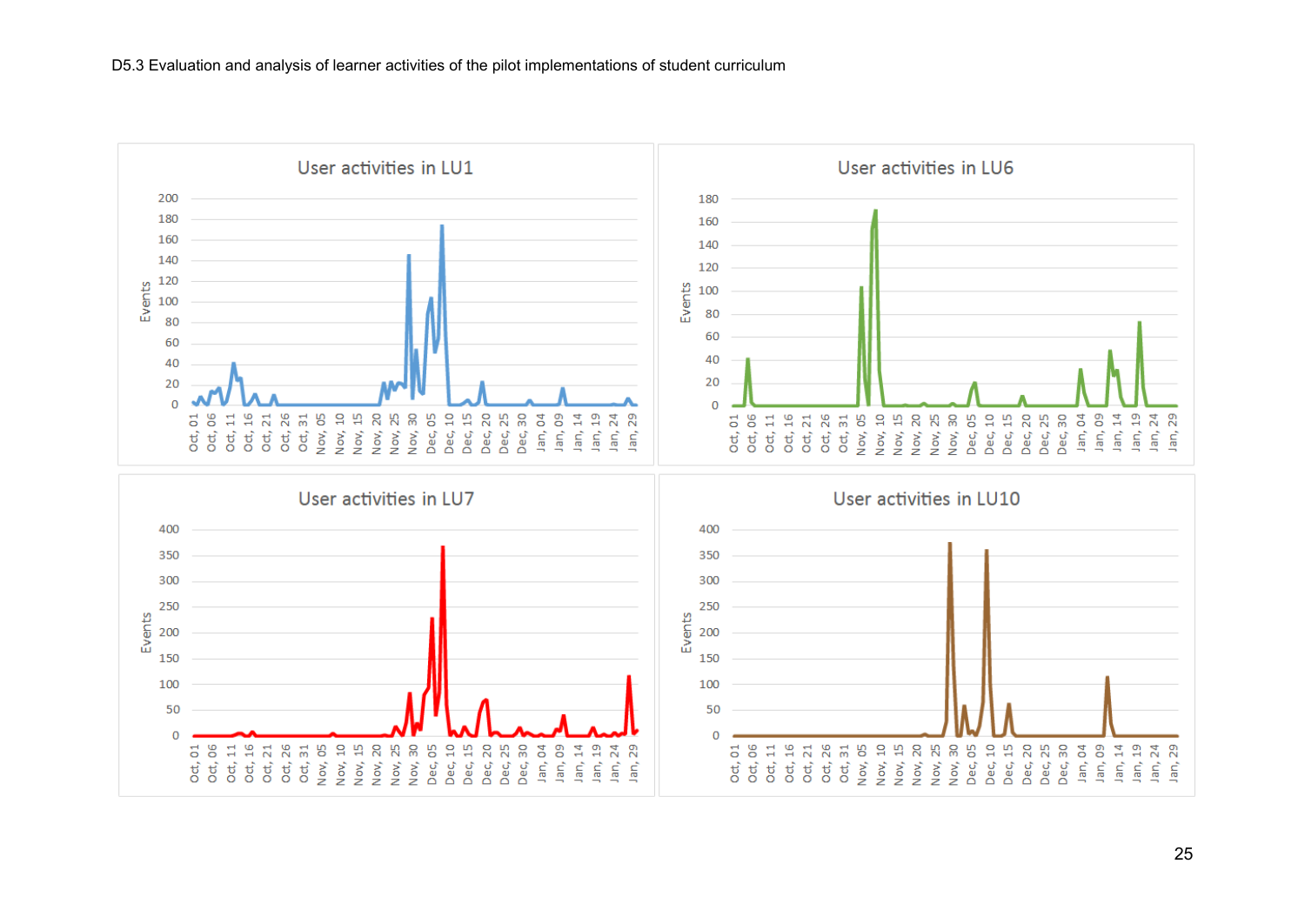

Fig. 2 Time distribution activities of student curriculum participants in DID-ACT's learning management system Moodle. (part 1/2)

Fig. 3. Time distribution activities of student curriculum participants in DID-ACT's learning management system Moodle. (part 2/2)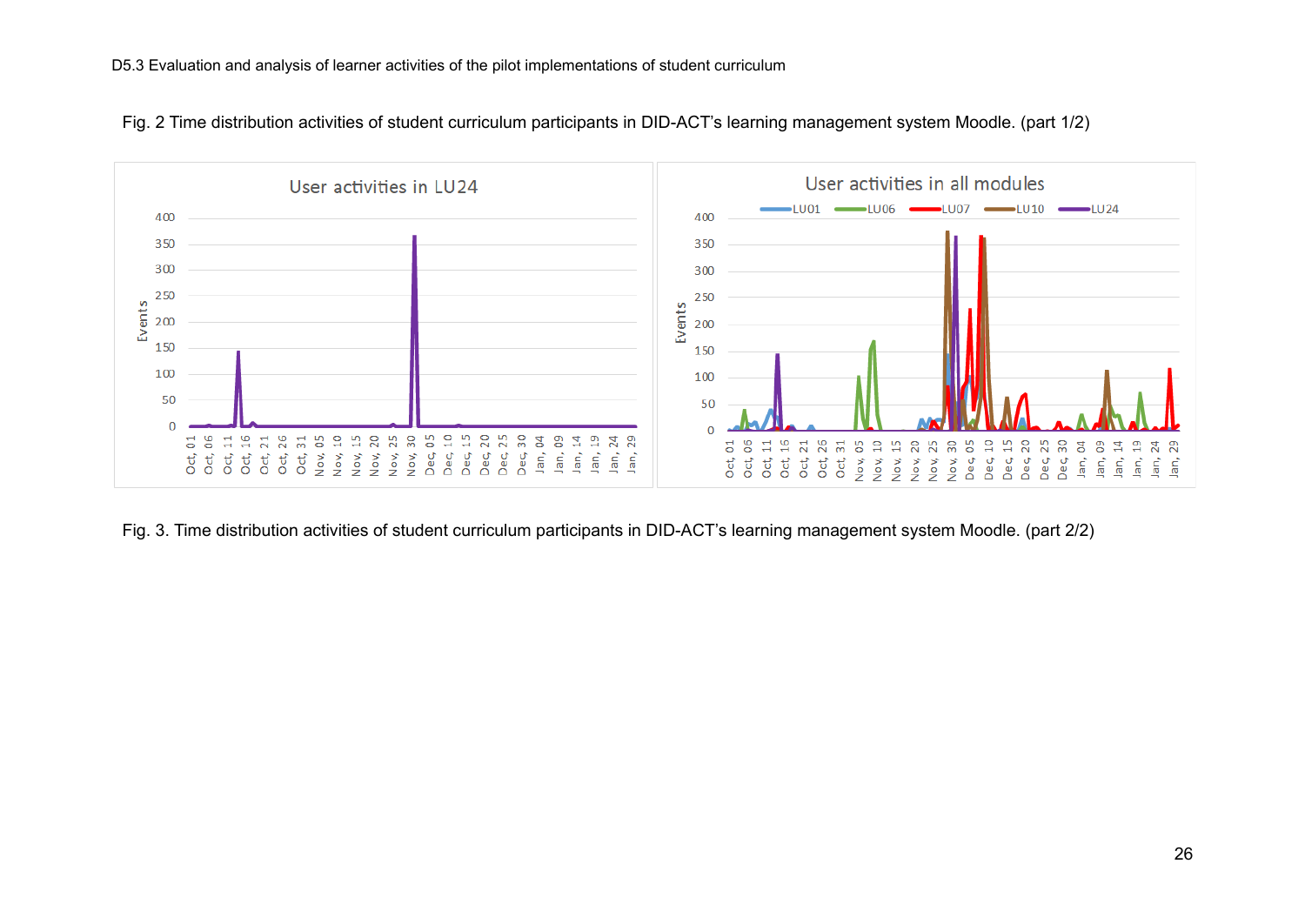### <span id="page-26-0"></span>5.5.5 Virtual patient activities

During the time from Oct 1st 2021 until Jan 10th 2022 a total of 618 users accessed the courses for clinical reasoning training and completed at least one VP. Overall, we recorded 1516 completed VP sessions with an average time on task of 31 minutes.

From the total of 1516 sessions in 498 (32.9%) sessions, learners made an error when deciding about the final diagnosis. In 70 of the 498 errors, the system suspected a premature closure, in 27 a confirmation bias, and in 8 an availability bias. In 321 sessions learners gave up after they made an error and requested the correct final diagnosis from the system. The average confidence with the decision about the final diagnosis was 63.4 on a scale from 0 to 100.

Students used a clinical reasoning learning tool integrated with the virtual patients that required them to create a concept map of the reasoning process [Hege17]. The concept maps have elements of four types corresponding to different types of concepts relevant in resolving virtual patient cases. These types of elements are: findings/problems, differential diagnoses, test and treatment options. On average learners entered 6.7 findings (0-43), 4.7 differential diagnoses (1-20), 4.3 tests (0-18), and 1.8 treatment options (0-10). The elements in the maps can be linked by connections showing how the concepts relate in the clinical reasoning process. On average 4.2 connections were made by learners with a wide range from 0 to a maximum of 49 connections (Figure 12).



Fig. 4: Average number of items in clinical reasoning concept maps entered by learners.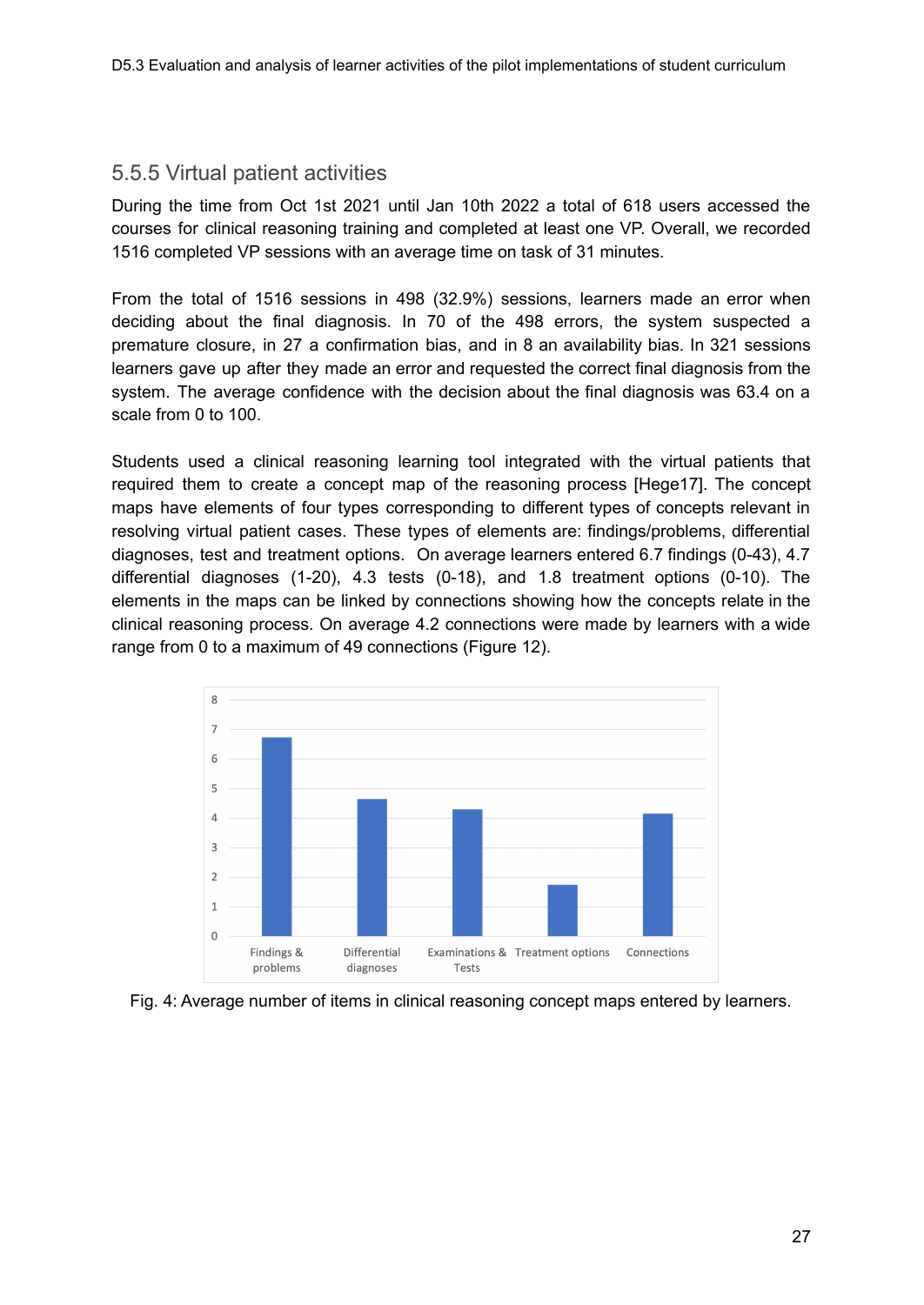### <span id="page-27-0"></span>5.6. Usability evaluation results

### <span id="page-27-1"></span>5.6.1 Participants

In March 2022 we organized six individual usability tests with participants from Germany, Poland and Sweden, which are summarized in the following. All seven tasks were presented to the participants, including briefing, explanation and debriefing; each test took around one hour. Notes were taken and the sessions were recorded when possible.

### <span id="page-27-2"></span>5.6.2 Outcome of sessions

The usability sessions resulted with the following outcome:

- Session 1: 5/7 Tasks finished successfully, 49 minutes time on tasks
- Session 2: 6/7 tasks finished successfully, 25 minutes time on tasks
- Session 3: 6/7 tasks finished successfully, 34 minutes time on tasks
- Session 4: 6/7 tasks finished successfully, 35 minutes time on tasks
- Session 5: 6/7 tasks finished successfully, 34 minutes time on tasks
- Session 6: 6/7 tasks finished successfully, 35 minutes time on tasks

Most difficult task was the findability of course by "terms":

- CRT Nurse model
- System 1 thinking

In the first session global search was not yet active, this was improved after this session, but with the actual settings global search was still not helpful, the glossary was also not active in the first session but even after activation, not all next users used/found the glossary. At that point it did not make sense to have more usability testing on that task, and we are aware that we have to improve the global search and findability first and then might do additional usability testing after that. This should be possible even when the related deliverable of WP5 is finished during the WP7 integration guideline deliverable.

Also already after the first session the homepage and dashboard were edited with a brief course structure.

Course booking was successfully performed by all participants, even though some had issues with the guest course button, the question is whether users without the given tasks of a usability session would give up at a certain point of the course booking procedure. So this might have to be improved as well. Our tester had no problems in locating the course evaluation forms.

The web page has to be transferred from a project to a more "product" driven page, which was already detected before when analyzing the needs for the integration guidelines.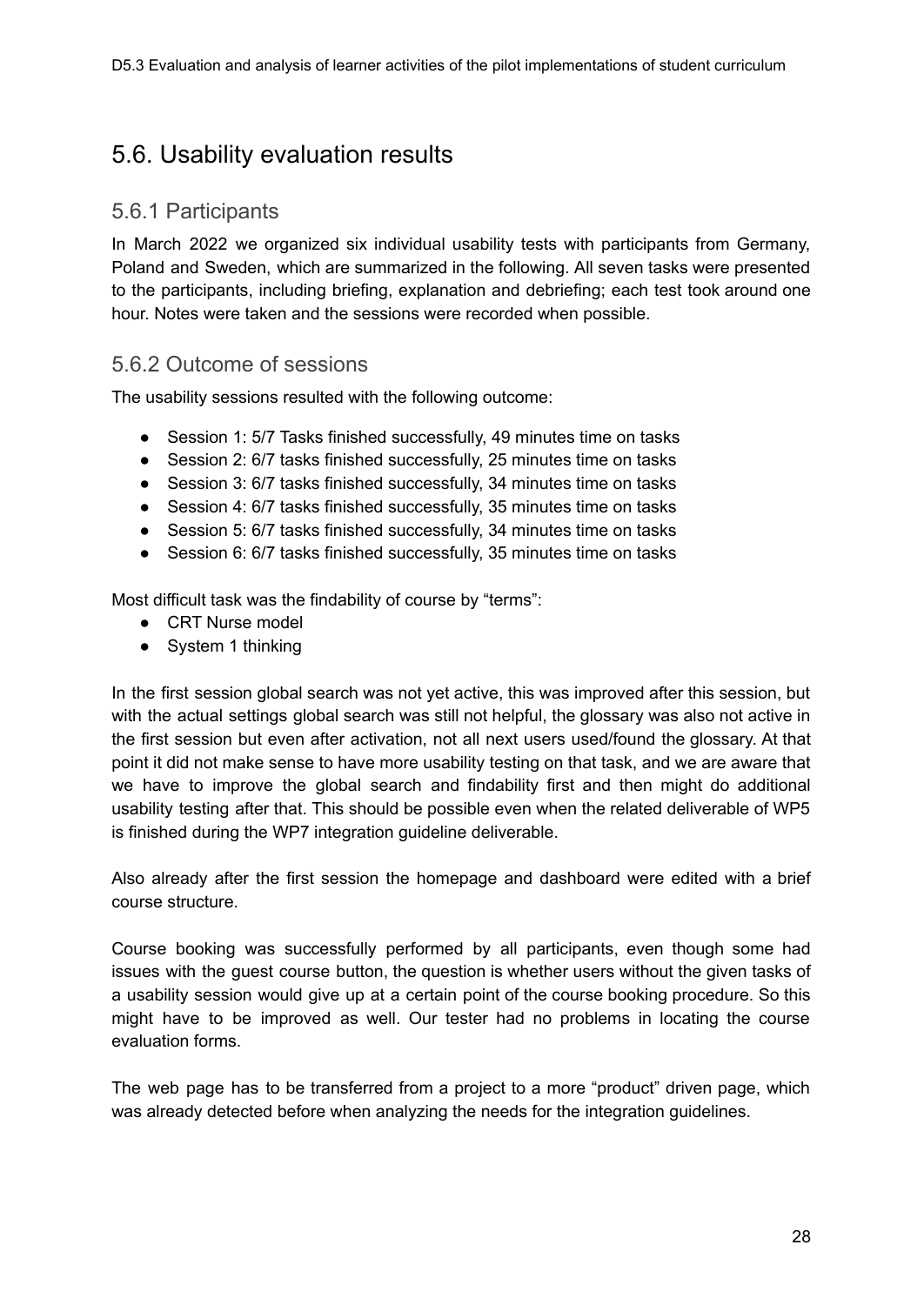### <span id="page-28-0"></span>5.6.3 Conclusions from usability evaluation

Usability testing uncovered critical issues which can be improved within DID-ACT D3.3/D4.3. deliverables and with the integration guidelines. Some more trials on a potentially better course booking can be done, even though we have to work with the mechanisms of Moodle LMS. Feedback overall was positive, of course it makes a difference when people worked with Moodle before, but even first time users were able to work on the given tasks without major issues.

## <span id="page-28-1"></span>6. Discussion

The goal of the D5.3 deliverable was to report the evaluation results of pilots of the DID-ACT curriculum. We succeeded in attracting the attention of over 800 students out of which close to 200 participated in eight formal pilot events organized by partner institutions. We have applied a range of evaluation methods (surveys, learning analytics, usability tests) and targeted different outcomes (satisfaction, motivation and attitudes).

The general picture that is rendered by the results is positive. The great majority of students report they feel they improved their clinical reasoning skills thanks to engaging in the piloted learning units. The reported challenges pertained to the usability aspects of the learning management system, suggestions for more content and more clear instructions is not critical. We can conclude from the quantitative results of the questionnaires that clinical reasoning knowledge skills, assessment and feedback has space for improvement. Despite the limitations the students were able to take advantage of the learning content produced by the DID-ACT consortium. These findings are corroborated by the different named sources of information.

The initially planned number of student questionnaires was not reached (125 instead of the planned 250 forms). But the response rate of 63% surveys is satisfying considering the often observed survey fatigue among students at our institutions. We also had more students interacting with the additional DID-ACT project resources (e.g. virtual patients) than expected. Not all learning units of the student curriculum could be piloted due to the large number of developed learning units. We were able to evaluate units at all partner institutions for different levels of students. Many of the themes in the feedback were generic and repeated across learning units. However, it could be, however, that some of the not evaluated learning units, had unique challenges we are noy aware of. We will discuss this during the refinement stages of the project.

It is of course disappointing we were unable to show a statistically significant increase in patient-centeredness of students after the LU6 learning unit evaluation at Jagiellonian University. The average values around the 4.15 out of 6 mark obtained before and after the learning activity show a score which would, according to the interpretation of Krupat et al [Krupat00], be classified as a doctor-centered orientation (with patient-centered orientation starting with PPOS score > 5.00). This leaves room for improvement. A plausible explanation is that the learning unit was too short to show an impact on such a profound characteristic as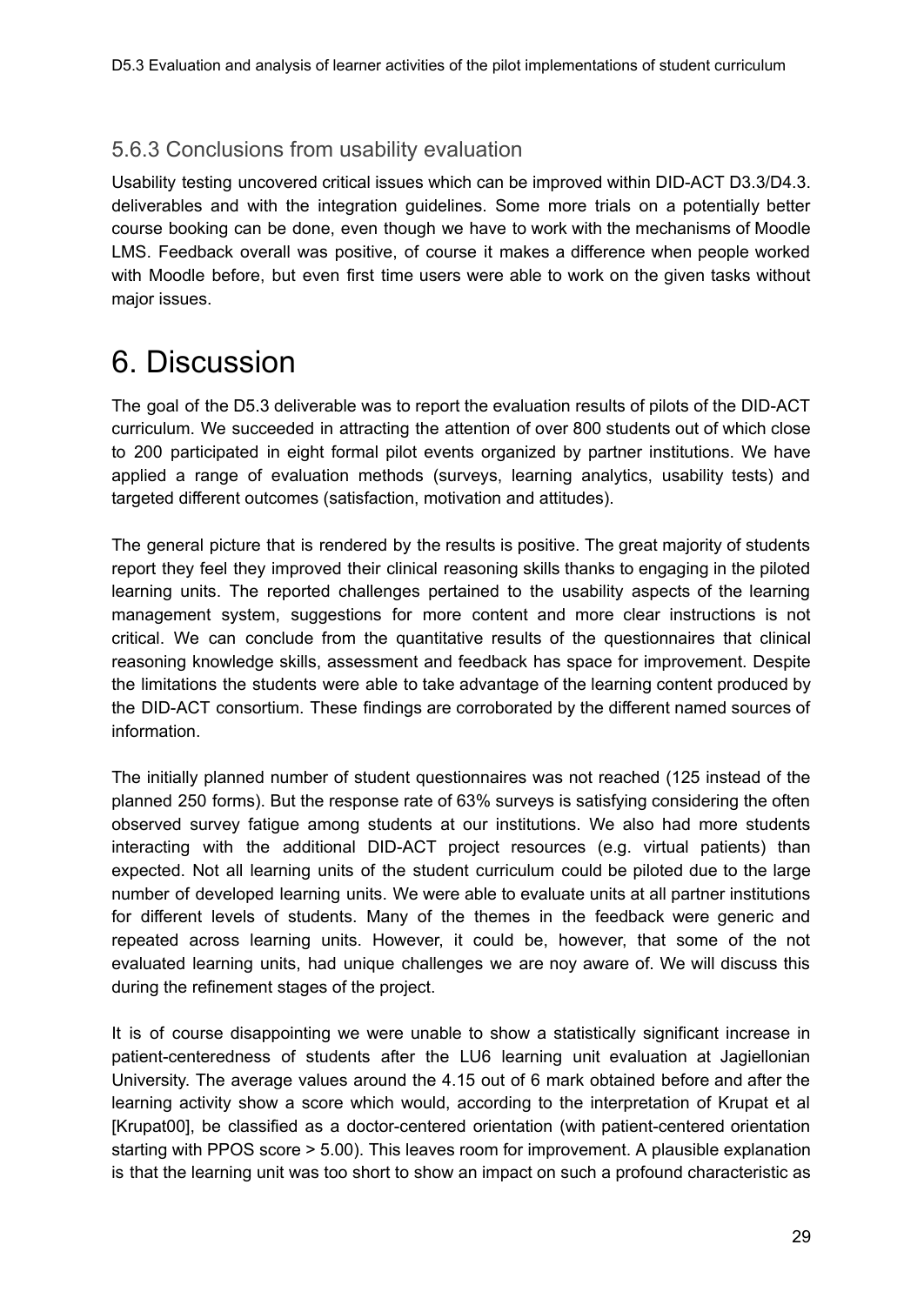patient-orientation which is deeply rooted and promoted by the general medical curriculum outside the course in which we implemented the learning unit and attitudes are notoriously difficult to change. The learning unit received mainly positive free-text comments and the dominant wish for improvement was to implement more virtual patients in the unit. In light of this we can conclude that this learning unit is a valuable addition to other curricular activities in relation to patient-centeredness.

Learning analytics data showed that the students engaged in different forms of activities available for them in the learning management system Moodle and the virtual patient platform CASUS. Each learning unit had its special strengths but it was easily recognizable that implementing virtual patients and case-based learning was always well received and actively employed. The peaks of activities mainly around the synchronous pilot sessions are not surprising. Students are overloaded with different tasks during their studies and it is challenging for them to explore content self-directed if it is not connected with an assignment which is part of their curriculum. We will go more in depth in the curricular integration strategies as part of the planned activities of work package 7 (D7.3 integration guidelines).

Limited usability of the learning management system Moodle was a constant theme in the students' comments. We acknowledge the issue and in response to that organized formal usability evaluation to observe the moments in which the users struggle the most. The conclusions caused some instant adaptations and will further inform future developments to improve the user experiences during the remaining project activities.

Finally, we have noted several suggestions for improvements reported by students in individual learning units. The challenge is that some of them are conflicting or seem to be related to features of a particular pilot implementation context. If addressed uncritically, refinements could worsen the learning units for other target groups. The plan is to analyze carefully all the suggestions reported in this deliverable and implement refinements as part of D4.3 to retain the recognized strength of the learning units and strategically modify the courses to maximize the utility of the curriculum useful for our target audience.

## <span id="page-29-0"></span>7. Conclusions

This deliverable reported outcomes of a series of evaluation events during pilot implementations of selected learning units of the DID-ACT curriculum student courses. Students were in general satisfied with the content of the learning units but requested several minor extensions and improvements in navigation of the learning management system. This will serve as the starting point for the planned refinements of the student curriculum.

## <span id="page-29-1"></span>8. References

[Cook15] Cook DA, Ellaway RH. Evaluating technology-enhanced learning: A comprehensive framework. Med Teach. 2015;37(10):961-70.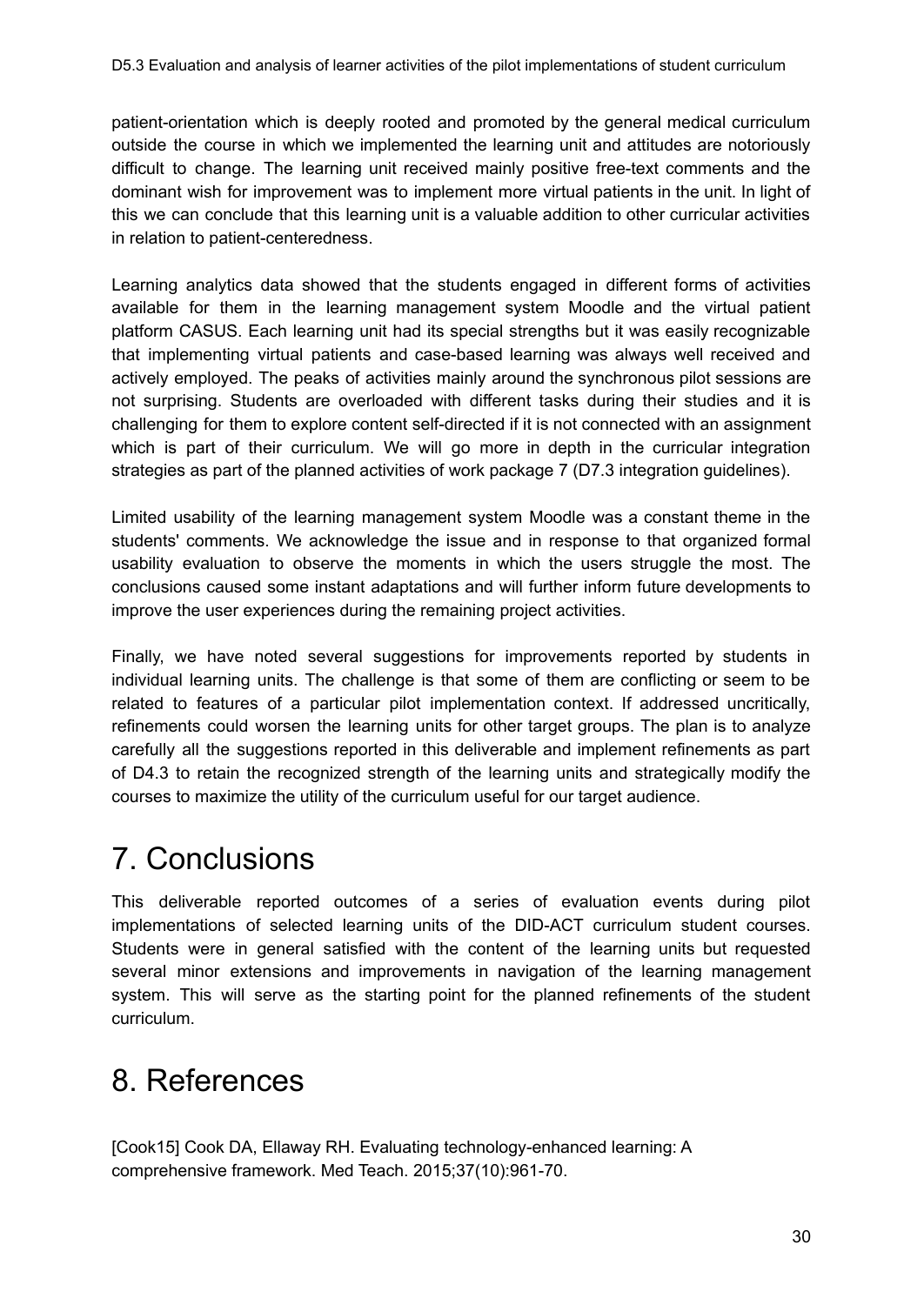[D5.2] DID-ACT Consortium. D5.2 Evaluation and analysis of learner activities of the pilot implementations of the train-the-trainer course. 2021. <https://did-act.eu/wp-content/uploads/2021/12/D5.2-Evaluation-TTT-pilots.pdf>

[Hege17] Hege I, Kononowicz AA, Adler M. A Clinical Reasoning Tool for Virtual Patients: Design-Based Research Study. JMIR Med Educ 2017;3(2):e21.

[Krupat00] Krupat E, Rosenkranz SL, Yeager CM, Barnard K, Putnam SM, Inui TS. The practice orientations of physicians and patients: the effect of doctor-patient congruence on satisfaction. Patient Educ Couns. 2000 Jan;39(1):49-59.

[Pers19] Pers M, Górski S, Stalmach-Przygoda A, Balcerzak Ł, Szopa M, Karabinowska A, Świerszcz J, Perera I, Cebula G. Clinical communication course and other factors affecting patient-centered attitudes among medical students. Folia Med Cracov. 2019;59(2):81-92.

[Prenzel93] Prenzel, M., Eitel, F., Holzbach, R., Schoenhein, R.-J. & Schweiberer, L. (1993). Lernmotivation im studentischen Unterricht in der Chirurgie [Learning motivation in university-level surgery courses]. Zeitschrift für Pädagogische Psychologie, 7, 125-137.

[Schwarz16] ]Schwarz D, Kavia S. User stories can help you to shape the design of an educational project: experience from WAVES. MEFANET Journal 2016; 4(2): 65-70.

# <span id="page-30-0"></span>9. Appendix

### <span id="page-30-1"></span>9.1 Free text opinions of participants in the student curriculum pilot courses (ETELM-LP-S questionnaire)

Editorial note: Quotes in [square brackets] are translated from the native language of the responder to English.

### **How could the quality of the learning unit be improved? What would you change, remove, or add? Please describe and explain.**

- Remove this online case study on moodle. Just have live/zoom sessions and in those sessions talk about real-life scenarios.
- [In my opinion, the discussions in the small groups were too limited in time, so it was difficult for the smaller group to discuss all the material completely in the short time and also to record it in writing. Also, the division of the groups was not quite even (I assume this was not intentional, but due to the absence of some participants).
- **Ieverything perfectl**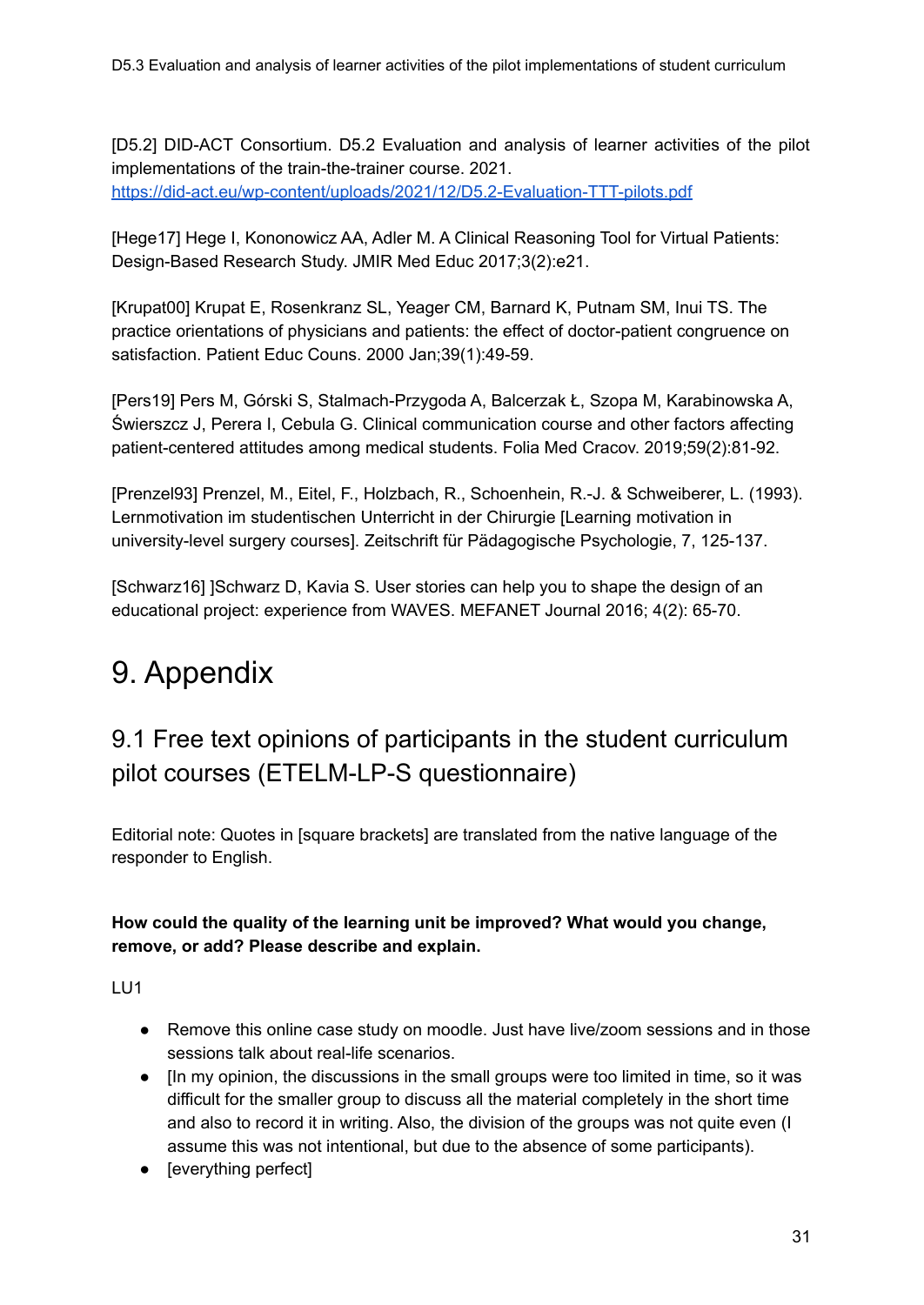- It has already a good quality. Maybe you could change the separation of the case description of Mrs. Cramers case and the quiz afterwards and include the quiz between the different stages of Mrs. Cramers case. So the learning would be more interactive.
- A better overview of the online self-study

### LU1/7

- The learning unit overall was very well designed. What I would change are the videos included in the learning unit after the first Zoom-Meeting, where the differences concerning clinical reasoning throughout the different professions were supposed to be described. I found these videos to be more confusing than informing. They were out of context for my understanding. It was quite hard to draw any conclusion concerning the definition of clinical reasoning for physical therapy for example. Maybe you could include more straight forward videos for the task.
- Quiz on Moodle instead of downloading a Word document and having to upload it again
- I would add more clinical examples and more case studies, as it helped me to connect the subject to an actual case. (visalization)
- The theory part was a bit dry, it would have been better to do it live instead of watching videos.
- If we had been able to speak in our native language, we would certainly not have been so shy and could have had a more relaxed discussion. The results might have been a little better.
- [Overall, the learning was very pleasant and I did not find it exhausting. In my eyes, the online units need to be improved, especially the preparatory task regarding the different health care professions: here, unfortunately, the videos were not very helpful to work on the subsequent tasks.]
- If would revise the videos on Clinical Reasoning with different professional groups]
- Use a different platform than moodle and make it easier to see. I missed some videos because I did not find them. It would be better to have zoom sessions where some healthcare professionals would give concrete/real-life examples of clinical reasoning.
- Sometimes the tasks were a bit unclear (at least to me), e.g. when we were asked for differences in the Clinical reasoning process of different professions. In this particular example, I had a hard time deciding what was a difference and what was a concept, which is transferable to any profession (e.g. slow/fast thinking)
- I would maybe change the videos, which were showing the roles of the different professionals in the process. Some of them were really hard to understand and in my opinion didn't really fit to the questions which were asked.
- [The layout of the website (the many hyperlinks, the opening and closing of elements and that seemingly everything looks "the same" or the hierarchy was not clearly visible) caused some inhibitions in the beginning - but then went well during the work through, except that I have tried again and again really extensively to browse through everything, so that I could be sure to have completed everything necessary. Conclusion: Clearly make the website clearer.]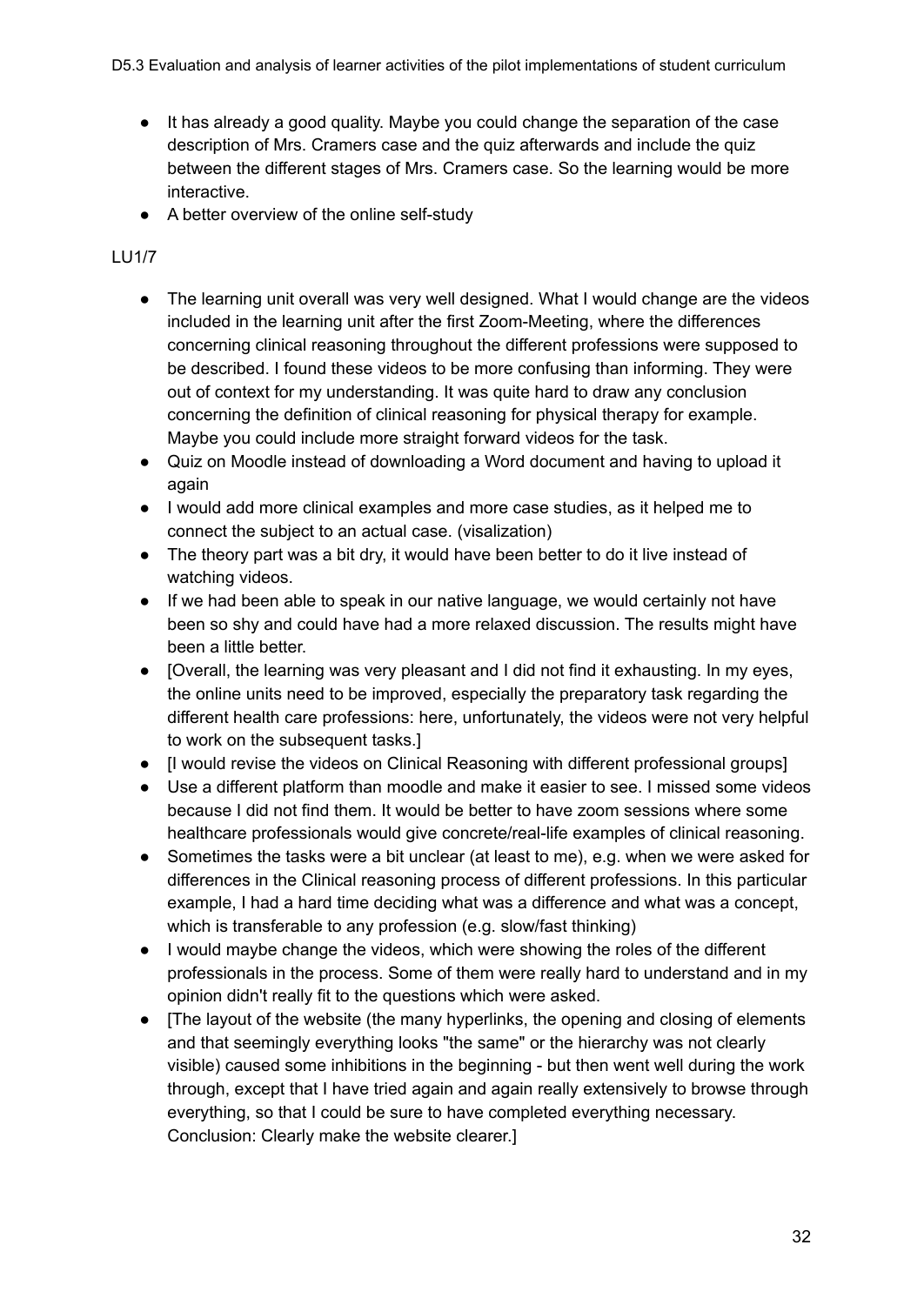- I would make it more clear what the objectives of the module are and how to complete them.
- I liked the course the way it was. Maybe there could be an introduction with some information about clinical reasoning in the first zoom meeting. Because in the first breakout-room of the first meeting the other participants and me weren't sure if we had the right idea about clinical reasoning but had to define it. So we felt a little bit lost. But perhaps this was planned for the first breakout-session, that the participants should define clinical reasoning without previous knowledge.
- [Videos on clinical reasoning in medicine, nursing, physical therapy, etc. did not fit the task so well in some cases.]
- I didn't quite like the videos of the different perspectives in clinical reasoning, it would be easier to just have an overview what is important for which profession or different texts. It was quite hard to extract similar informations for the different professions out of each video.
- The videos that should teach us more about the clinical reason process in different fields where a bit hard to follow sometimes. Some of them where a bit confusing. Maybe it's possible to find better ones or do a presentation on your own.
- I would add more of a structure to the discussions when presenting the results of the individual smaller groups so that it can be more effective. The online Moodle course was a bit confusing to me so that could be improved to make the access easier.
- I missed the first session, so I jumped into the second session without properly understanding the learning objectives. The tool used to support learning wasn't great and quite confusing. I've used may e-learning tools in my earlier career and this one isn't up to standard. Navigation is clumsy, parts is translated in a very poor way and it is unclear what is expected of me as student.
- I missed a quiz or something similar after the learning unit of the case of Mrs. Khaled. So I am not completely sure if I found the information, that is seen important by the instructors.
- It depends on what exactly what was supposed to be achieved. If the point was to only make students conscious of the principle of 'clinical reasoning' it was very well achieved. It seems to me just about every aspect of the theory of it was covered in great detail. I don't know if it would lend us any practical help when we actually begin working in clinics, though, if that was the idea I would add more practical tools. Example: Knowledge of common logical-fallacies commited by medical staff, practical advice as to how to deal with work-life balance so as not to be exhausted when treating patients, how to better communicate and transfer important information interdisciplinary, etc.
- use a platform thats clearer than moodle. Give more educational information.

- [The possibility to zoom in schemes and info cards without a loss in quality; diversify clinical cases]
- Il wouldn't change anything.
- [Add more clinical cases but with different diseases.]
- [Cases should be more diversified.]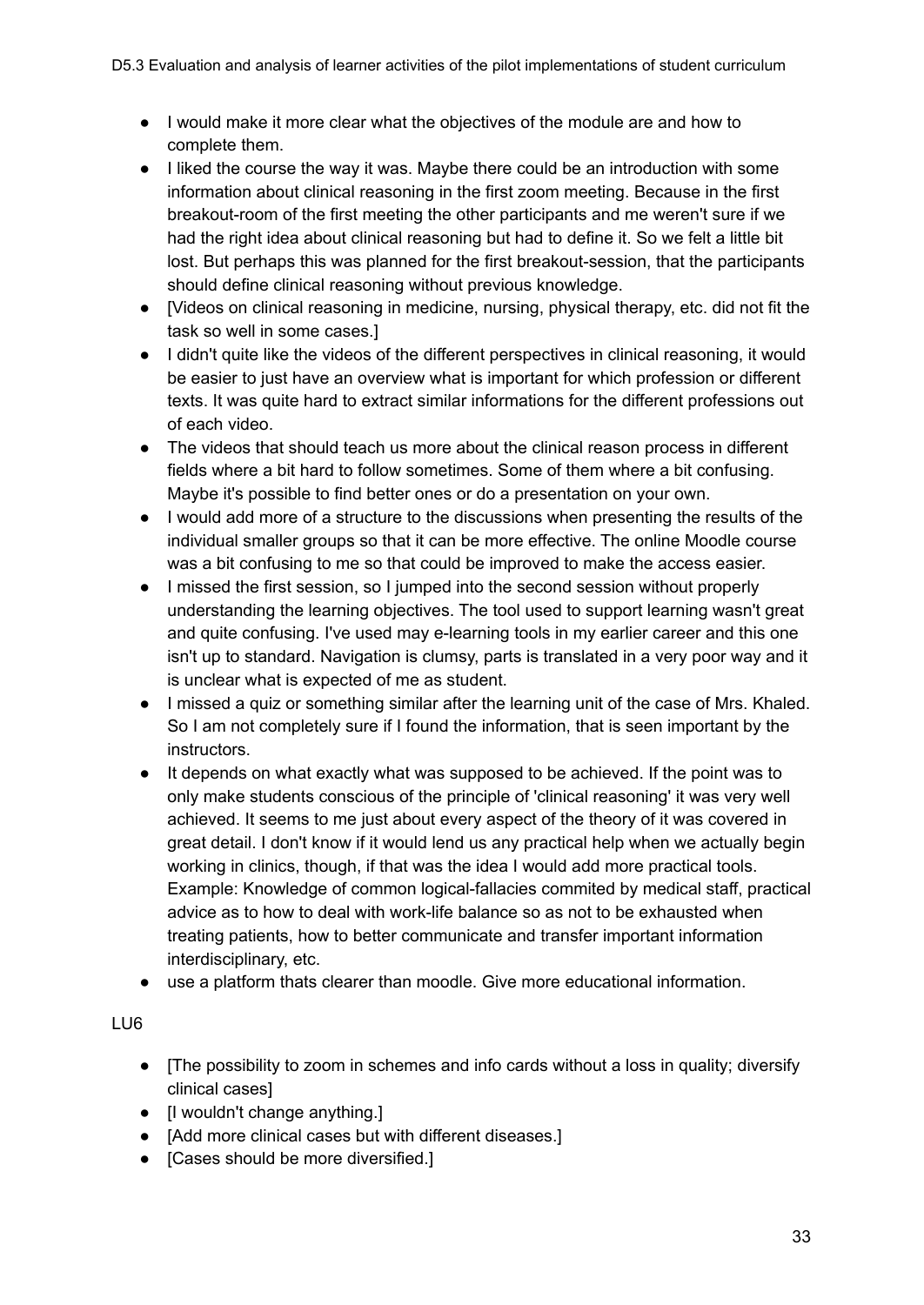- [I think that the videos shown during our classes were interesting and useful. I like using such teaching aids.]
- [Final tests after finishing a case, more diversified cases, perhaps some videos]
- [Implement bigger diversity of clinical cases.]
- [More diversified cases.]
- More diverse examples (retarded patient)
- I cant think of things to improve. I found the session quite useful.
- [I would add additional clinical cases for interested students to solve, because they are a good method to verify your skills.]
- [Implement more clinical elements, cases, etc.]
- [I think that the classes are very useful, although before classes about, for example, dialogues about gathering urine samples, one could familiarize the students with guidelines on how to perform such procedures]

- i didn't receive the e mail first
- [The first learning unit was somewhat lengthy. Basically, much was taught that I implement intuitively in practice without thinking and therefore it would have been clearer to work directly with examples or cases. I would have benefited more from the theory and generally from the PPT if it had been in German. The case study could have been used to go into more detail about which element in the text makes DD a possibility (e.g., in anuria, think of kidney involvement such as pyelonephritis).]
- [I think that the online module should be spiced up by giving more in-depth explanation about tests performed on the patient, because students at the current state of their education lack the necessary knowledge to do without external sources (most commonly - the Internet), and the data found is not always true.]
- [The final presentations performed by students about diagnoses, which summed up the characteristic symptoms]
- [I would add making presentations on the 3rd class about this case, because it would allow to widen the knowledge useful for us, regarding pretty common cases, like myocardial infarction.]
- [The classes were very interesting, using this new form provided a good variation after the previous case. I think that the most sensible thing would be to alternatingly teach classes in various forms, because each one has some advantages]
- [Improve the visual aspect, less text, courses should be more visible, sometimes it was hard to find the right coursel
- [More visual clarity, and when solving the case good (sic!)]
- [I would delete or enhance the introduction part, in which we formed the hypotheses, because we had been looking for very sophisticated diseases, which was useless when the point was to learn the basics first. The rest - very good.]
- [Better patient's tests description is a must. More feedback for the student]
- [More single/multiple choices question in order to review one's thought process **betterl**
- [I would add info about what awaits us in the next step, for example "suggest tests" and then we know that on the next cards we'll see the test results.]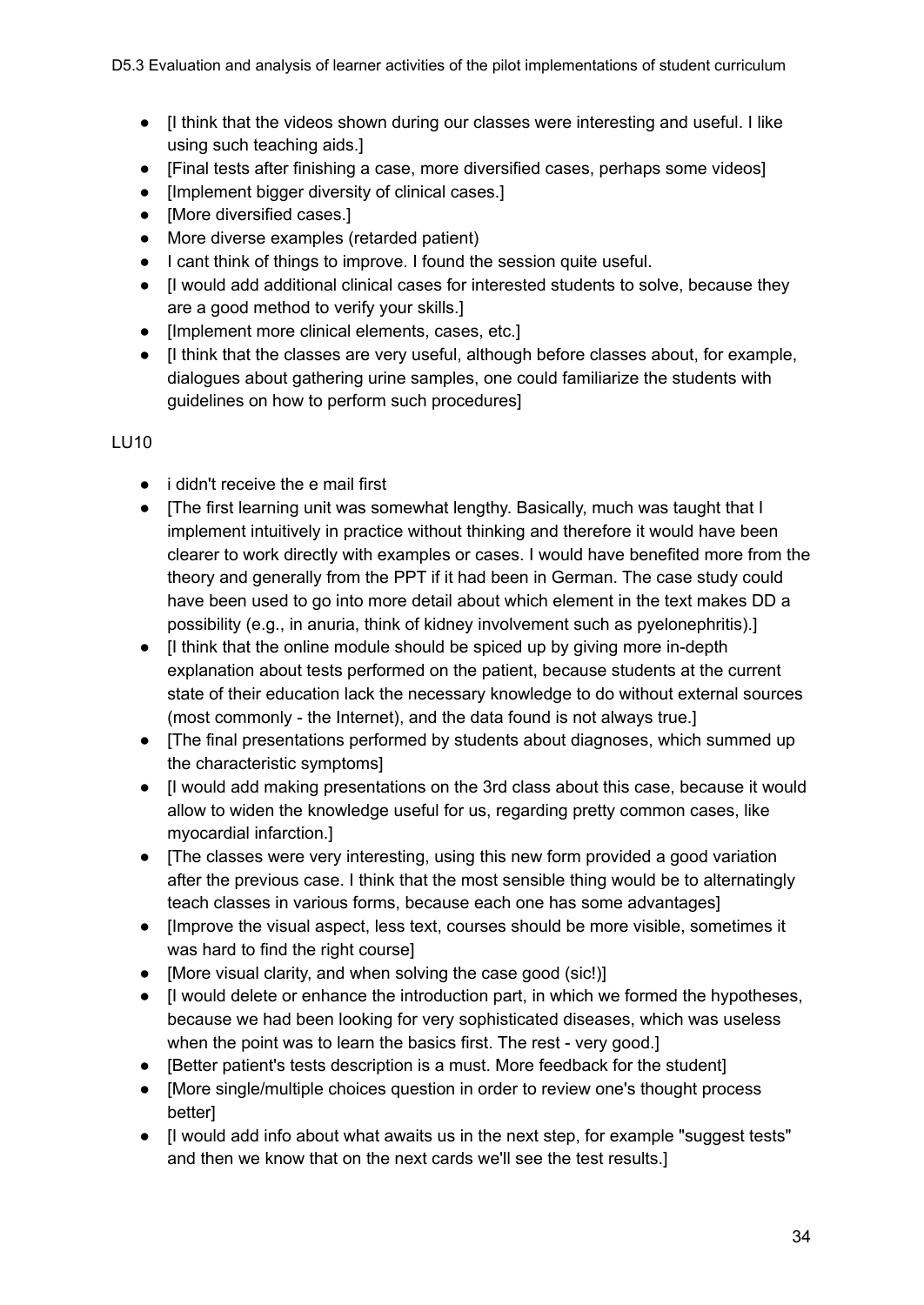- [The user interface isn't very intuitive. I would widen the scenario, more test questions.]
- [I would reduce the amount of presentations. Instead of model in which everyone has to make one on given class, which forces participants to come up with unnecessary and repetitive presentation topics, I'd propose that the amount of presentations would equal the amount of class participants (taking into account that you'd have to grade everyone), and for example on one class 4 people would make a presentation, and 5 on the other.]
- [From the student's perspective, I think that in case of former cases (the first and the second), one would be able to complete them in two classes.]

### LU24

- Everything was OK.
- take less long time like 10 min for the nursing group to come up with something and then 10 min discussion in the multiprofessional group
- Add more components in favour of learning such as radiology, histology (PAD), different diagnostics (ecg, spirometry etc) would be fun
- A bit more clear instructions to follow, we sometimes had concern on what to do next. Something like "step by step" plan maybe could help with organization of teamwork.
- One supervisor should be present during the discussions in the breakout rooms on the second day. I felt totally lost preforming the exercises and didn't really know what we should have been doing. Maybe if the questions were stated in a form to fill in, it would help with organization.
- I would provide more clear instructions to participant on what are expected to do in each exercise. Maybe graphical instructions send before the course would be helpful.
- I think that this page moodle is a little bit complicated for PL students because we dont use it daily in our studies so we will have a little problems with this. But everything was perfect expect this ;)
- Mabey spent more time on the cases, and shorten the first day
- I will make the unit more complex and also expand this project to more meetings, so we can learn more and get to know each other. Also add some interproffesional classes in real life.
- The instructions, especially the questions, are easier to record. for example in the forum on didact or under the example
- I wouldn't change anything.

### **Overall, what elements of this learning unit most contributed to your learning, excitement and engagement as a learner? Please describe and explain.**

- Group work on zoom.
- I found that the virtual patient Jane Cramer exercise was very effective, as it promoted the participant to actually participate in the course. By answering the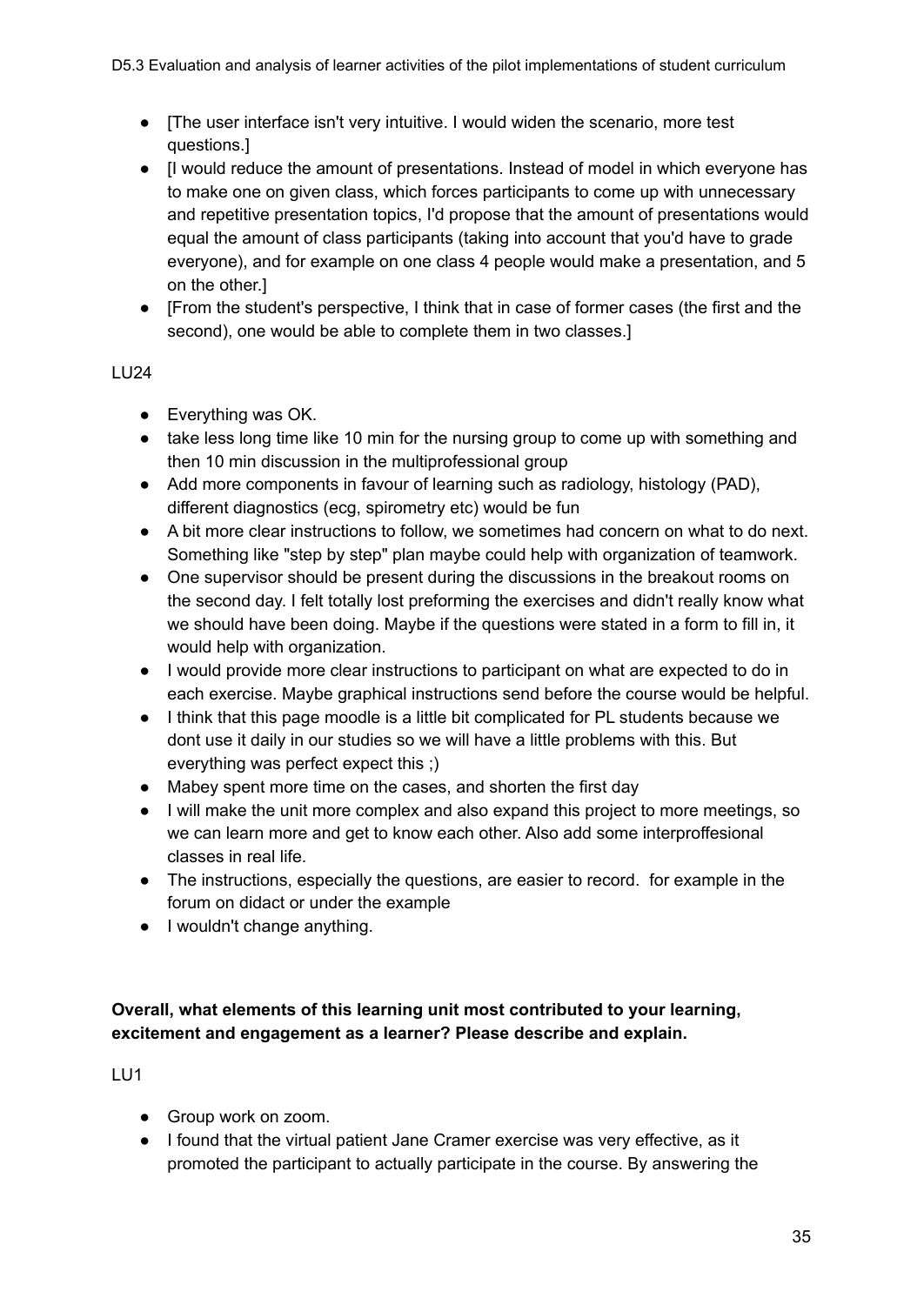questions about the patient, one was able to even better understand the meaning behind the exercise. All in all, I thought that it was really interesting to participate in it.

- the case study of mrs. Cramer surely helped the most to get the knowledge together and apply it to a realistic everyday situation.
- I liked that i could identify myself with the health professional in Mrs. Cramers case.
- The online self-assessment with Jane Cramer

### LU1/7

- I can definitely say, that the Zoom-meetings were the largest contributor. They were fun and informing and had a very laid-back work environment.
- i like the case studies with the virtual patients and quizzes on moodle
- Certainly the case studies. For me it is important to visualize the things that I learn and to use the techniques and train them actively.
- I had the greatest learning success with the case studies and with the tasks that we answered in the groups.
- The interactive elements between the online sessions and the discussions afterwards contributed most to my learning success. Applying what was learned was useful. In addition, the rest periods between the learning units were useful. I was able to think about the subject and the knowledge was manifested.
- [The live assignments in the break-out rooms were what got me the most, as there were very open discussions and many different perspectives were considered.]
- [The case studies that you could work on yourself were fun to do]
- It was great that the sessions weren't too long as too much information can be overwhelming. I liked zoom sessions.
- Group discussions
- The cases. Because you have to think about all the stuff you have learned.
- I found the zoom meetings very good because it was a chance to interact with students from different universities and see their experiences and perspectives. Unfortunately my time schedule didn't allow me to participate on both meetings.
- [The Zoom meetings (collaboration with the other students + the leader's feedback and explanations) left the most impressions on me and actually provided most of the conceptual clarification. In addition, the exchange was partly very lively and it was fun. There was both understanding shown and above all given and encouraged.]
- The different cases, and first-person perspective. Completing the exercise together in a group.
- The interactive case of Mrs. Cramer was very interesting to do, because I could actively participate in the process of clinical reasoning. Also I liked the discussion with the other participants from other universities.
- [Online case-based learning e.g. Mr Berner]
- I really liked the case studies. I got engaged in the story, wanted to know which step would be next, how it would end and how the different actors in the story would interact with each other.
- the cases the had to work on on the casus website were very interesting and engaged actively reflecting on the case and the aspects regarding clinical reasoning. I found myself interested in figuring out what affects the clinical reasoning and how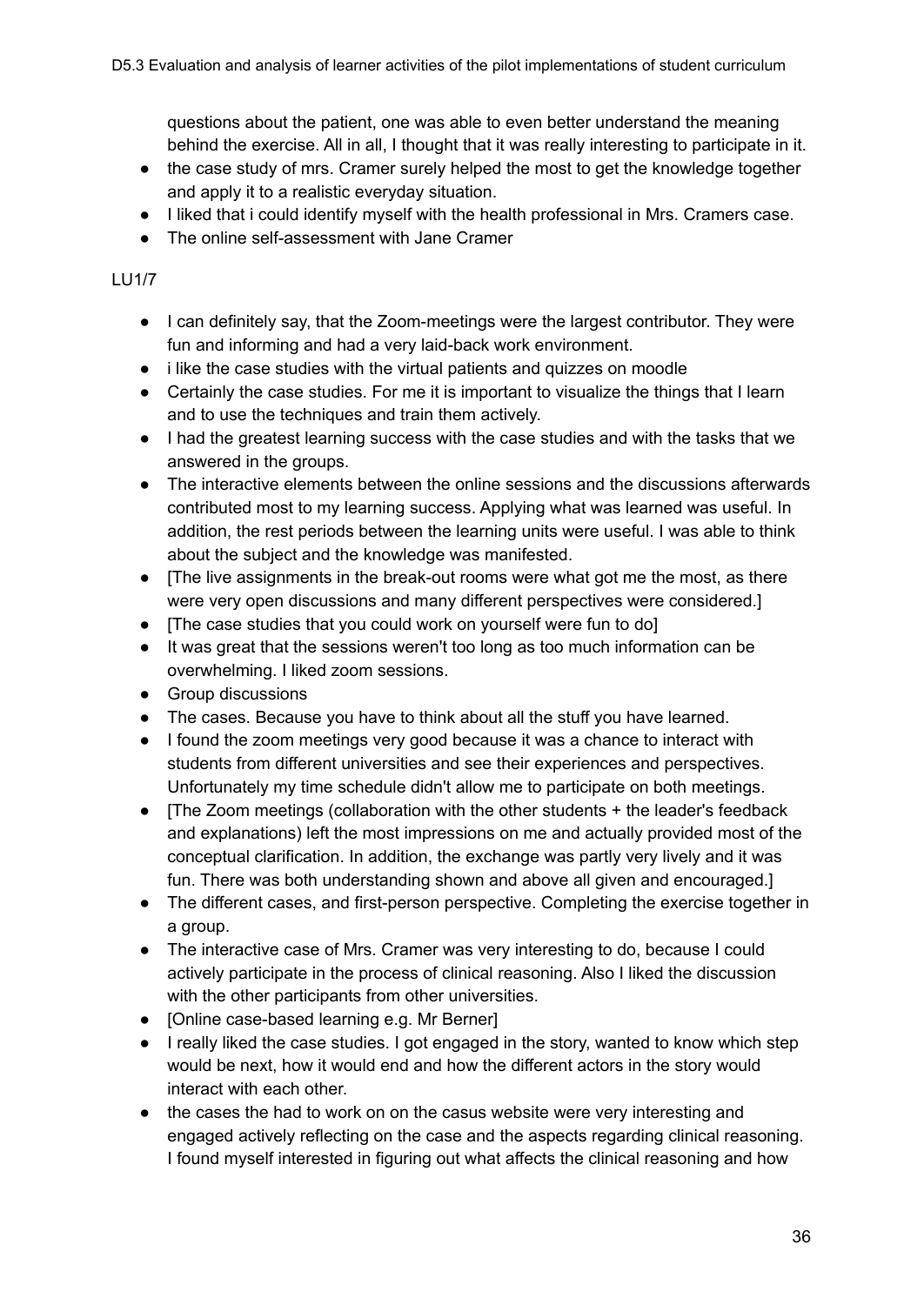different characters can contribute to make the clinical reasoning a patient-oriented process.

- The discussion in the group especially helped me see other point of views and get a broader idea of how clinical reasoning works in different cultures. That was very interesting and will most likely help me in the future.
- The session where students from many backgrounds and countries collaborated was good an interesting.
- I like it that the case is built in a way, that the reader is the doctor who finds himself confronted with the case and can interpretate the results of the examination.
- Learning: I didn't feel as though I was learning many new things, but the videos of the different people explaining clinical reasoning as specific to their professions were interesting to see. Excitement and engagement: Working in small groups with fellow medical students was fun and engaging.
- Case study

### LU6

- [looking for answers to follow-up questions it forced you to pay attention while reading the info cards]
- [The possibility to solve clinical cases unassisted and to take the role of a physician.]
- [The ABCD questions and open-ended questions in order to think the case through.]
- [Tests examining your knowledge.]
- [I felt more engaged while watching videos than when answering tutor's questions.]
- [Nice trivia about the patients.]
- [Follow-up questions allowed you to check whether your line of reasoning is correct]
- [Similarity of cases]
- I think it is helpful to remind medical students that each patient is different and it is important to treat patients in an individual way. I can imagine with time some doctors might tend to get a little tough towards patient.
- the approach to patient centered care is an imporant factor in patient treatment. the implementation of this topic in medicine studies is really important and great that we do that. friends of mine who study medicine at other universities don´t focus on these 'off-medicine-topics' which I find really bad.
- Explaining and defining PCC in a way I can personally relate to. Especially the exercises. I personally think that a person will learn and implement things faster and more efficient when he/she/they is able to relate to it.
- [Clinical cases were a very good method of verifying how would I behave in specific situations, because they showed each patient's individuality.]
- [Examples built upon real clinical events.]

- [It was good to see what is applied in everyday life without thinking, once as theory in front of you. I found it helpful to apply the theory using a case study. I also found the division into 2 learning units positive.]
- [Throwing into the deep end in the context of describing symptoms and imaging methods forces you to delve into the subject. Furthermore, solving such clinical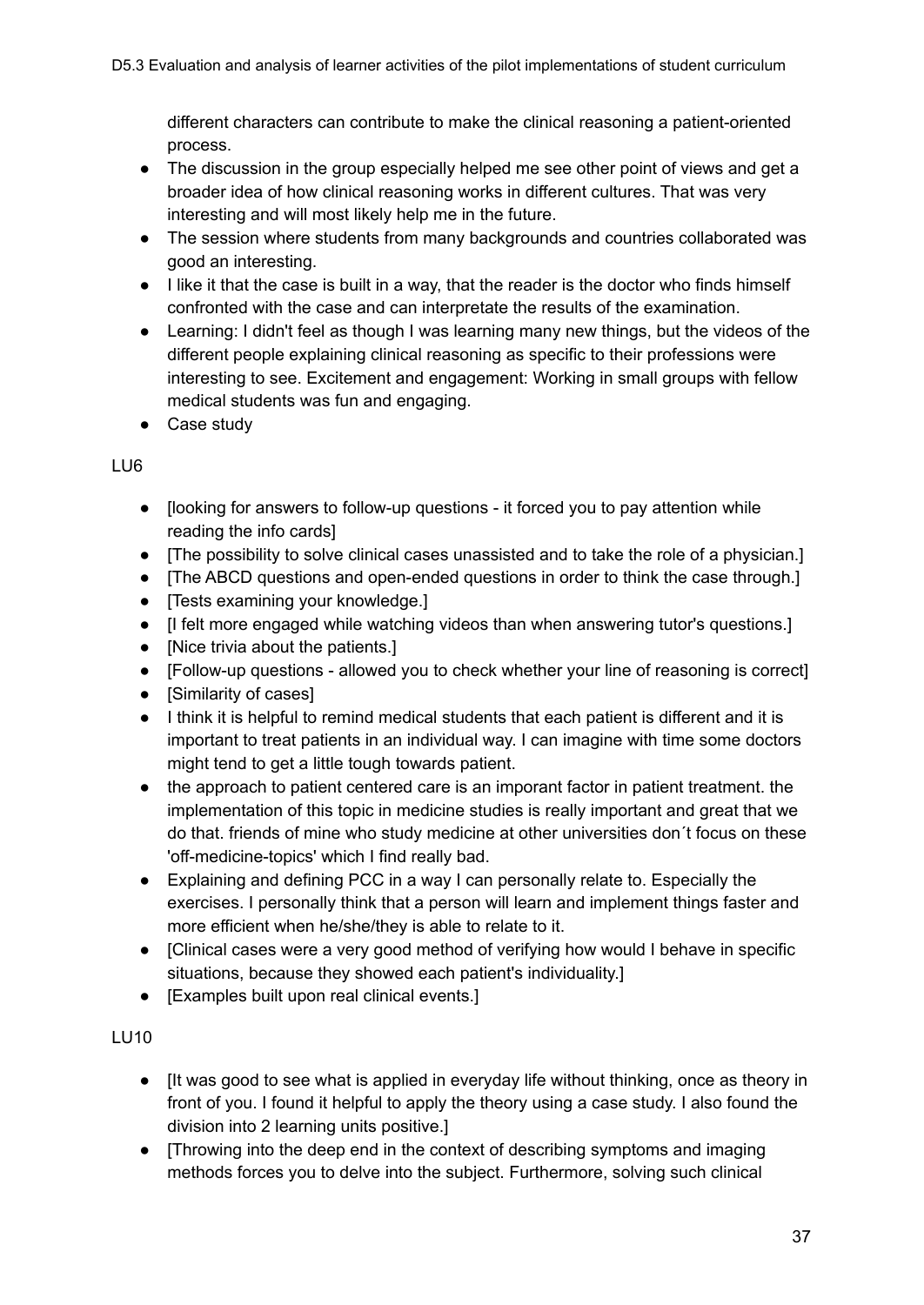cases doesn't take too much time, and it just makes one want to browse through the sources to find information and decipher incomprehensible stuff.]

- [Thanks to the group work, my involvement definitely increased. The online module in the CASUS app is pretty interesting, too - but it would be more interesting if enriched with additional data both about the patient and the disease entity.]
- [Interpretation of lab test results, physical examination, x-ray. Searching for connections among different symptoms]
- [Info that I didn't know, which turned out to be popular and significant for given case.]
- [Attempt to describe the X-ray and ECG]
- [Subsequent steps of the case.]
- [New case, discussed]
- [In my opinion the motivation was to find out the disease. And the interesting patient's history also contributed to the desire to learn what happened later and deepen the knowledge.]
- [New patients' diagnostic tests contributed the most, which up to this point I wasn't able to interpret]
- [Actual test results, both laboratory and imaging. I alone had to find out the reason of the patient's symptoms, and thanks to that I learned a lot, not only on a certain case's basis..]
- [Subsequently revealing symptoms/lab values which narrowed the spectrum of differential diagnoses was very interesting. We were able to use our preclinical knowledge and confront it with a clinical case, and still we were led through case stages. Independent searching for meaning of some symptoms/test results also contributed to improvement of knowledge.]
- [The general algorithm and "sorting out" how to handle a given disease]
- [The clinical case that we solved in between the classes was the thing that contributed to my learning the most, because it widened and promoted widening of knowledge in an interesting way.]
- [Interaction with other students, joint discussions and thoughts exchange]
- [Analysis of the new cases and making diagnoses, which will be a cornerstone of our future job, is what brings the most excitement and attention.]

- Full description of the topic, and interesting history of the patients. I had an opportunity to tell what I was thinking about the case.
- for me it was like pbl (problem-based learning) so it was really helpful
- The interprofessional aspects to patient care from arriving to discharge from the hospital. Also that the case of this learning unit was highly relevant, we all could be in charge of taking care of this patient in the future as physicians and nurses. It also provided feeling of being in charge which I reckon is one of the major advantages to us becoming better professional health care providers in the future.
- Working in small groups was great, and I really appreciate that firstly we had a chance to discuss in group of students of same programme, and then share thoughts in mixed groups. It expand horizons.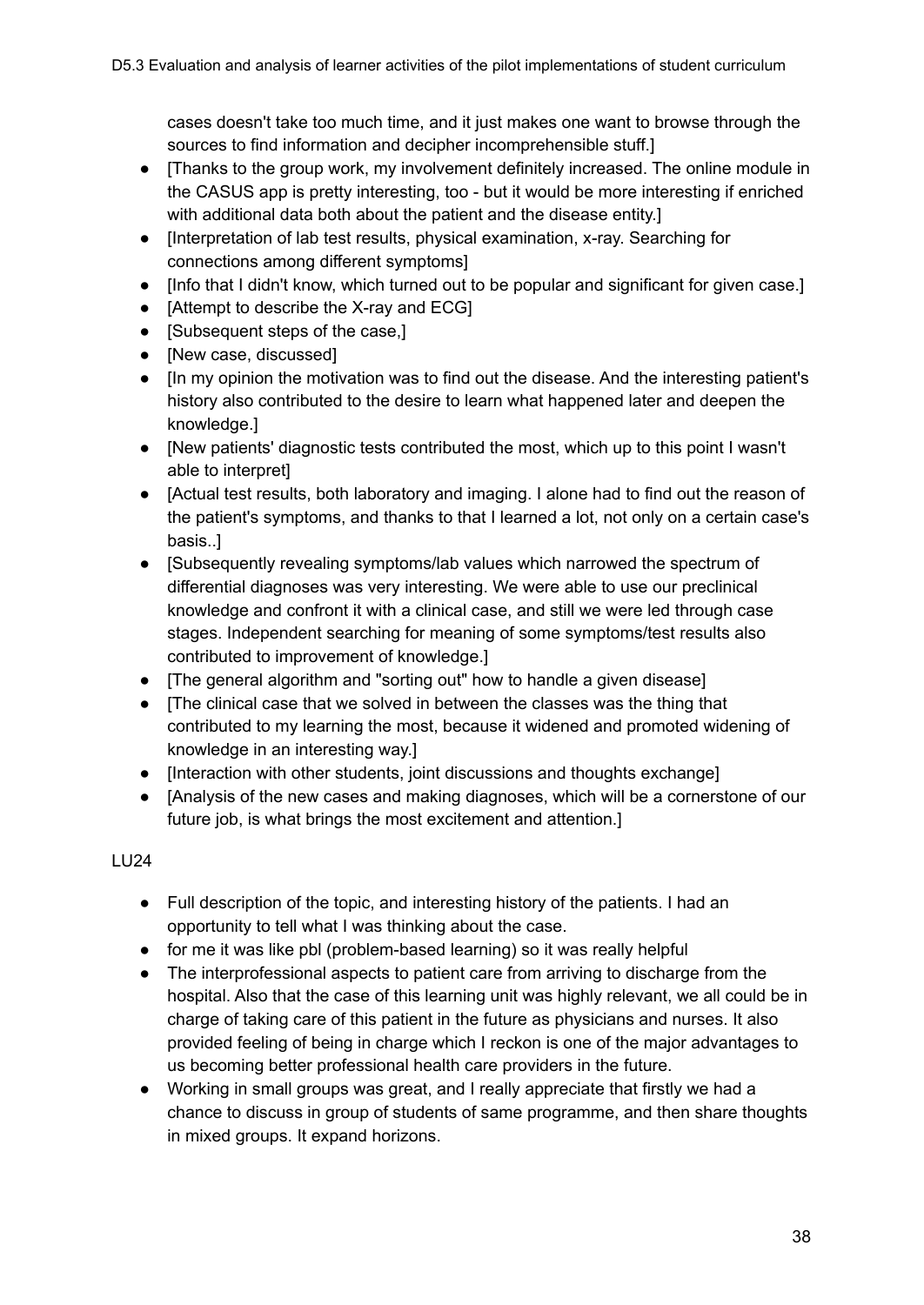- The group discussions were engaging. Getting to know the perspective of the other students from different professions.
- I haven't been able to fully benefit from the course due to technical and communication problems. Almost half of the time assigned to group exercises was wasted to organisation problems.
- I think that the most contributed my learning was case.
- Discussion of the clinical case
- Opportunity to collaborate with other student and to talk in English a lot.
- the discussions in the individual groups were very instructive
- I think sharing information with nursing students was really valuable for me.

### **Further comments**

LU1

- I found it to be a very good study session. I found it interesting to work internationally and think that this should be done a lot more often. I am glad I was there and would be there again and again.
- Thank you for the chance to participate in this course. I wish you all the best for your future :)

### LU1/7

- 3,5 VPS isn't really enough for the amount of time spent on the zoom and moodle sessions, it added up to be more hours
- none
- I think it would be great if there was an expert in eatch of the different learning groups.
- [Thank you for offering insight and feedback! "Clinical Reasoning" is now a fixed term in my professional understanding!]
- I really liked the overall experience of the whole curriculum. I think I understand the method clinical reasoning much better now and I am eager to use it myself as soon as I am finished with the medical school
- I really enjoyed the zoom group sessions where we had to discuss certain subjects and could write down our ideas to present them later. As clinical reasoning is a team process I found that the group discussion session were in alignment with our goal to learn more about clinical reasoning. Furthermore I enjoyed exchanging ideas with other young people which improved my motivation and learning progress.
- Thank you for the opportunity and good luck with your thesis! :)
- I think SBA ISingle-Best-Answerl questions would have been a better way to enforce the learning
- I think I gave feedback on these matters already in a preceding survey. Finally: Thank you very much for the opportunity to partake in this course and creating it in the first place!
- Thankyou for the learning possibility.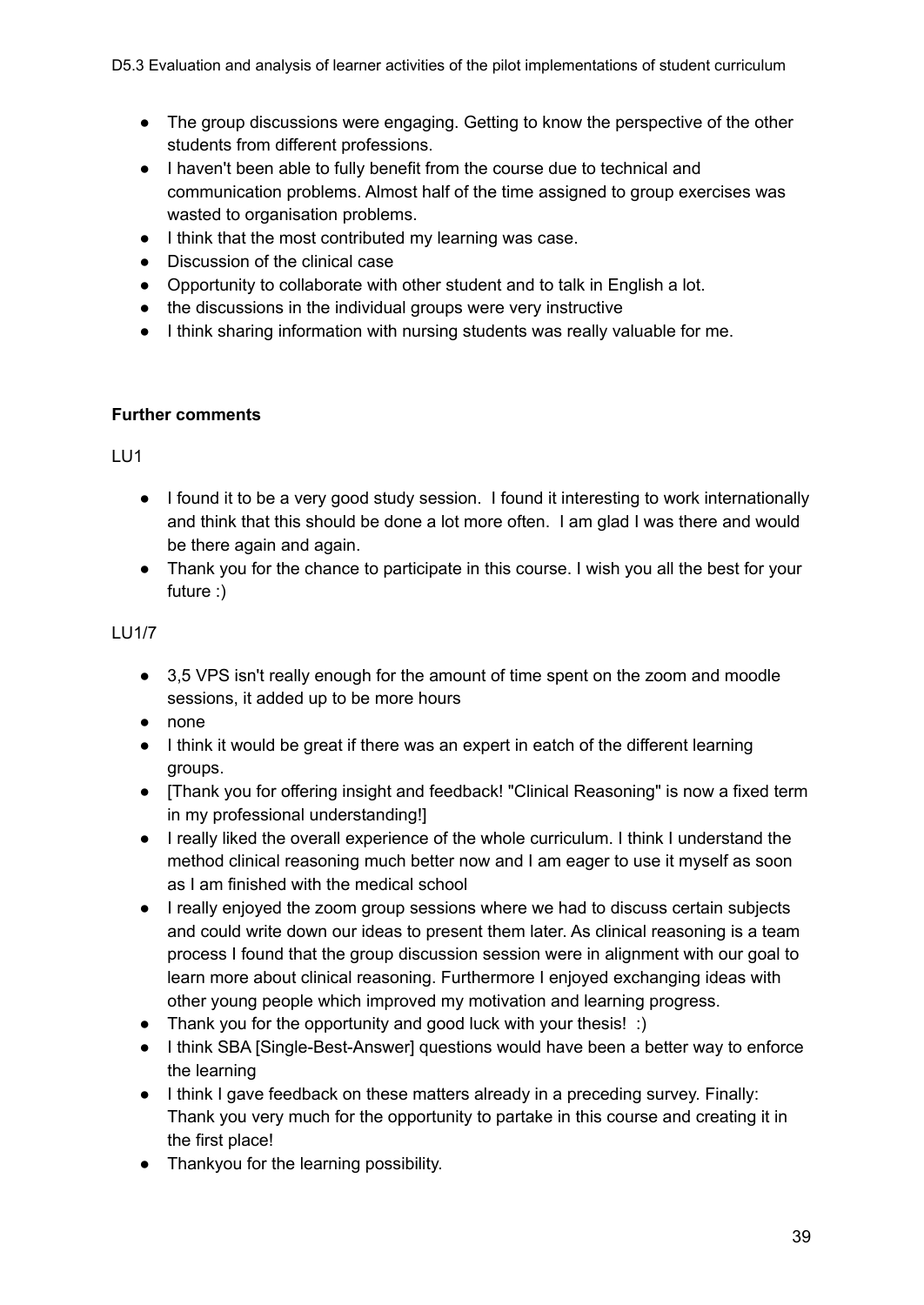● I didn't feel like any of the information I was presented with was new, or something I didn't know yet. Maybe that's just because I went into the course with false expectations, or because our university already provides a really excellent course on this topic in the first semester. /I was expecting the course to present me with more concrete tools/ ways to structure my thoughts/ etc. in order to be better at clinical reasoning and avoid the mistakes that are so often made during clinical practice. Maybe be presented with common logical-fallacies or thought-traps medical staff often fall into and commit? I don't know if such things exist, but that was what I was expecting. / Instead the course seemed to focus more on making us conscious of the fact that a thing such as 'clinical reasoning' even exists and the fact that the amount of people/factors that interact with patients and have an effect on their wellfare is large. / Perhaps this is just my university, but this is something that was very strongly hammered into our heads from day two, and the rest of the things we learnt could be inferred quite quickly just from the name 'clinical reasoning'. / So perhaps it was just my wrong expectations, but I don't think I was able to take anything away from the course that I didn't already know or guess, which I was a bit disappointed about. / In any case, it was fun to watch the videos of different professions explain the concept of clinical reasoning specific to themselves, and it was fun to interact with and meet other medical students, so thank you for your time.

### LU6

- [No comments, perhaps maybe a more clear software design would be of use]
- [No comments.]
- [None]
- thanks!

### LU10

- [Technical problems appeared when solving a case in the Casus app. The X-ray image was incorrect and the angiogram lacked description.]
- [none]
- [Cool way of going through case, spices up the classes. This way could take turns with the earlier one.]
- [It's good]
- [Awesome vibe during the class was a very good part of it, also the tutor had a friendly attitude and was very helpful.]
- [Amazing classes!! :D]

- No more comments.
- It was so much fun getting to know the students from the other universities/countries and collaborating. Everyone was very engaged and contributed, excellent learning opportunity on clinical reasoning!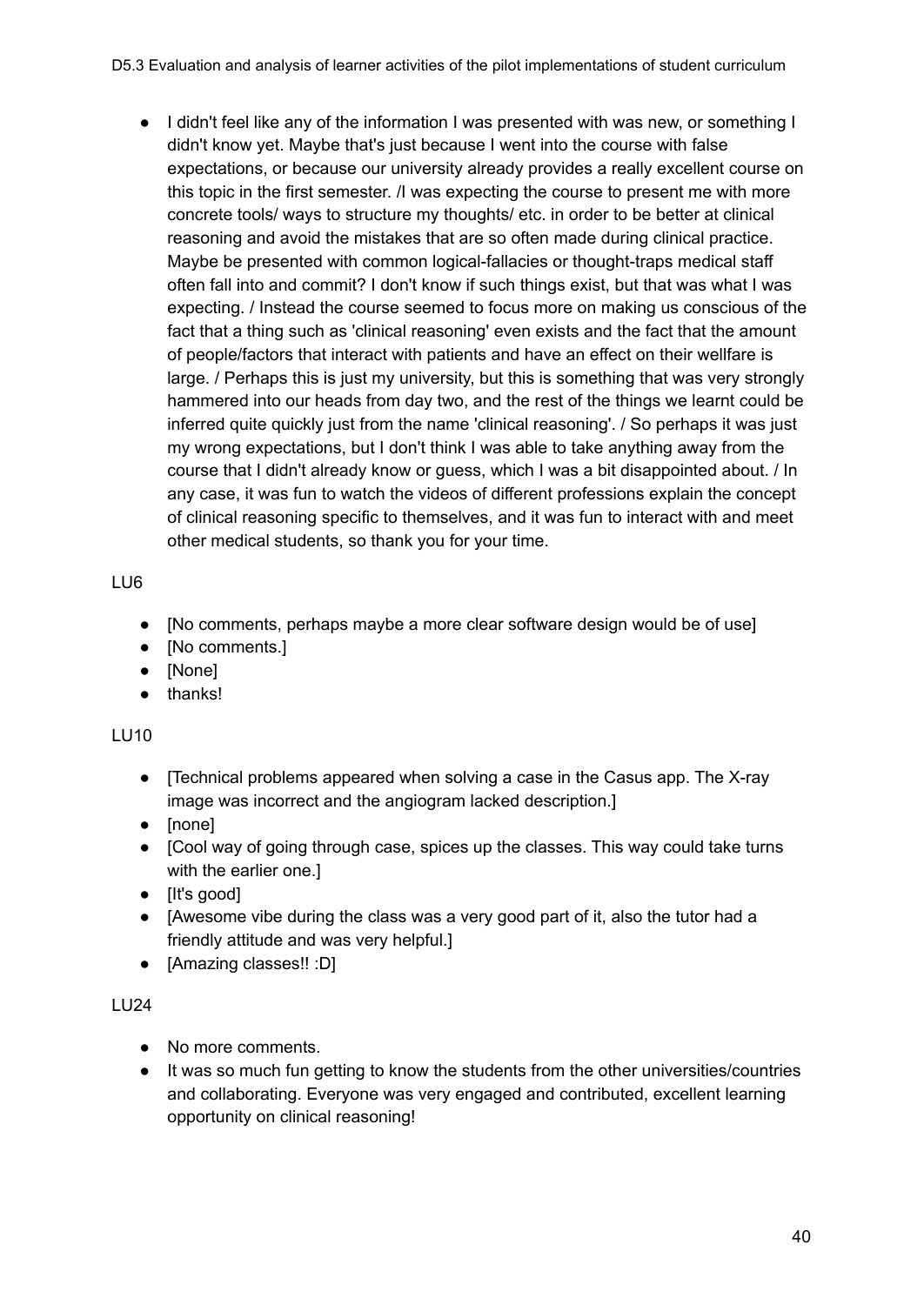D5.3 Evaluation and analysis of learner activities of the pilot implementations of student curriculum

● I felt like too little was done during the first day and we were rushing everything during the second. Maybe if some time during the first day would be dedicated to preparing us for the activities on the second, it would be less chaotic.

### <span id="page-40-0"></span>9.2 Free text opinions of facilitators in the student curriculum pilot courses (ETELM-IP questionnaire)

### **How could the quality of the learning unit be improved? What would you change, remove, or add? Please describe and explain.**

LU1

● In some groups, a little more time (maybe 5 - 10 minutes) would have been good for plenary discussion of the results of the small group brainstormings. I think this is especially the case if this LU should be conducted in presence and not virtually.

### LU7

● The worksheet is perhaps a bit too rigid in terms of which task comes when, and more professions, i.e. EMS, should be represented. // Concerning the discussion of questions like "What are the similarities and differences in the clinical reasoning process?", some sort of multiprofessional consensus on potential answers, such as focus of reasoning/patient contact/diagnosis development, might be useful for the facilitator to provide more decisive input. This could be facilitated by a review of example solutions developed during the pilots. // In an online learning setting via zoom, the originally planned course outline is a little hard to conduct. For example, we left out the 10 minutes of individual learning and the speed dating due to feasibility concerns and instead just discussed the differences in the groups' worksheets in the plenary, facilitated by a shared screen with each solution opened in an individual window.

### **Overall, what elements of this learning unit most contributed to your learning, excitement and engagement as a learner? Please describe and explain.**

LU1

● The brainstormings in small groups motivated most students to discuss the topics and they could profit from different levels of experience within the group. Also, the video on CR, which is provided on moodle, gives a very good summary of the topics discussed.